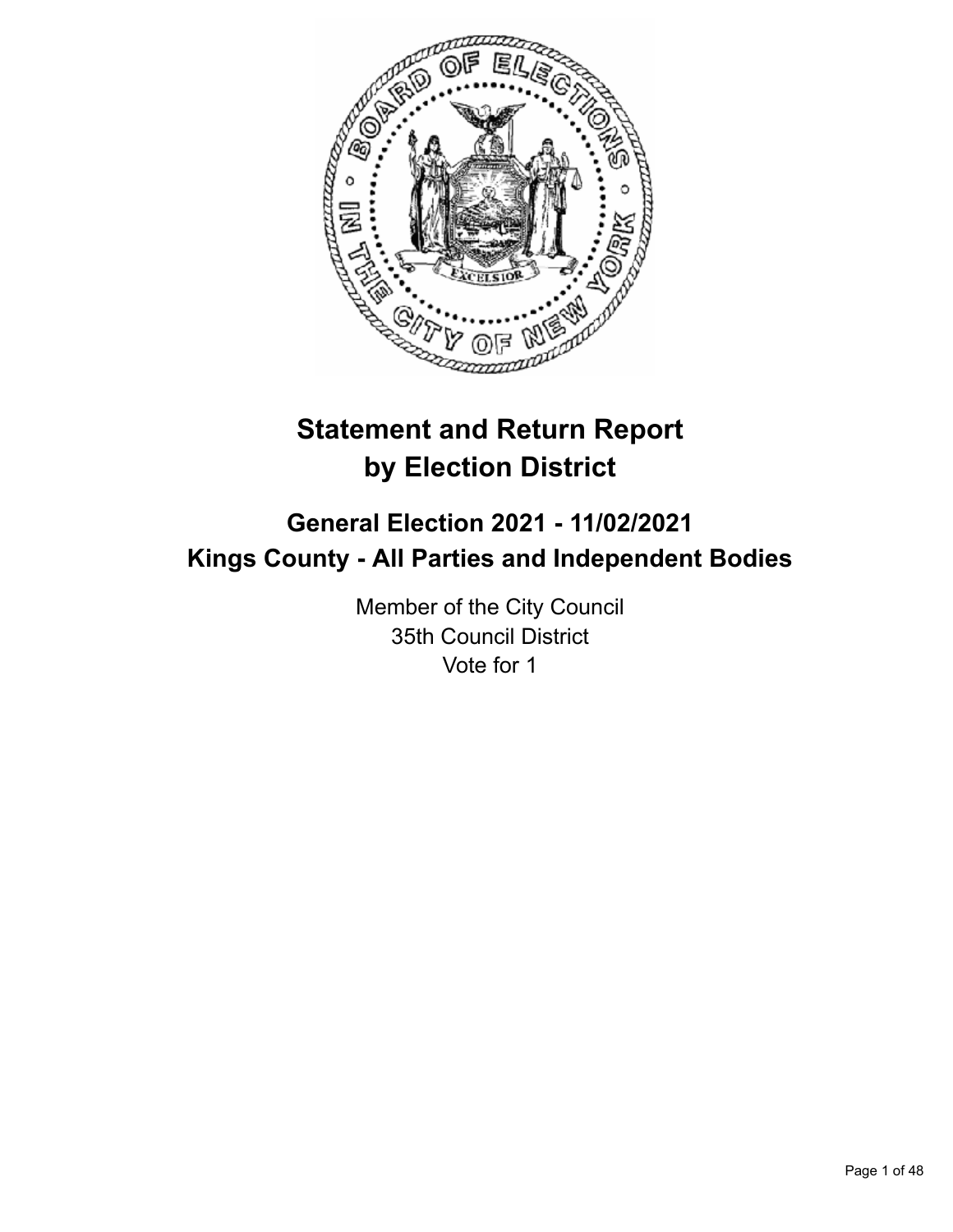

| <b>PUBLIC COUNTER</b>                                    | 216 |
|----------------------------------------------------------|-----|
| <b>MANUALLY COUNTED EMERGENCY</b>                        | 0   |
| ABSENTEE / MILITARY                                      | 10  |
| <b>AFFIDAVIT</b>                                         | 3   |
| <b>Total Ballots</b>                                     | 229 |
| Less - Inapplicable Federal/Special Presidential Ballots | 0   |
| <b>Total Applicable Ballots</b>                          | 229 |
| CRYSTAL HUDSON (DEMOCRATIC)                              | 171 |
| REGINA A. KINSEY (COMMON SENSE)                          | 12  |
| MARC L MINKOFF (WRITE-IN)                                |     |
| UNATTRIBUTABLE WRITE-IN (WRITE-IN)                       |     |
| <b>Total Votes</b>                                       | 185 |
| Unrecorded                                               | 44  |

# **035/43**

| <b>PUBLIC COUNTER</b>                                    | 249 |
|----------------------------------------------------------|-----|
| <b>MANUALLY COUNTED EMERGENCY</b>                        | 0   |
| ABSENTEE / MILITARY                                      | 8   |
| <b>AFFIDAVIT</b>                                         | 5   |
| <b>Total Ballots</b>                                     | 262 |
| Less - Inapplicable Federal/Special Presidential Ballots | 0   |
| <b>Total Applicable Ballots</b>                          | 262 |
| CRYSTAL HUDSON (DEMOCRATIC)                              | 235 |
| REGINA A. KINSEY (COMMON SENSE)                          | 3   |
| MICHAEL WORTH (WRITE-IN)                                 |     |
| <b>Total Votes</b>                                       | 239 |
| Unrecorded                                               | 23  |

| <b>PUBLIC COUNTER</b>                                    | 225            |
|----------------------------------------------------------|----------------|
| <b>MANUALLY COUNTED EMERGENCY</b>                        | 0              |
| ABSENTEE / MILITARY                                      | 10             |
| AFFIDAVIT                                                | 0              |
| <b>Total Ballots</b>                                     | 235            |
| Less - Inapplicable Federal/Special Presidential Ballots | 0              |
| <b>Total Applicable Ballots</b>                          | 235            |
| CRYSTAL HUDSON (DEMOCRATIC)                              | 197            |
| REGINA A. KINSEY (COMMON SENSE)                          | 11             |
| MICHAEL HOLLINGSWORTH (WRITE-IN)                         | $\overline{2}$ |
| <b>Total Votes</b>                                       | 210            |
|                                                          |                |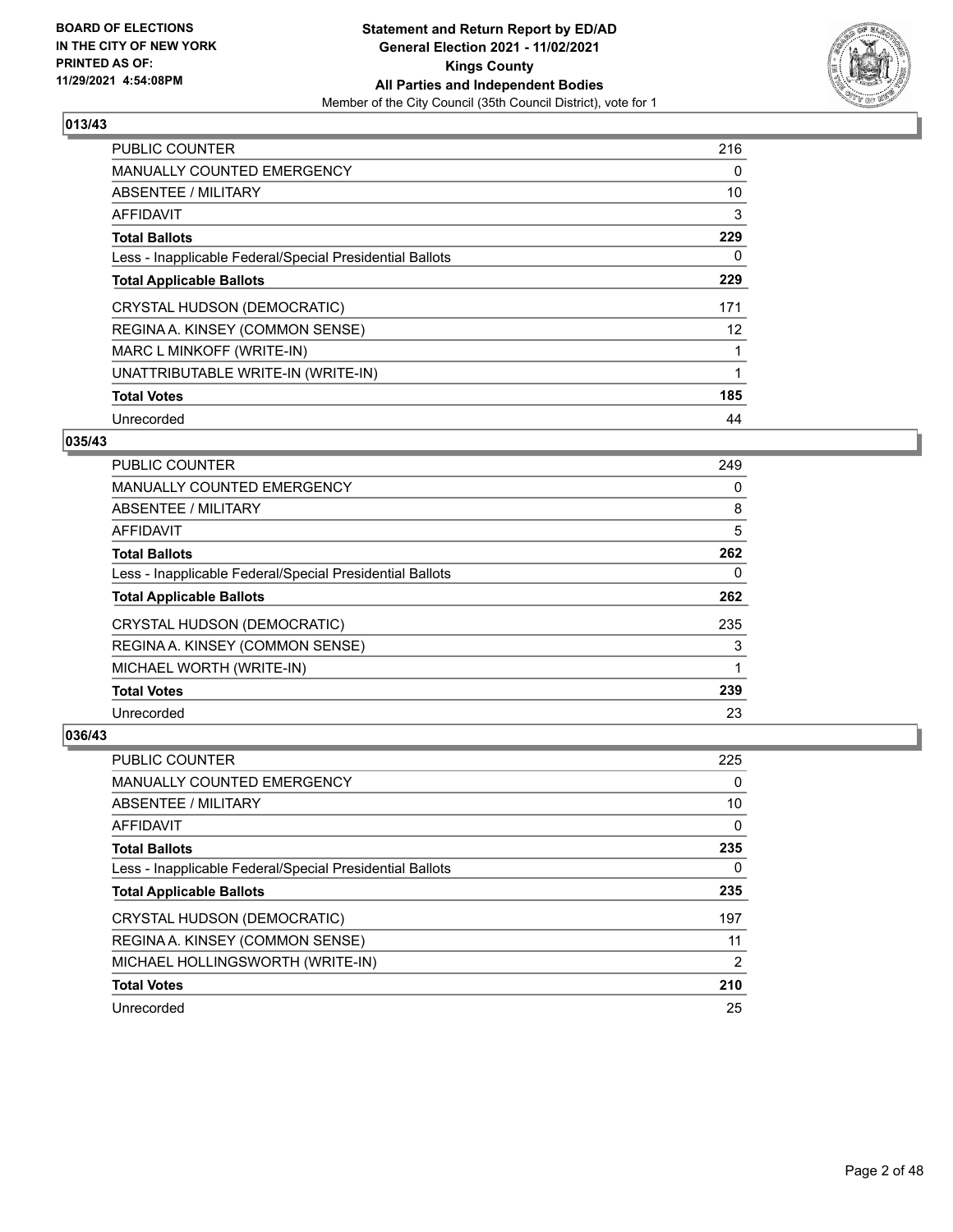

| <b>PUBLIC COUNTER</b>                                    | 234            |
|----------------------------------------------------------|----------------|
| <b>MANUALLY COUNTED EMERGENCY</b>                        | 0              |
| <b>ABSENTEE / MILITARY</b>                               | 7              |
| <b>AFFIDAVIT</b>                                         |                |
| <b>Total Ballots</b>                                     | 242            |
| Less - Inapplicable Federal/Special Presidential Ballots | 0              |
| <b>Total Applicable Ballots</b>                          | 242            |
| CRYSTAL HUDSON (DEMOCRATIC)                              | 215            |
| REGINA A. KINSEY (COMMON SENSE)                          | 6              |
|                                                          |                |
| INDIA WALTON (WRITE-IN)                                  |                |
| MICHAEL HOLLINGSWORTH (WRITE-IN)                         | $\overline{2}$ |
| UNATTRIBUTABLE WRITE-IN (WRITE-IN)                       |                |
| <b>Total Votes</b>                                       | 225            |

# **038/43**

| PUBLIC COUNTER                                           | 303 |
|----------------------------------------------------------|-----|
| <b>MANUALLY COUNTED EMERGENCY</b>                        | 0   |
| ABSENTEE / MILITARY                                      | 22  |
| AFFIDAVIT                                                | 2   |
| <b>Total Ballots</b>                                     | 327 |
| Less - Inapplicable Federal/Special Presidential Ballots | 0   |
| <b>Total Applicable Ballots</b>                          | 327 |
| CRYSTAL HUDSON (DEMOCRATIC)                              | 273 |
| REGINA A. KINSEY (COMMON SENSE)                          | 19  |
| KAREN A GREENWOOD (WRITE-IN)                             |     |
| MICHAEL HOLLINGSWORTH (WRITE-IN)                         |     |
| YOSSI GOLDBERG (WRITE-IN)                                |     |
| <b>Total Votes</b>                                       | 295 |
| Unrecorded                                               | 32  |

| <b>PUBLIC COUNTER</b>                                    | 264 |
|----------------------------------------------------------|-----|
| <b>MANUALLY COUNTED EMERGENCY</b>                        | 0   |
| ABSENTEE / MILITARY                                      | 18  |
| AFFIDAVIT                                                | 3   |
| <b>Total Ballots</b>                                     | 285 |
| Less - Inapplicable Federal/Special Presidential Ballots | 0   |
| <b>Total Applicable Ballots</b>                          | 285 |
| CRYSTAL HUDSON (DEMOCRATIC)                              | 257 |
| REGINA A. KINSEY (COMMON SENSE)                          | 6   |
| MICHAEL HOLLINGSWORTH (WRITE-IN)                         |     |
| <b>Total Votes</b>                                       | 264 |
| Unrecorded                                               | 21  |
|                                                          |     |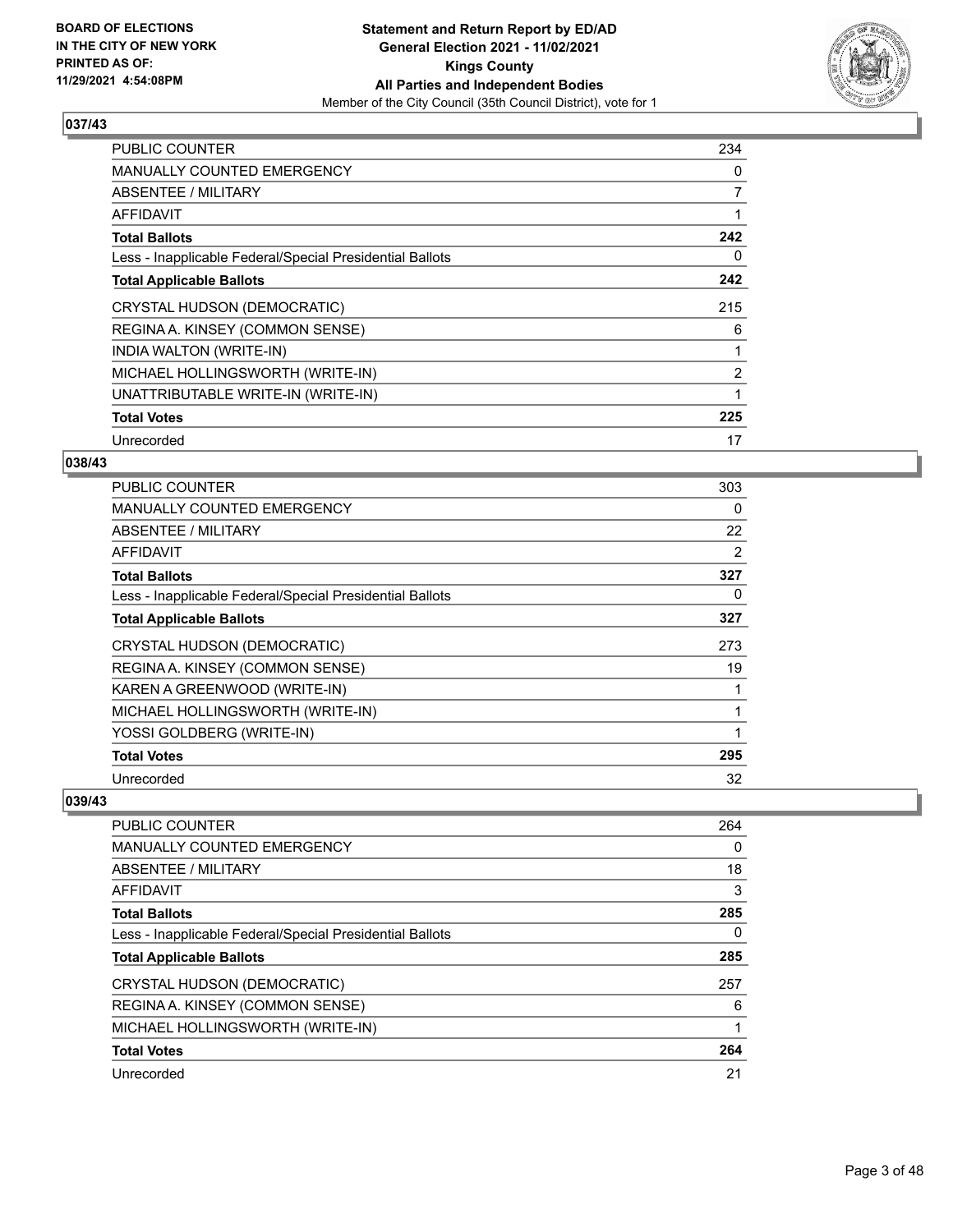

| PUBLIC COUNTER                                           | 158          |
|----------------------------------------------------------|--------------|
| <b>MANUALLY COUNTED EMERGENCY</b>                        | $\mathbf{0}$ |
| <b>ABSENTEE / MILITARY</b>                               | 5            |
| AFFIDAVIT                                                | 3            |
| <b>Total Ballots</b>                                     | 166          |
| Less - Inapplicable Federal/Special Presidential Ballots | $\mathbf{0}$ |
| <b>Total Applicable Ballots</b>                          | 166          |
| CRYSTAL HUDSON (DEMOCRATIC)                              | 120          |
| REGINA A. KINSEY (COMMON SENSE)                          | 15           |
| <b>Total Votes</b>                                       | 135          |
| Unrecorded                                               | 31           |

## **041/43**

| PUBLIC COUNTER                                           | 186 |
|----------------------------------------------------------|-----|
| <b>MANUALLY COUNTED EMERGENCY</b>                        | 0   |
| <b>ABSENTEE / MILITARY</b>                               | 4   |
| AFFIDAVIT                                                | 2   |
| <b>Total Ballots</b>                                     | 192 |
| Less - Inapplicable Federal/Special Presidential Ballots | 0   |
| <b>Total Applicable Ballots</b>                          | 192 |
| CRYSTAL HUDSON (DEMOCRATIC)                              | 171 |
| REGINA A. KINSEY (COMMON SENSE)                          | 8   |
| ERIC GONZALEZ (WRITE-IN)                                 | 1   |
| MICHAEL HOLLINGSWORTH (WRITE-IN)                         | 2   |
| <b>Total Votes</b>                                       | 182 |
| Unrecorded                                               | 10  |

| <b>PUBLIC COUNTER</b>                                    | 240      |
|----------------------------------------------------------|----------|
| <b>MANUALLY COUNTED EMERGENCY</b>                        | 0        |
| ABSENTEE / MILITARY                                      | 9        |
| AFFIDAVIT                                                | $\Omega$ |
| <b>Total Ballots</b>                                     | 249      |
| Less - Inapplicable Federal/Special Presidential Ballots | 0        |
| <b>Total Applicable Ballots</b>                          | 249      |
| CRYSTAL HUDSON (DEMOCRATIC)                              | 230      |
| REGINA A. KINSEY (COMMON SENSE)                          |          |
| <b>Total Votes</b>                                       | 237      |
| Unrecorded                                               | 12       |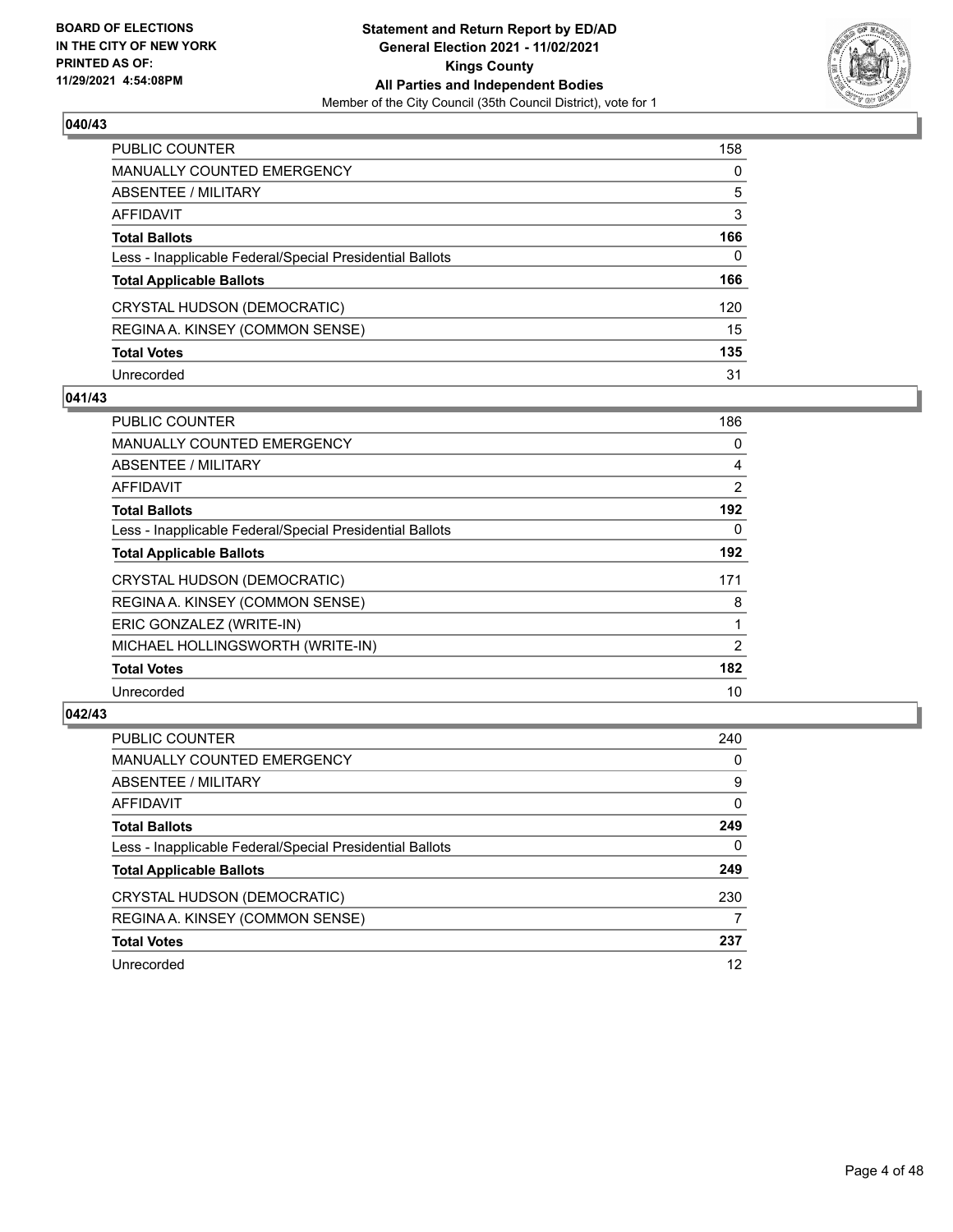

| <b>PUBLIC COUNTER</b>                                    | 275 |
|----------------------------------------------------------|-----|
| <b>MANUALLY COUNTED EMERGENCY</b>                        | 0   |
| ABSENTEE / MILITARY                                      | 3   |
| <b>AFFIDAVIT</b>                                         | 0   |
| <b>Total Ballots</b>                                     | 278 |
| Less - Inapplicable Federal/Special Presidential Ballots | 0   |
| <b>Total Applicable Ballots</b>                          | 278 |
| CRYSTAL HUDSON (DEMOCRATIC)                              | 237 |
| REGINA A. KINSEY (COMMON SENSE)                          | 17  |
| BARRETT ZACHERY (WRITE-IN)                               | 1   |
| HAROLD TISHER (WRITE-IN)                                 | 1   |
| HAROLD TISHLER (WRITE-IN)                                | 1   |
| JHON STOSSEL (WRITE-IN)                                  | 1   |
| RENEE HOLMES (WRITE-IN)                                  | 1   |
| UNATTRIBUTABLE WRITE-IN (WRITE-IN)                       | 2   |
| <b>Total Votes</b>                                       | 261 |
| Unrecorded                                               | 17  |

# **044/43**

| PUBLIC COUNTER                                           | 200 |
|----------------------------------------------------------|-----|
| MANUALLY COUNTED EMERGENCY                               | 0   |
| ABSENTEE / MILITARY                                      | 16  |
| AFFIDAVIT                                                | 0   |
| Total Ballots                                            | 216 |
| Less - Inapplicable Federal/Special Presidential Ballots | 0   |
| <b>Total Applicable Ballots</b>                          | 216 |
| CRYSTAL HUDSON (DEMOCRATIC)                              | 197 |
| REGINA A. KINSEY (COMMON SENSE)                          | 10  |
| <b>Total Votes</b>                                       | 207 |
| Unrecorded                                               | 9   |

| PUBLIC COUNTER                                           | 319 |
|----------------------------------------------------------|-----|
| <b>MANUALLY COUNTED EMERGENCY</b>                        | 0   |
| ABSENTEE / MILITARY                                      | 13  |
| AFFIDAVIT                                                |     |
| <b>Total Ballots</b>                                     | 333 |
| Less - Inapplicable Federal/Special Presidential Ballots | 0   |
| <b>Total Applicable Ballots</b>                          | 333 |
| CRYSTAL HUDSON (DEMOCRATIC)                              | 240 |
| REGINA A. KINSEY (COMMON SENSE)                          | 42  |
| UNATTRIBUTABLE WRITE-IN (WRITE-IN)                       |     |
| <b>Total Votes</b>                                       | 283 |
| Unrecorded                                               | 50  |
|                                                          |     |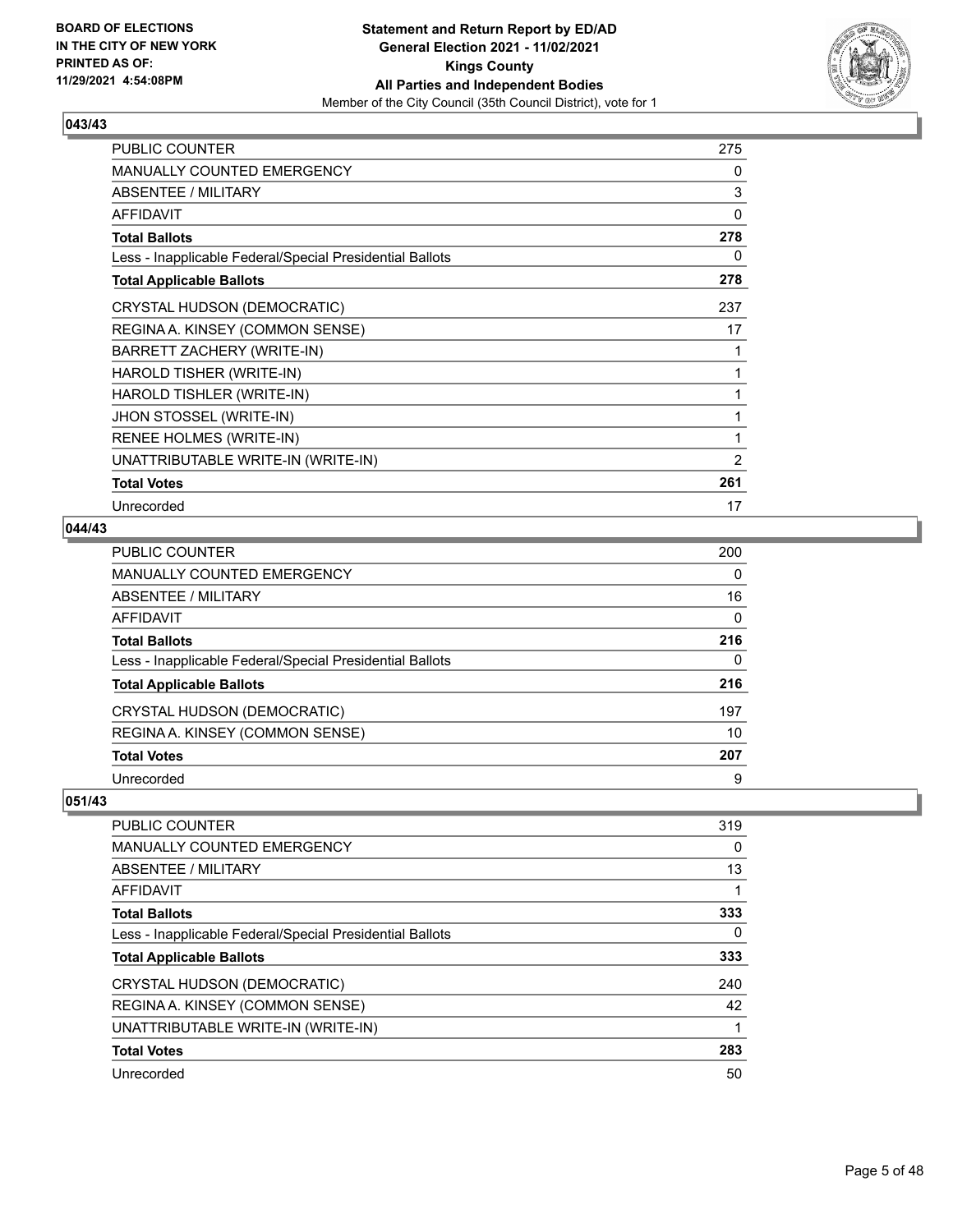

| <b>PUBLIC COUNTER</b>                                    | 144 |
|----------------------------------------------------------|-----|
| <b>MANUALLY COUNTED EMERGENCY</b>                        | 0   |
| ABSENTEE / MILITARY                                      | 9   |
| AFFIDAVIT                                                | 0   |
| <b>Total Ballots</b>                                     | 153 |
| Less - Inapplicable Federal/Special Presidential Ballots | 0   |
| <b>Total Applicable Ballots</b>                          | 153 |
| CRYSTAL HUDSON (DEMOCRATIC)                              | 92  |
| REGINA A. KINSEY (COMMON SENSE)                          | 17  |
| UNATTRIBUTABLE WRITE-IN (WRITE-IN)                       |     |
| <b>Total Votes</b>                                       | 110 |
| Unrecorded                                               | 43  |

#### **058/43**

| <b>PUBLIC COUNTER</b>                                    | 158 |
|----------------------------------------------------------|-----|
| <b>MANUALLY COUNTED EMERGENCY</b>                        | 0   |
| ABSENTEE / MILITARY                                      | 1   |
| <b>AFFIDAVIT</b>                                         | 0   |
| <b>Total Ballots</b>                                     | 159 |
| Less - Inapplicable Federal/Special Presidential Ballots | 0   |
| <b>Total Applicable Ballots</b>                          | 159 |
| CRYSTAL HUDSON (DEMOCRATIC)                              | 125 |
| REGINA A. KINSEY (COMMON SENSE)                          | 13  |
| ESTER FELDMAN (WRITE-IN)                                 |     |
| ROMAINE ROUSE (WRITE-IN)                                 | 1   |
| UNATTRIBUTABLE WRITE-IN (WRITE-IN)                       |     |
| <b>Total Votes</b>                                       | 141 |
| Unrecorded                                               | 18  |

| PUBLIC COUNTER                                           | 194      |
|----------------------------------------------------------|----------|
| MANUALLY COUNTED EMERGENCY                               | 0        |
| ABSENTEE / MILITARY                                      | 15       |
| <b>AFFIDAVIT</b>                                         | $\Omega$ |
| <b>Total Ballots</b>                                     | 209      |
| Less - Inapplicable Federal/Special Presidential Ballots | 0        |
| <b>Total Applicable Ballots</b>                          | 209      |
| CRYSTAL HUDSON (DEMOCRATIC)                              | 152      |
| REGINA A. KINSEY (COMMON SENSE)                          | 11       |
| ROLANDO ROYCE (WRITE-IN)                                 |          |
| UNATTRIBUTABLE WRITE-IN (WRITE-IN)                       |          |
| ZALMAN LEW (WRITE-IN)                                    |          |
| <b>Total Votes</b>                                       | 166      |
| Unrecorded                                               | 43       |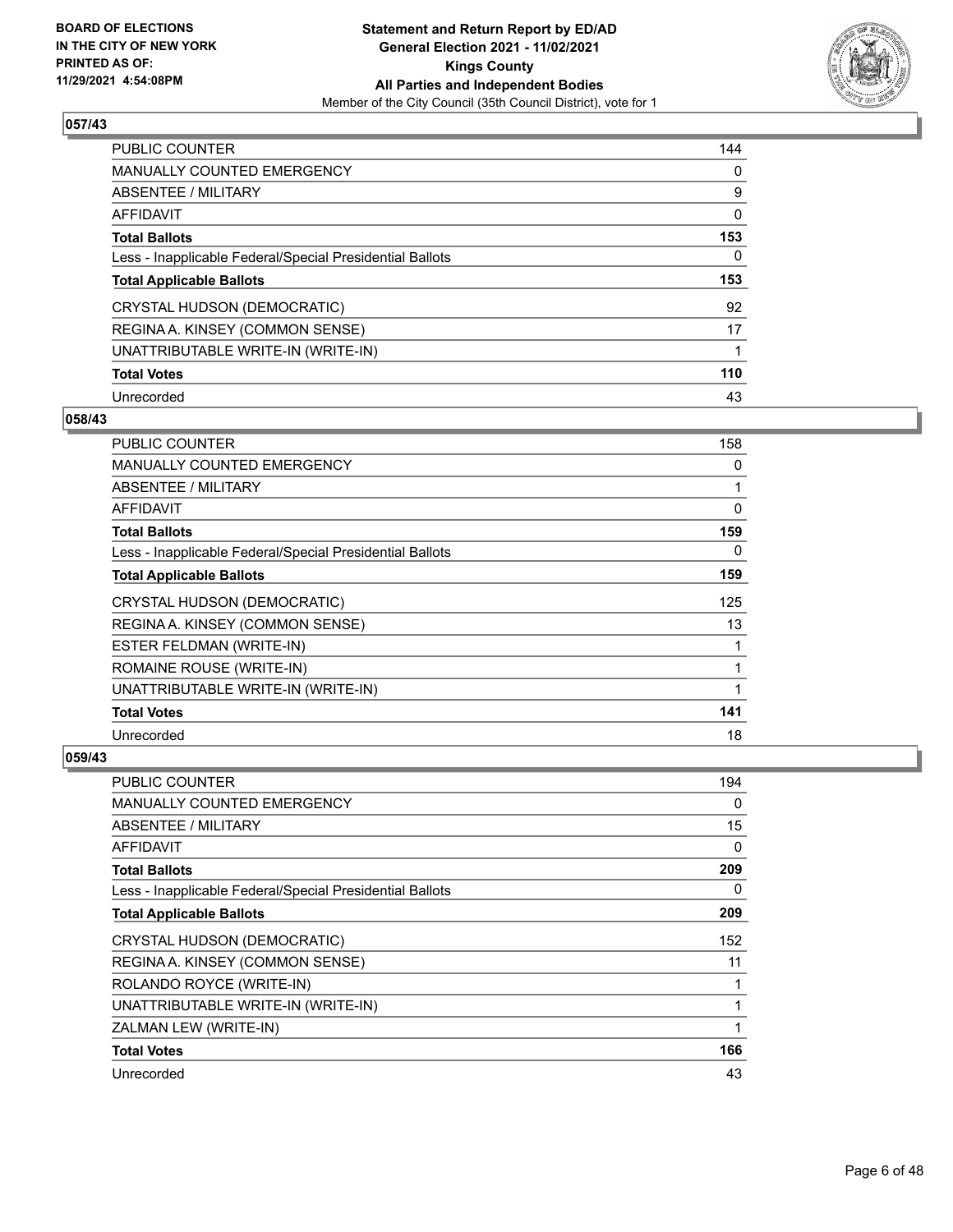

| PUBLIC COUNTER                                           | 155 |
|----------------------------------------------------------|-----|
| <b>MANUALLY COUNTED EMERGENCY</b>                        | 0   |
| ABSENTEE / MILITARY                                      | 12  |
| <b>AFFIDAVIT</b>                                         | 0   |
| <b>Total Ballots</b>                                     | 167 |
| Less - Inapplicable Federal/Special Presidential Ballots | 0   |
| <b>Total Applicable Ballots</b>                          | 167 |
| CRYSTAL HUDSON (DEMOCRATIC)                              | 139 |
| REGINA A. KINSEY (COMMON SENSE)                          | 5   |
| <b>MOSHE RUBASHKIN (WRITE-IN)</b>                        |     |
| UNATTRIBUTABLE WRITE-IN (WRITE-IN)                       | 3   |
| <b>Total Votes</b>                                       | 148 |
| Unrecorded                                               | 19  |

# **061/43**

| 203            |
|----------------|
| 0              |
| 19             |
| $\overline{2}$ |
| 224            |
| 0              |
| 224            |
| 199            |
|                |
| 206            |
| 18             |
|                |

| <b>PUBLIC COUNTER</b>                                    | 203      |
|----------------------------------------------------------|----------|
| <b>MANUALLY COUNTED EMERGENCY</b>                        | $\Omega$ |
| ABSENTEE / MILITARY                                      | 14       |
| AFFIDAVIT                                                | 3        |
| <b>Total Ballots</b>                                     | 220      |
| Less - Inapplicable Federal/Special Presidential Ballots | 0        |
| <b>Total Applicable Ballots</b>                          | 220      |
| CRYSTAL HUDSON (DEMOCRATIC)                              | 164      |
| REGINA A. KINSEY (COMMON SENSE)                          | 8        |
| <b>Total Votes</b>                                       | 172      |
| Unrecorded                                               | 48       |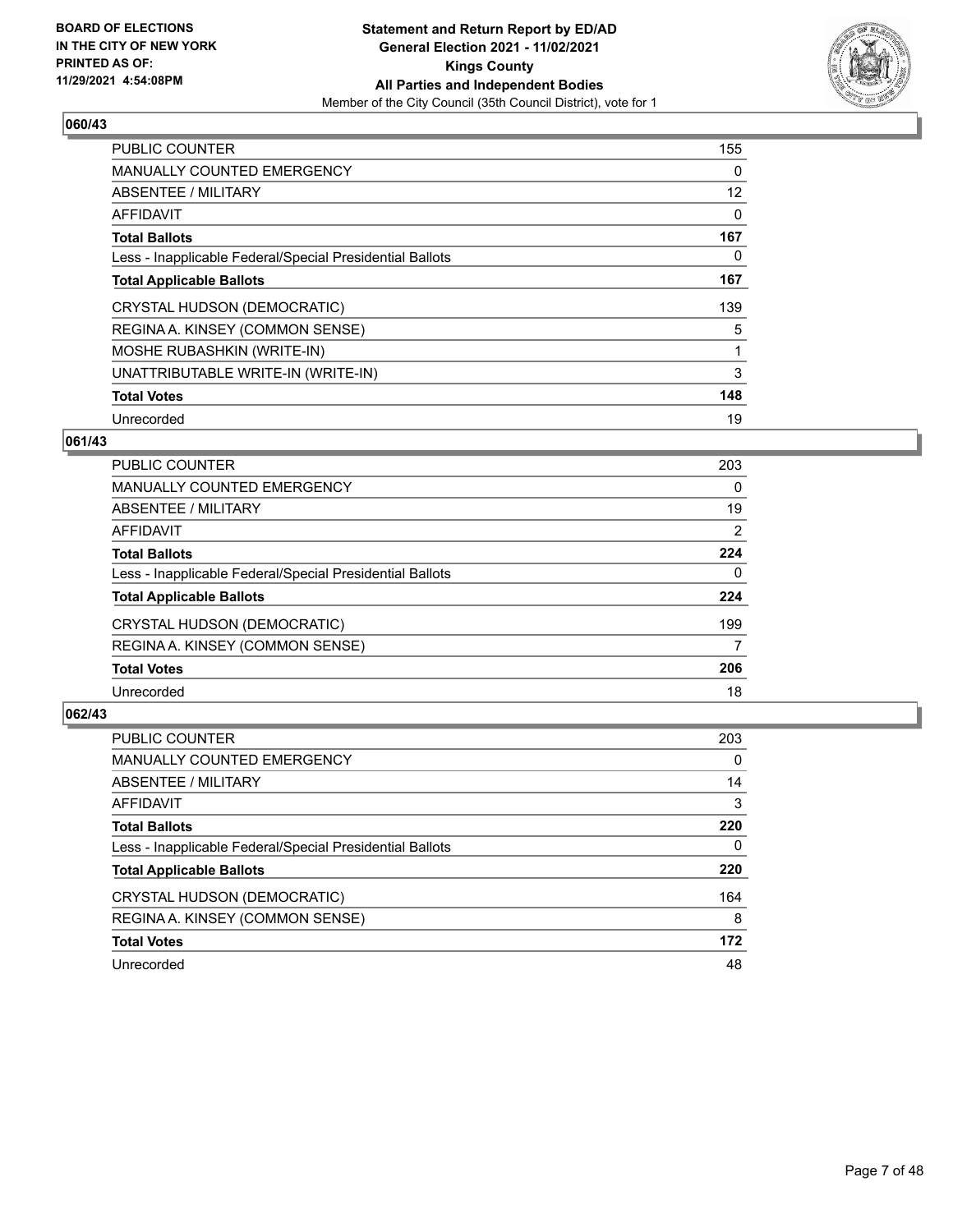

| PUBLIC COUNTER                                           | 122             |
|----------------------------------------------------------|-----------------|
| <b>MANUALLY COUNTED EMERGENCY</b>                        | $\mathbf{0}$    |
| <b>ABSENTEE / MILITARY</b>                               | 18              |
| <b>AFFIDAVIT</b>                                         |                 |
| <b>Total Ballots</b>                                     | 141             |
| Less - Inapplicable Federal/Special Presidential Ballots | 0               |
| <b>Total Applicable Ballots</b>                          | 141             |
| CRYSTAL HUDSON (DEMOCRATIC)                              | 108             |
| REGINA A. KINSEY (COMMON SENSE)                          | 12 <sup>2</sup> |
| <b>Total Votes</b>                                       | 120             |
| Unrecorded                                               | 21              |

#### **064/43**

| <b>PUBLIC COUNTER</b>                                    | 155 |
|----------------------------------------------------------|-----|
| <b>MANUALLY COUNTED EMERGENCY</b>                        | 0   |
| ABSENTEE / MILITARY                                      | 11  |
| AFFIDAVIT                                                | 0   |
| <b>Total Ballots</b>                                     | 166 |
| Less - Inapplicable Federal/Special Presidential Ballots | 0   |
| <b>Total Applicable Ballots</b>                          | 166 |
| CRYSTAL HUDSON (DEMOCRATIC)                              | 140 |
| REGINA A. KINSEY (COMMON SENSE)                          | 5   |
| <b>Total Votes</b>                                       | 145 |
| Unrecorded                                               | 21  |

| <b>PUBLIC COUNTER</b>                                    | 173      |
|----------------------------------------------------------|----------|
| <b>MANUALLY COUNTED EMERGENCY</b>                        | 0        |
| ABSENTEE / MILITARY                                      | 6        |
| <b>AFFIDAVIT</b>                                         | $\Omega$ |
| <b>Total Ballots</b>                                     | 179      |
| Less - Inapplicable Federal/Special Presidential Ballots | 0        |
| <b>Total Applicable Ballots</b>                          | 179      |
| CRYSTAL HUDSON (DEMOCRATIC)                              | 149      |
| REGINA A. KINSEY (COMMON SENSE)                          | 9        |
| <b>Total Votes</b>                                       | 158      |
| Unrecorded                                               | 21       |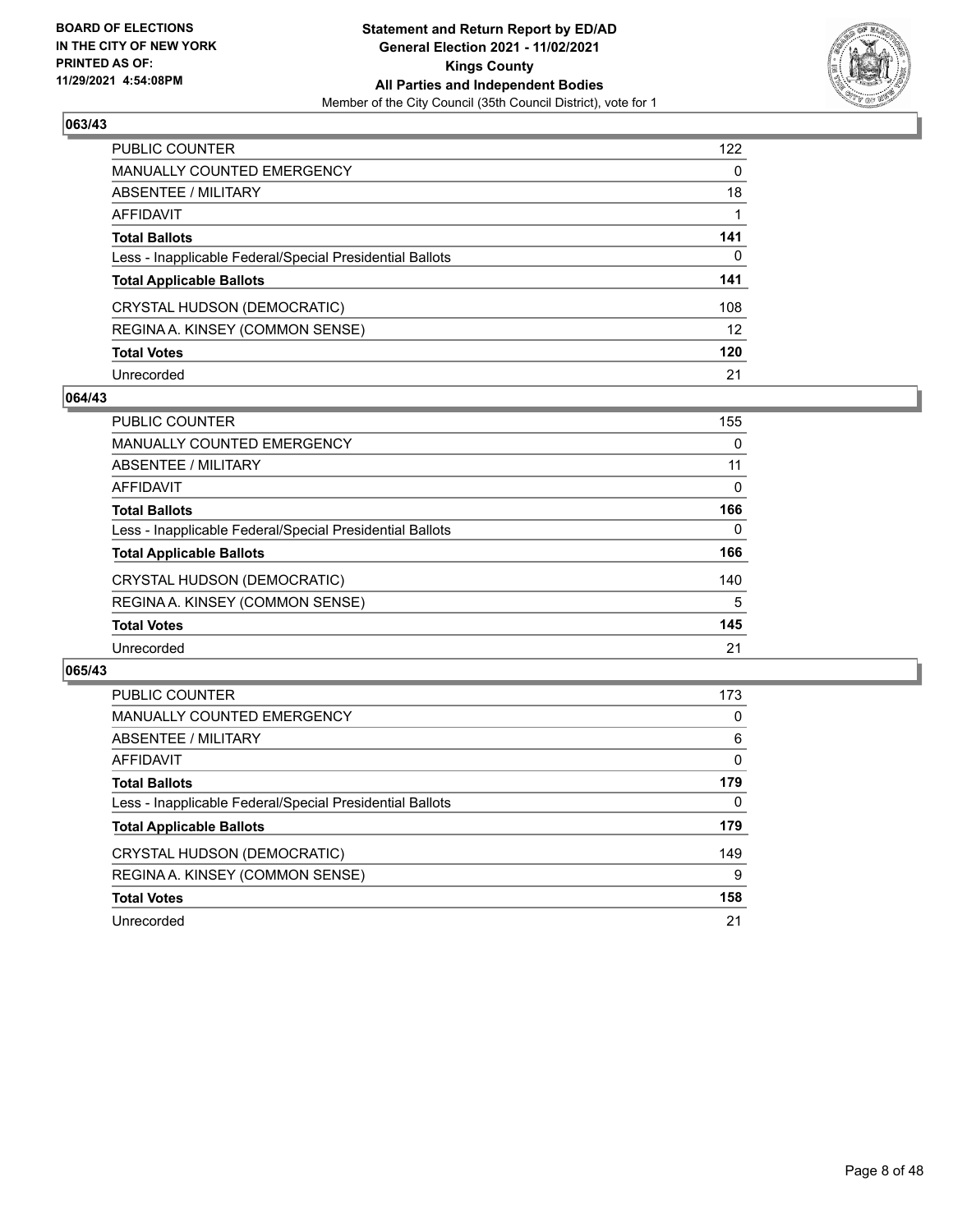

| <b>PUBLIC COUNTER</b>                                    | 152            |
|----------------------------------------------------------|----------------|
| <b>MANUALLY COUNTED EMERGENCY</b>                        | 0              |
| ABSENTEE / MILITARY                                      | $\overline{7}$ |
| AFFIDAVIT                                                |                |
| <b>Total Ballots</b>                                     | 160            |
| Less - Inapplicable Federal/Special Presidential Ballots | 0              |
| <b>Total Applicable Ballots</b>                          | 160            |
| CRYSTAL HUDSON (DEMOCRATIC)                              | 133            |
| REGINA A. KINSEY (COMMON SENSE)                          | 4              |
| MICHAEL HOLLINGSWORTH (WRITE-IN)                         | 3              |
| MICHAEL HOLLINSWORTH (WRITE-IN)                          | 3              |
| <b>Total Votes</b>                                       | 143            |
| Unrecorded                                               | 17             |

## **084/43**

| <b>PUBLIC COUNTER</b>                                    | 147 |
|----------------------------------------------------------|-----|
| <b>MANUALLY COUNTED EMERGENCY</b>                        | 0   |
| ABSENTEE / MILITARY                                      | 3   |
| AFFIDAVIT                                                | 0   |
| <b>Total Ballots</b>                                     | 150 |
| Less - Inapplicable Federal/Special Presidential Ballots | 0   |
| <b>Total Applicable Ballots</b>                          | 150 |
| CRYSTAL HUDSON (DEMOCRATIC)                              | 101 |
| REGINA A. KINSEY (COMMON SENSE)                          | 8   |
| SAMUEL MARASOW (WRITE-IN)                                | 1   |
| UNATTRIBUTABLE WRITE-IN (WRITE-IN)                       | 1   |
| <b>Total Votes</b>                                       | 111 |
| Unrecorded                                               | 39  |

| <b>PUBLIC COUNTER</b>                                    | 172 |
|----------------------------------------------------------|-----|
| <b>MANUALLY COUNTED EMERGENCY</b>                        | 0   |
| ABSENTEE / MILITARY                                      | 9   |
| AFFIDAVIT                                                | 0   |
| <b>Total Ballots</b>                                     | 181 |
| Less - Inapplicable Federal/Special Presidential Ballots | 0   |
| <b>Total Applicable Ballots</b>                          | 181 |
| CRYSTAL HUDSON (DEMOCRATIC)                              | 129 |
| REGINA A. KINSEY (COMMON SENSE)                          | 13  |
| <b>Total Votes</b>                                       | 142 |
| Unrecorded                                               | 39  |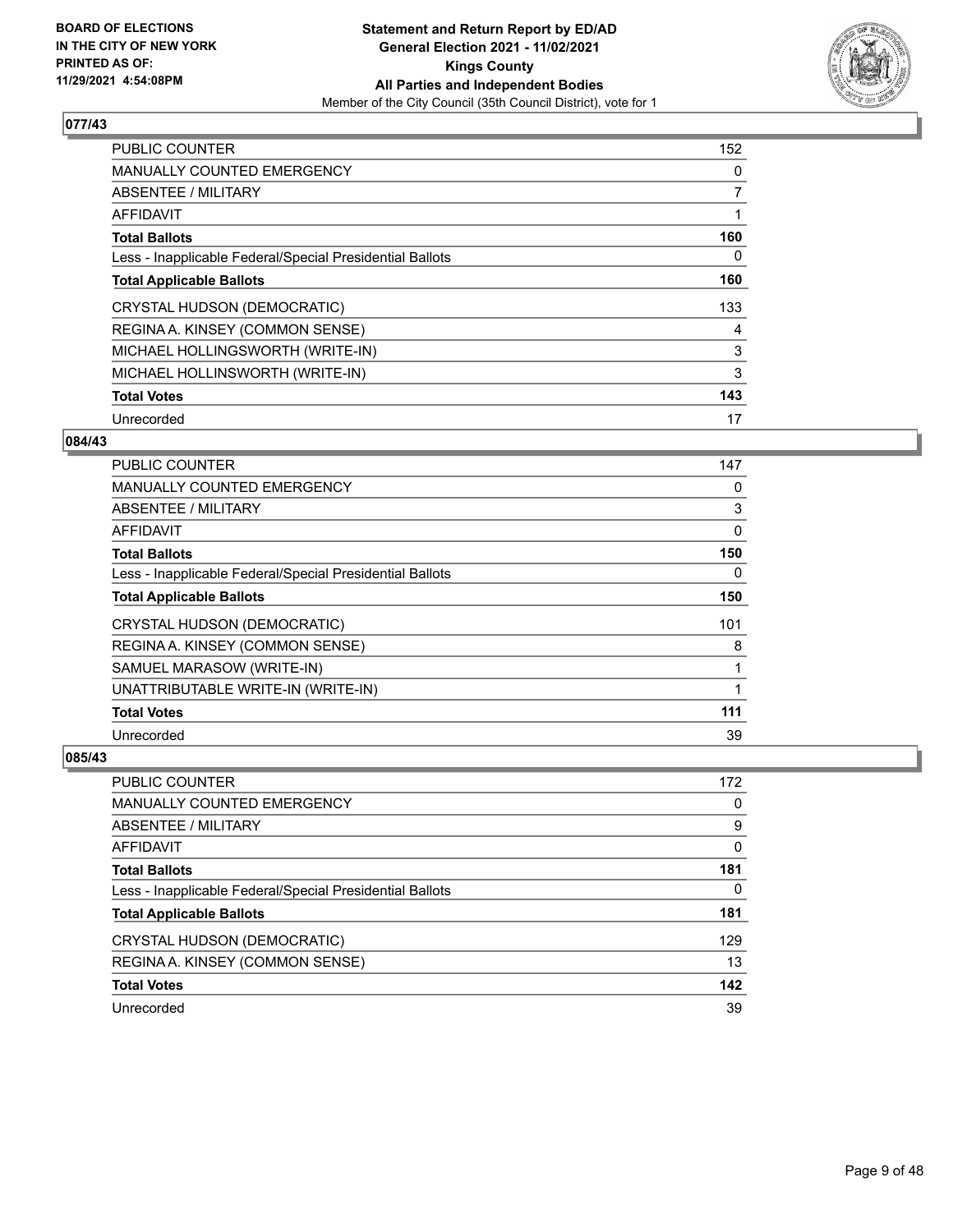

| <b>PUBLIC COUNTER</b>                                    | 96       |
|----------------------------------------------------------|----------|
| MANUALLY COUNTED EMERGENCY                               | 0        |
| ABSENTEE / MILITARY                                      | 2        |
| <b>AFFIDAVIT</b>                                         |          |
| <b>Total Ballots</b>                                     | 99       |
| Less - Inapplicable Federal/Special Presidential Ballots | $\Omega$ |
| <b>Total Applicable Ballots</b>                          | 99       |
| CRYSTAL HUDSON (DEMOCRATIC)                              | 87       |
| REGINA A. KINSEY (COMMON SENSE)                          | 3        |
| MICHAEL HOLLINGSWORTH (WRITE-IN)                         | 3        |
| STEPHANIE GOODRICH (WRITE-IN)                            |          |
| <b>Total Votes</b>                                       | 94       |
| Unrecorded                                               | 5        |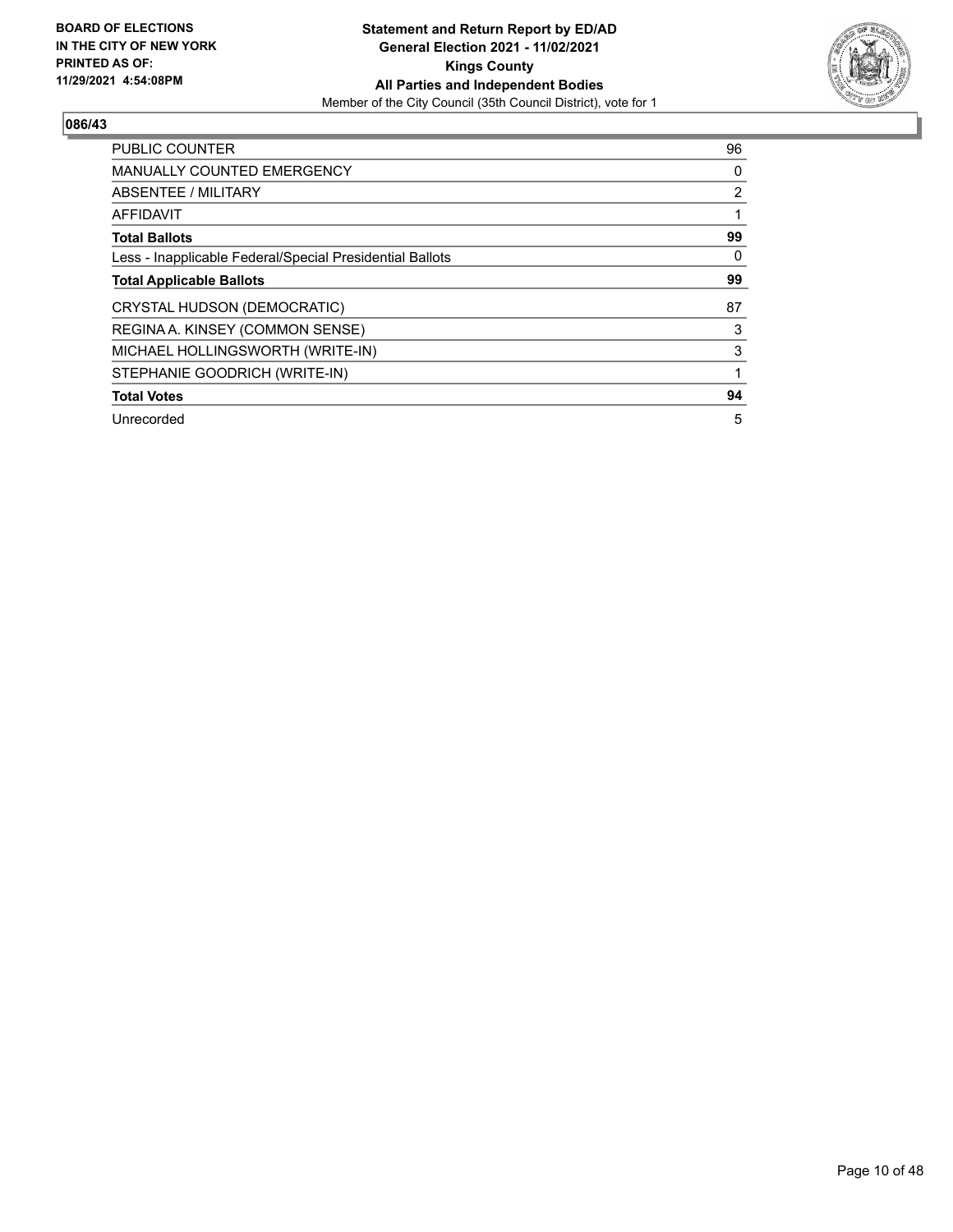

| PUBLIC COUNTER                                           | 87           |
|----------------------------------------------------------|--------------|
| MANUALLY COUNTED EMERGENCY                               | $\Omega$     |
| ABSENTEE / MILITARY                                      | 5            |
| <b>AFFIDAVIT</b>                                         | $\mathbf{0}$ |
| <b>Total Ballots</b>                                     | 92           |
| Less - Inapplicable Federal/Special Presidential Ballots | 0            |
| <b>Total Applicable Ballots</b>                          | 92           |
| CRYSTAL HUDSON (DEMOCRATIC)                              | 82           |
| REGINA A. KINSEY (COMMON SENSE)                          | 4            |
| <b>Total Votes</b>                                       | 86           |
| Unrecorded                                               | 6            |

## **087/50**

| <b>PUBLIC COUNTER</b>                                    | 23             |
|----------------------------------------------------------|----------------|
| <b>MANUALLY COUNTED EMERGENCY</b>                        | 0              |
| ABSENTEE / MILITARY                                      | $\overline{2}$ |
| AFFIDAVIT                                                | $\Omega$       |
| <b>Total Ballots</b>                                     | 25             |
| Less - Inapplicable Federal/Special Presidential Ballots | 0              |
| <b>Total Applicable Ballots</b>                          | 25             |
| CRYSTAL HUDSON (DEMOCRATIC)                              | 21             |
| REGINA A. KINSEY (COMMON SENSE)                          |                |
| <b>Total Votes</b>                                       | 22             |
| Unrecorded                                               | 3              |

| PUBLIC COUNTER                                           | 35       |
|----------------------------------------------------------|----------|
| <b>MANUALLY COUNTED EMERGENCY</b>                        | $\Omega$ |
| ABSENTEE / MILITARY                                      | $\Omega$ |
| <b>AFFIDAVIT</b>                                         | $\Omega$ |
| <b>Total Ballots</b>                                     | 35       |
| Less - Inapplicable Federal/Special Presidential Ballots | $\Omega$ |
| <b>Total Applicable Ballots</b>                          | 35       |
| CRYSTAL HUDSON (DEMOCRATIC)                              | 33       |
| REGINA A. KINSEY (COMMON SENSE)                          | 0        |
| <b>Total Votes</b>                                       | 33       |
| Unrecorded                                               |          |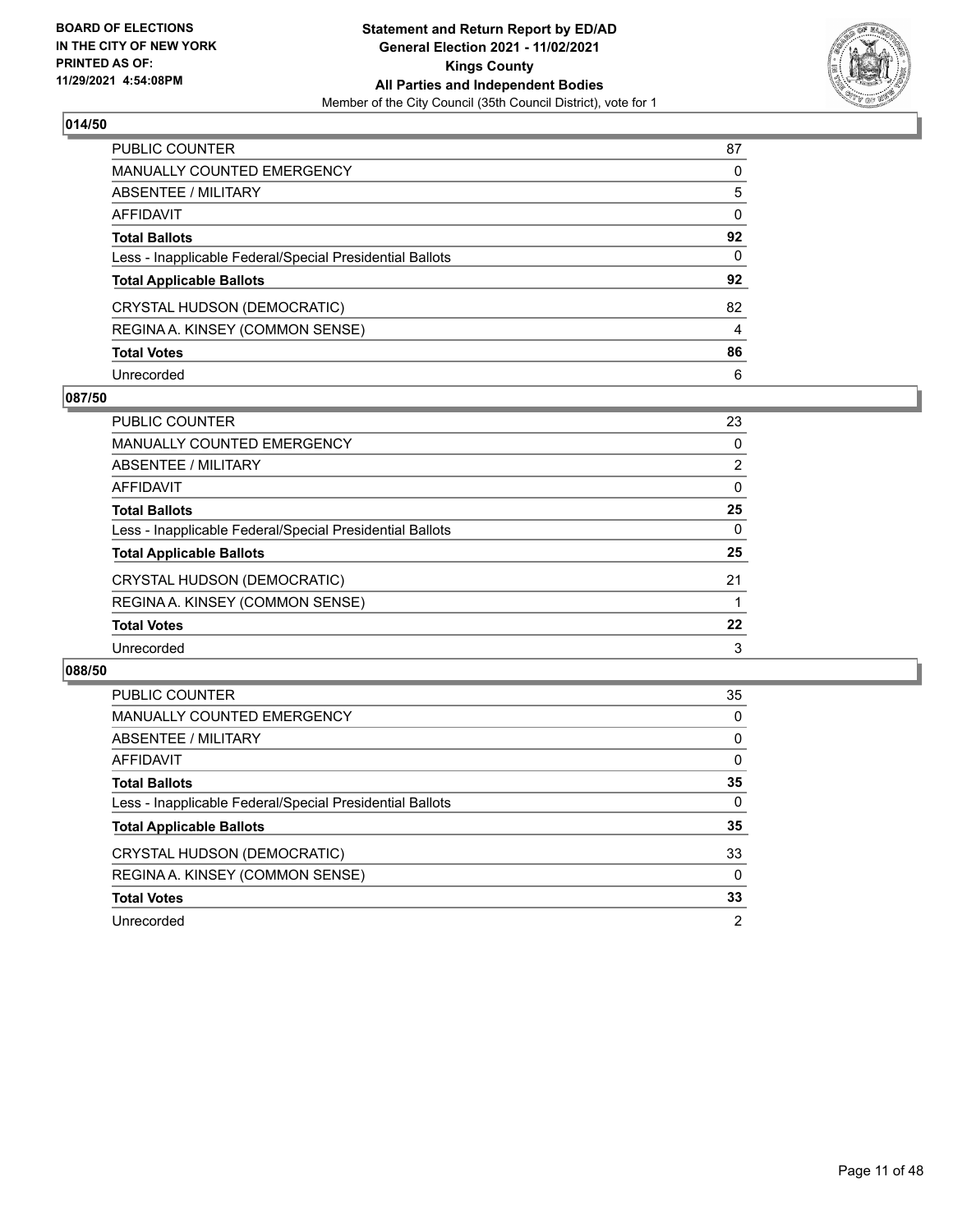

| PUBLIC COUNTER                                           | 243      |
|----------------------------------------------------------|----------|
| <b>MANUALLY COUNTED EMERGENCY</b>                        | $\Omega$ |
| <b>ABSENTEE / MILITARY</b>                               | 11       |
| <b>AFFIDAVIT</b>                                         | 4        |
| <b>Total Ballots</b>                                     | 258      |
| Less - Inapplicable Federal/Special Presidential Ballots | 0        |
| <b>Total Applicable Ballots</b>                          | 258      |
| CRYSTAL HUDSON (DEMOCRATIC)                              | 237      |
| REGINA A. KINSEY (COMMON SENSE)                          | 13       |
| <b>Total Votes</b>                                       | 250      |
| Unrecorded                                               | 8        |

## **090/50**

| <b>PUBLIC COUNTER</b>                                    | 159 |
|----------------------------------------------------------|-----|
| <b>MANUALLY COUNTED EMERGENCY</b>                        | 0   |
| ABSENTEE / MILITARY                                      | 13  |
| AFFIDAVIT                                                |     |
| <b>Total Ballots</b>                                     | 173 |
| Less - Inapplicable Federal/Special Presidential Ballots | 0   |
| <b>Total Applicable Ballots</b>                          | 173 |
| CRYSTAL HUDSON (DEMOCRATIC)                              | 158 |
| REGINA A. KINSEY (COMMON SENSE)                          | 7   |
| MICHAEL HOLLINGSWORTH (WRITE-IN)                         |     |
| <b>Total Votes</b>                                       | 166 |
| Unrecorded                                               |     |

| <b>PUBLIC COUNTER</b>                                    | 158      |
|----------------------------------------------------------|----------|
| <b>MANUALLY COUNTED EMERGENCY</b>                        | 0        |
| ABSENTEE / MILITARY                                      | 6        |
| <b>AFFIDAVIT</b>                                         |          |
| <b>Total Ballots</b>                                     | 165      |
| Less - Inapplicable Federal/Special Presidential Ballots | $\Omega$ |
| <b>Total Applicable Ballots</b>                          | 165      |
| CRYSTAL HUDSON (DEMOCRATIC)                              | 148      |
| REGINA A. KINSEY (COMMON SENSE)                          | 8        |
| UNATTRIBUTABLE WRITE-IN (WRITE-IN)                       |          |
| <b>Total Votes</b>                                       | 157      |
| Unrecorded                                               | 8        |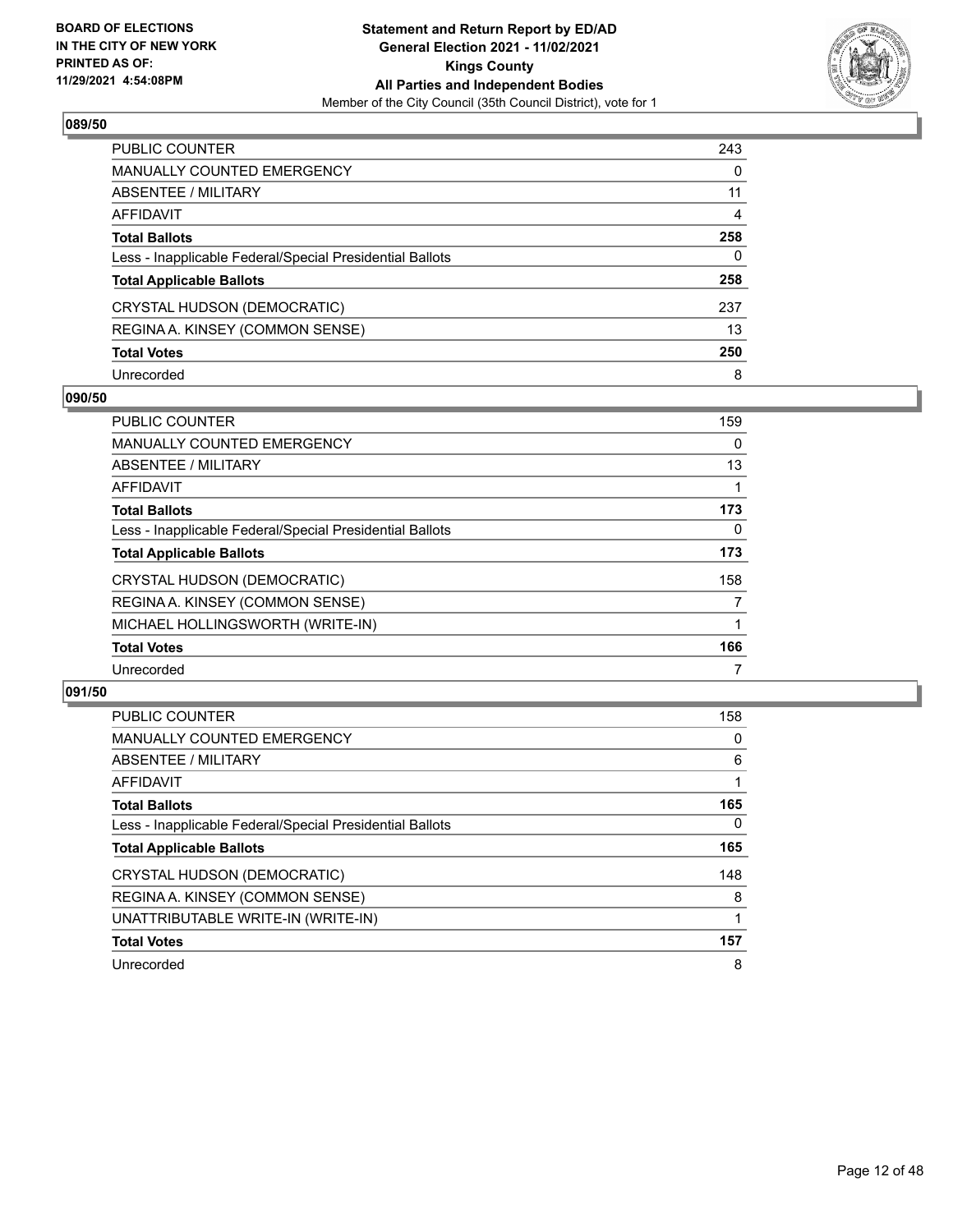

| PUBLIC COUNTER                                           | 208            |
|----------------------------------------------------------|----------------|
| <b>MANUALLY COUNTED EMERGENCY</b>                        | $\mathbf{0}$   |
| <b>ABSENTEE / MILITARY</b>                               | 9              |
| AFFIDAVIT                                                | $\overline{2}$ |
| <b>Total Ballots</b>                                     | 219            |
| Less - Inapplicable Federal/Special Presidential Ballots | $\mathbf{0}$   |
| <b>Total Applicable Ballots</b>                          | 219            |
| CRYSTAL HUDSON (DEMOCRATIC)                              | 190            |
| REGINA A. KINSEY (COMMON SENSE)                          | 16             |
| <b>Total Votes</b>                                       | 206            |
| Unrecorded                                               | 13             |

## **093/50**

| <b>PUBLIC COUNTER</b>                                    | 41       |
|----------------------------------------------------------|----------|
| <b>MANUALLY COUNTED EMERGENCY</b>                        | 0        |
| ABSENTEE / MILITARY                                      | 4        |
| AFFIDAVIT                                                | $\Omega$ |
| <b>Total Ballots</b>                                     | 45       |
| Less - Inapplicable Federal/Special Presidential Ballots | 0        |
| <b>Total Applicable Ballots</b>                          | 45       |
| CRYSTAL HUDSON (DEMOCRATIC)                              | 43       |
| REGINA A. KINSEY (COMMON SENSE)                          | 0        |
| MICHAEL HOLLINGSWORTH (WRITE-IN)                         |          |
| <b>Total Votes</b>                                       | 44       |
| Unrecorded                                               |          |

| PUBLIC COUNTER                                           | 28       |
|----------------------------------------------------------|----------|
| <b>MANUALLY COUNTED EMERGENCY</b>                        | 0        |
| ABSENTEE / MILITARY                                      | 3        |
| AFFIDAVIT                                                | $\Omega$ |
| <b>Total Ballots</b>                                     | 31       |
| Less - Inapplicable Federal/Special Presidential Ballots | $\Omega$ |
| <b>Total Applicable Ballots</b>                          | 31       |
| CRYSTAL HUDSON (DEMOCRATIC)                              | 21       |
| REGINA A. KINSEY (COMMON SENSE)                          |          |
| UNATTRIBUTABLE WRITE-IN (WRITE-IN)                       |          |
| <b>Total Votes</b>                                       | 23       |
| Unrecorded                                               | 8        |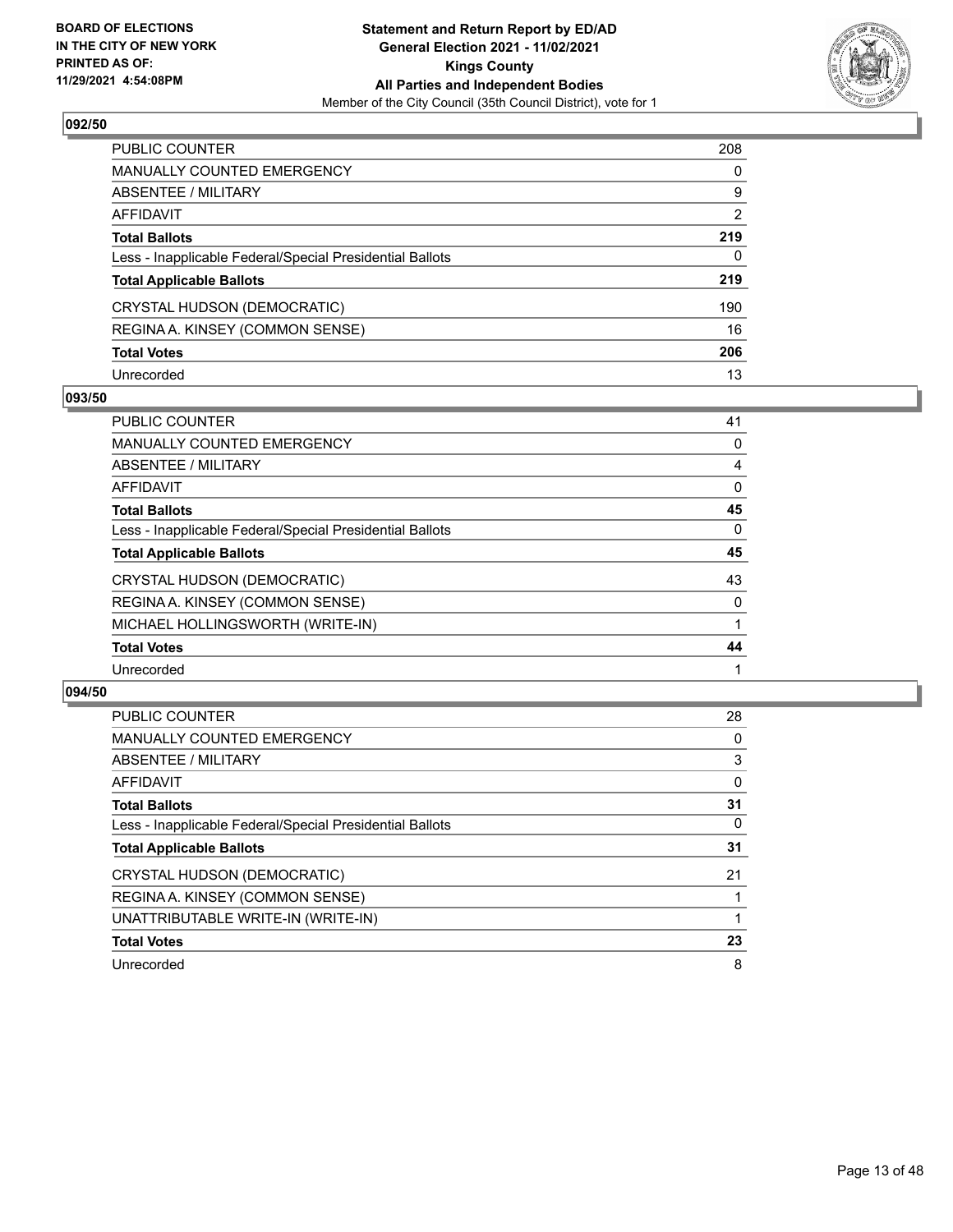

| PUBLIC COUNTER                                           | 226 |
|----------------------------------------------------------|-----|
| <b>MANUALLY COUNTED EMERGENCY</b>                        | 0   |
| <b>ABSENTEE / MILITARY</b>                               | 3   |
| AFFIDAVIT                                                | 4   |
| <b>Total Ballots</b>                                     | 233 |
| Less - Inapplicable Federal/Special Presidential Ballots | 0   |
| <b>Total Applicable Ballots</b>                          | 233 |
| CRYSTAL HUDSON (DEMOCRATIC)                              | 211 |
| REGINA A. KINSEY (COMMON SENSE)                          | 10  |
| <b>Total Votes</b>                                       | 221 |
| Unrecorded                                               | 12  |

| 107/50 COMBINED into: 103/50                             |  |
|----------------------------------------------------------|--|
| 104/50 COMBINED into: 103/50                             |  |
| <b>Total Votes</b>                                       |  |
| REGINA A. KINSEY (COMMON SENSE)                          |  |
| CRYSTAL HUDSON (DEMOCRATIC)                              |  |
| <b>Total Applicable Ballots</b>                          |  |
| Less - Inapplicable Federal/Special Presidential Ballots |  |
| <b>Total Ballots</b>                                     |  |
| AFFIDAVIT                                                |  |
| ABSENTEE / MILITARY                                      |  |
| <b>MANUALLY COUNTED EMERGENCY</b>                        |  |
| <b>PUBLIC COUNTER</b>                                    |  |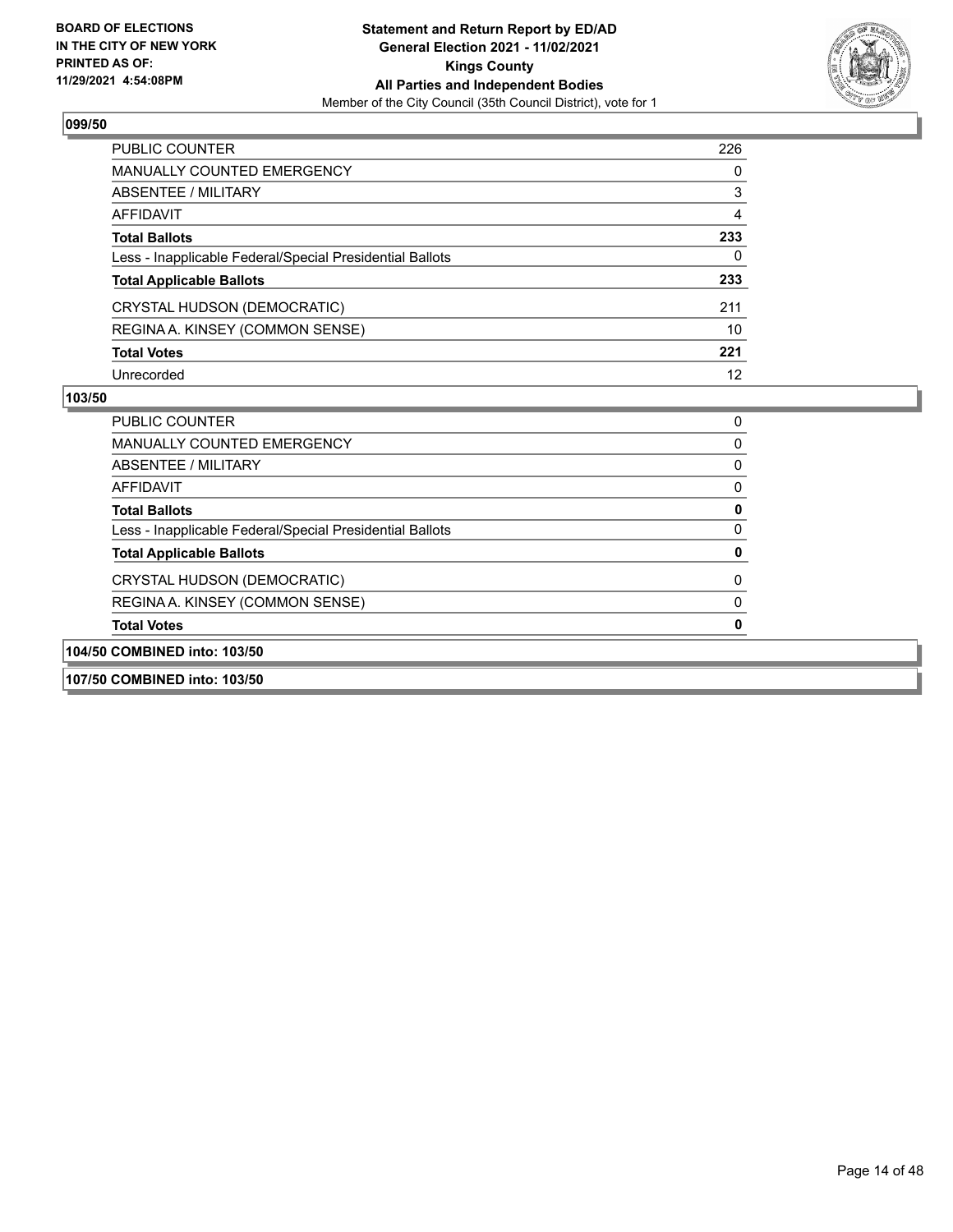

| PUBLIC COUNTER                                           | 89           |
|----------------------------------------------------------|--------------|
| <b>MANUALLY COUNTED EMERGENCY</b>                        | $\Omega$     |
| ABSENTEE / MILITARY                                      | 6            |
| <b>AFFIDAVIT</b>                                         |              |
| <b>Total Ballots</b>                                     | 96           |
| Less - Inapplicable Federal/Special Presidential Ballots | $\mathbf{0}$ |
| <b>Total Applicable Ballots</b>                          | 96           |
| CRYSTAL HUDSON (DEMOCRATIC)                              | 81           |
| REGINA A. KINSEY (COMMON SENSE)                          | 8            |
| <b>Total Votes</b>                                       | 89           |
| Unrecorded                                               | 7            |

## **063/52**

| PUBLIC COUNTER                                           |   |
|----------------------------------------------------------|---|
| <b>MANUALLY COUNTED EMERGENCY</b>                        | 0 |
| ABSENTEE / MILITARY                                      | 0 |
| AFFIDAVIT                                                | 0 |
| <b>Total Ballots</b>                                     |   |
| Less - Inapplicable Federal/Special Presidential Ballots | 0 |
| <b>Total Applicable Ballots</b>                          |   |
| CRYSTAL HUDSON (DEMOCRATIC)                              |   |
| REGINA A. KINSEY (COMMON SENSE)                          | O |
| <b>Total Votes</b>                                       |   |

| <b>PUBLIC COUNTER</b>                                    | 317 |
|----------------------------------------------------------|-----|
| MANUALLY COUNTED EMERGENCY                               | 0   |
| ABSENTEE / MILITARY                                      | 19  |
| AFFIDAVIT                                                | 2   |
| <b>Total Ballots</b>                                     | 338 |
| Less - Inapplicable Federal/Special Presidential Ballots | 0   |
| <b>Total Applicable Ballots</b>                          | 338 |
| CRYSTAL HUDSON (DEMOCRATIC)                              | 313 |
| REGINA A. KINSEY (COMMON SENSE)                          | 14  |
| <b>Total Votes</b>                                       | 327 |
| Unrecorded                                               | 11  |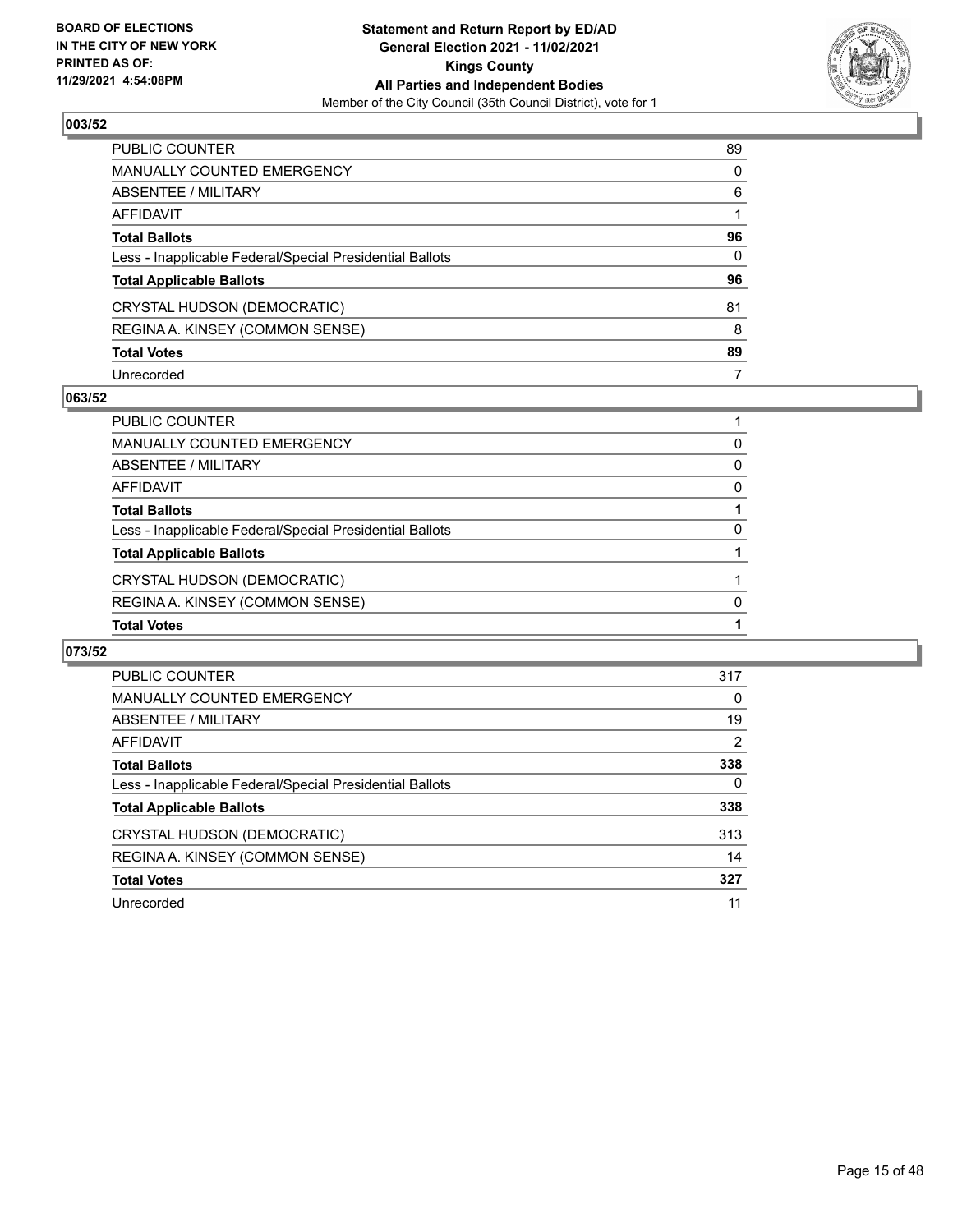

| PUBLIC COUNTER                                           | 277               |
|----------------------------------------------------------|-------------------|
| <b>MANUALLY COUNTED EMERGENCY</b>                        | 0                 |
| <b>ABSENTEE / MILITARY</b>                               | 14                |
| AFFIDAVIT                                                |                   |
| <b>Total Ballots</b>                                     | 292               |
| Less - Inapplicable Federal/Special Presidential Ballots | $\mathbf{0}$      |
| <b>Total Applicable Ballots</b>                          | 292               |
| CRYSTAL HUDSON (DEMOCRATIC)                              | 268               |
| REGINA A. KINSEY (COMMON SENSE)                          | $12 \overline{ }$ |
| <b>Total Votes</b>                                       | 280               |
| Unrecorded                                               | 12                |

## **075/52**

| <b>PUBLIC COUNTER</b>                                    | 330            |
|----------------------------------------------------------|----------------|
| <b>MANUALLY COUNTED EMERGENCY</b>                        | 0              |
| ABSENTEE / MILITARY                                      | 16             |
| AFFIDAVIT                                                | 2              |
| <b>Total Ballots</b>                                     | 348            |
| Less - Inapplicable Federal/Special Presidential Ballots | $\Omega$       |
| <b>Total Applicable Ballots</b>                          | 348            |
| CRYSTAL HUDSON (DEMOCRATIC)                              | 315            |
| REGINA A. KINSEY (COMMON SENSE)                          | 15             |
| UNATTRIBUTABLE WRITE-IN (WRITE-IN)                       | $\overline{2}$ |
| <b>Total Votes</b>                                       | 332            |
| Unrecorded                                               | 16             |

| <b>PUBLIC COUNTER</b>                                    | 364 |
|----------------------------------------------------------|-----|
| <b>MANUALLY COUNTED EMERGENCY</b>                        | 0   |
| ABSENTEE / MILITARY                                      | 41  |
| AFFIDAVIT                                                | 4   |
| <b>Total Ballots</b>                                     | 409 |
| Less - Inapplicable Federal/Special Presidential Ballots | 0   |
| <b>Total Applicable Ballots</b>                          | 409 |
| CRYSTAL HUDSON (DEMOCRATIC)                              | 384 |
| REGINA A. KINSEY (COMMON SENSE)                          | 17  |
| MICHAEL HOLLINGSWORTH (WRITE-IN)                         |     |
| <b>Total Votes</b>                                       | 402 |
| Unrecorded                                               | 7   |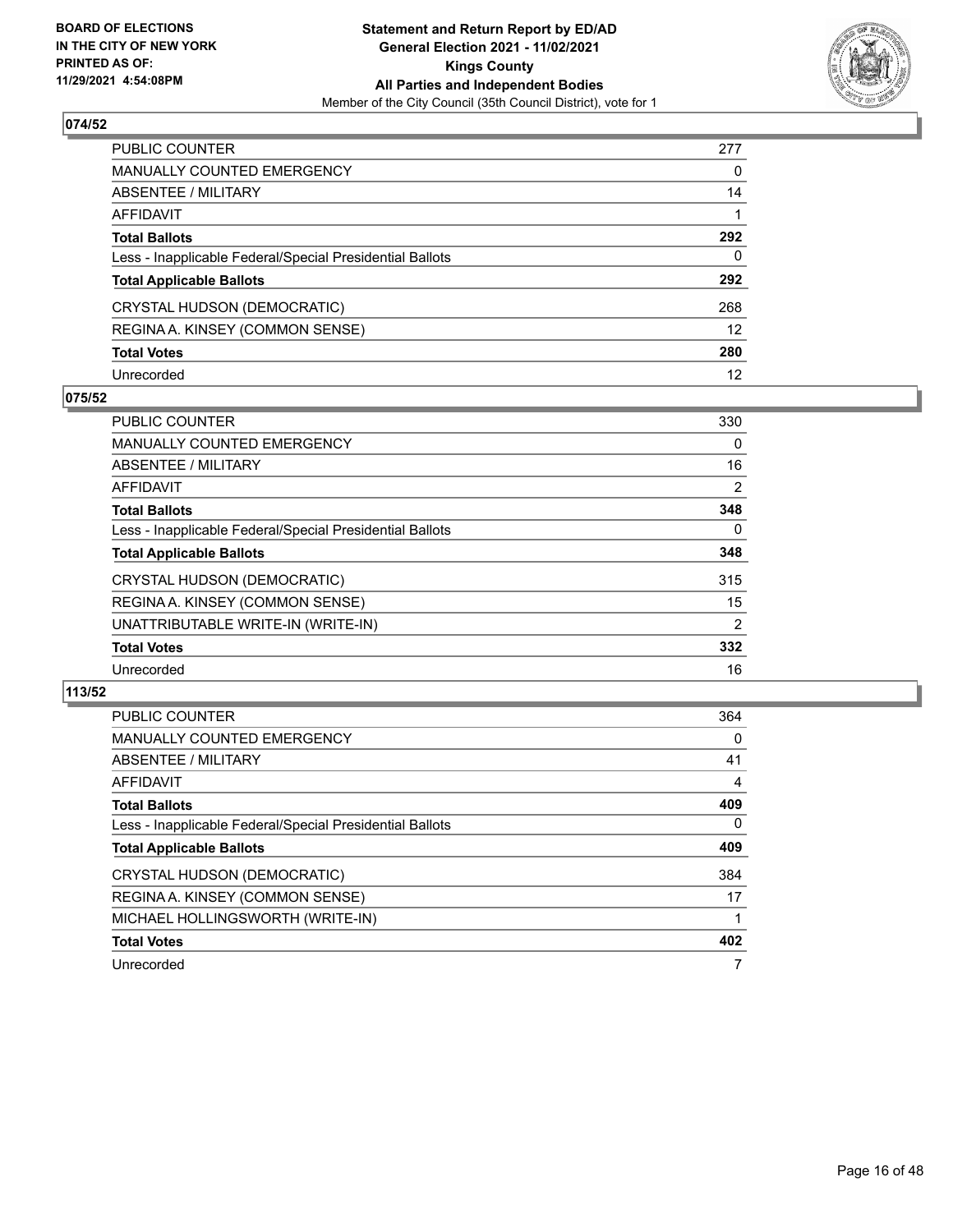

| <b>PUBLIC COUNTER</b>                                    | 99       |
|----------------------------------------------------------|----------|
| <b>MANUALLY COUNTED EMERGENCY</b>                        | $\Omega$ |
| ABSENTEE / MILITARY                                      |          |
| <b>AFFIDAVIT</b>                                         | 0        |
| <b>Total Ballots</b>                                     | 100      |
| Less - Inapplicable Federal/Special Presidential Ballots | 0        |
| <b>Total Applicable Ballots</b>                          | 100      |
| CRYSTAL HUDSON (DEMOCRATIC)                              | 80       |
|                                                          |          |
| REGINA A. KINSEY (COMMON SENSE)                          | 4        |
| MICHAEL HOLLINGSWORTH (WRITE-IN)                         | 2        |
| <b>Total Votes</b>                                       | 86       |

#### **073/56**

| <b>PUBLIC COUNTER</b>                                    | 189      |
|----------------------------------------------------------|----------|
| MANUALLY COUNTED EMERGENCY                               | 0        |
| ABSENTEE / MILITARY                                      |          |
| <b>AFFIDAVIT</b>                                         | 0        |
| <b>Total Ballots</b>                                     | 196      |
| Less - Inapplicable Federal/Special Presidential Ballots | $\Omega$ |
| <b>Total Applicable Ballots</b>                          | 196      |
| CRYSTAL HUDSON (DEMOCRATIC)                              | 158      |
| REGINA A. KINSEY (COMMON SENSE)                          | 18       |
| <b>Total Votes</b>                                       | 176      |
| Unrecorded                                               | 20       |

| <b>PUBLIC COUNTER</b>                                    | 118               |
|----------------------------------------------------------|-------------------|
| MANUALLY COUNTED EMERGENCY                               | $\Omega$          |
| ABSENTEE / MILITARY                                      | $12 \overline{ }$ |
| AFFIDAVIT                                                | $\Omega$          |
| <b>Total Ballots</b>                                     | 130               |
| Less - Inapplicable Federal/Special Presidential Ballots | $\mathbf{0}$      |
| <b>Total Applicable Ballots</b>                          | 130               |
| CRYSTAL HUDSON (DEMOCRATIC)                              | 114               |
| REGINA A. KINSEY (COMMON SENSE)                          | 5                 |
| <b>Total Votes</b>                                       | 119               |
| Unrecorded                                               | 11                |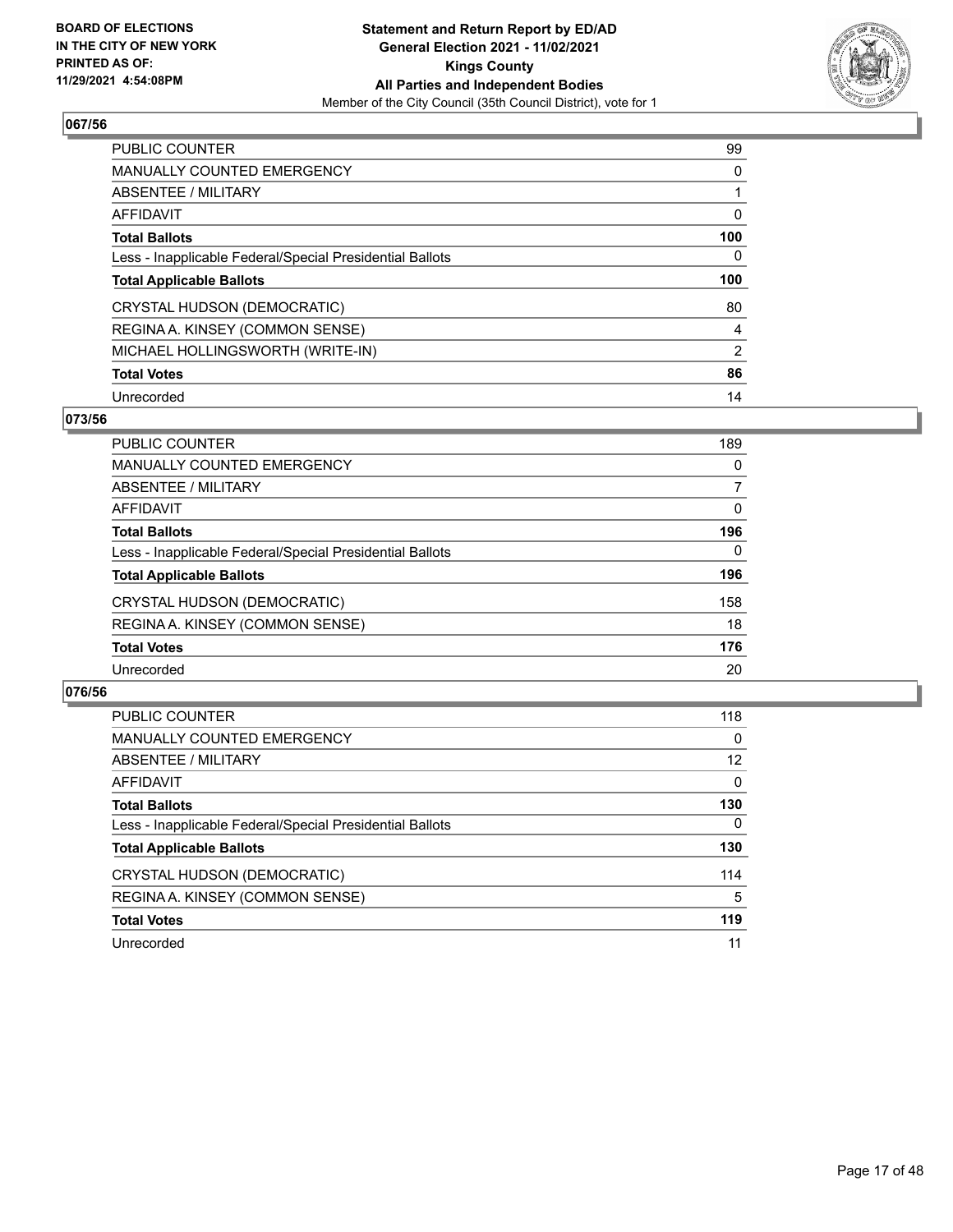

| PUBLIC COUNTER                                           | 156          |
|----------------------------------------------------------|--------------|
| <b>MANUALLY COUNTED EMERGENCY</b>                        | $\mathbf{0}$ |
| <b>ABSENTEE / MILITARY</b>                               | 4            |
| AFFIDAVIT                                                |              |
| <b>Total Ballots</b>                                     | 161          |
| Less - Inapplicable Federal/Special Presidential Ballots | 0            |
| <b>Total Applicable Ballots</b>                          | 161          |
| CRYSTAL HUDSON (DEMOCRATIC)                              | 129          |
| REGINA A. KINSEY (COMMON SENSE)                          | 11           |
| <b>Total Votes</b>                                       | 140          |
| Unrecorded                                               | 21           |

| PUBLIC COUNTER                                           | 211      |
|----------------------------------------------------------|----------|
| <b>MANUALLY COUNTED EMERGENCY</b>                        | 0        |
| ABSENTEE / MILITARY                                      | 6        |
| AFFIDAVIT                                                | $\Omega$ |
| <b>Total Ballots</b>                                     | 217      |
| Less - Inapplicable Federal/Special Presidential Ballots | 0        |
| <b>Total Applicable Ballots</b>                          | 217      |
| CRYSTAL HUDSON (DEMOCRATIC)                              | 169      |
| REGINA A. KINSEY (COMMON SENSE)                          | 30       |
| MICHAEL HOLLINGSWORTH (WRITE-IN)                         | 2        |
| UNATTRIBUTABLE WRITE-IN (WRITE-IN)                       | 1        |
| <b>Total Votes</b>                                       | 202      |
| Unrecorded                                               | 15       |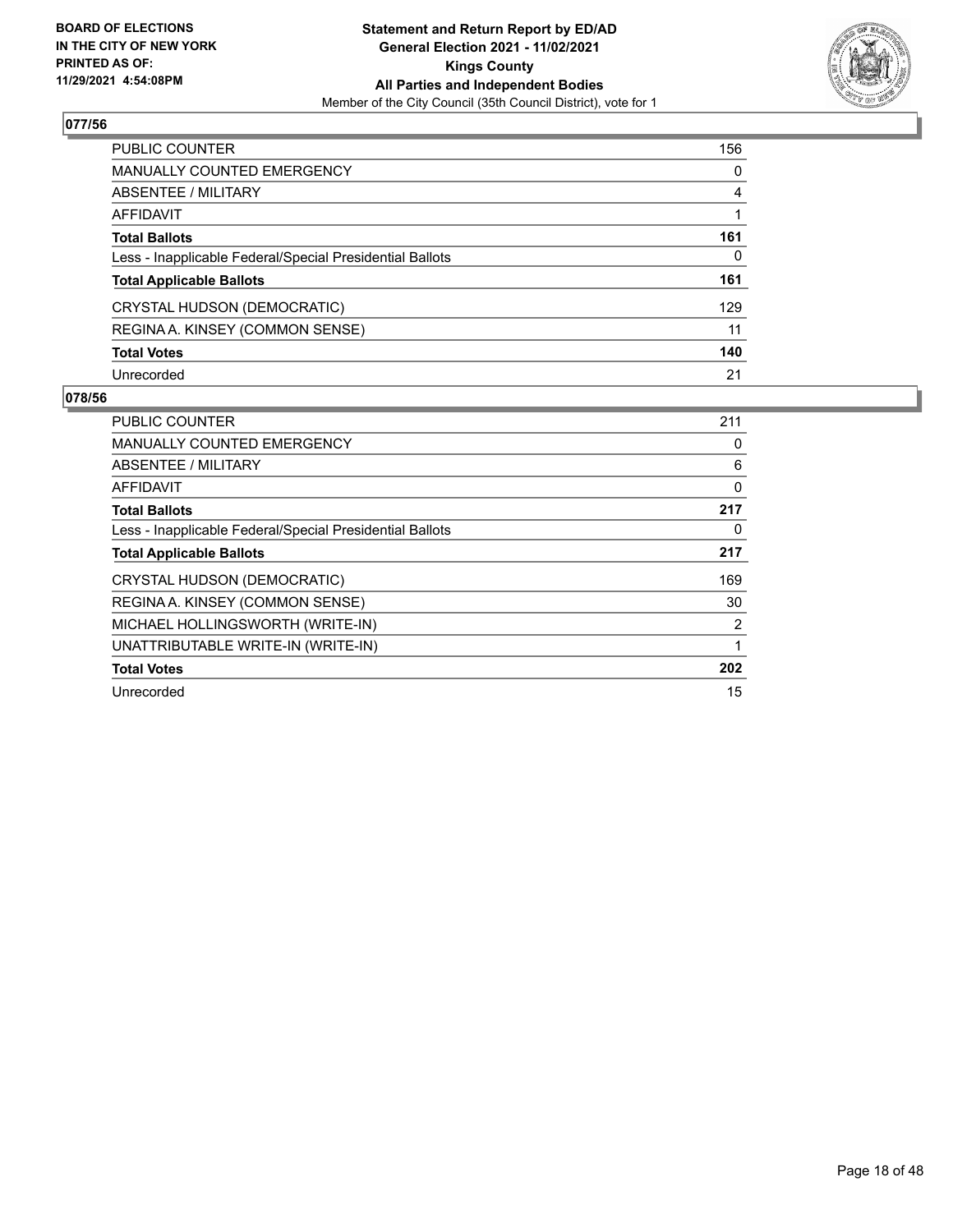

| <b>PUBLIC COUNTER</b>                                    | 107 |
|----------------------------------------------------------|-----|
| <b>MANUALLY COUNTED EMERGENCY</b>                        | 0   |
| ABSENTEE / MILITARY                                      | 3   |
| <b>AFFIDAVIT</b>                                         |     |
| <b>Total Ballots</b>                                     | 111 |
| Less - Inapplicable Federal/Special Presidential Ballots | 0   |
| <b>Total Applicable Ballots</b>                          | 111 |
|                                                          |     |
| CRYSTAL HUDSON (DEMOCRATIC)                              | 94  |
| REGINA A. KINSEY (COMMON SENSE)                          | 4   |
| MICHAEL HOLLINGSWORTH (WRITE-IN)                         |     |
| <b>Total Votes</b>                                       | 99  |

#### **002/57**

| PUBLIC COUNTER                                           | 197 |
|----------------------------------------------------------|-----|
| MANUALLY COUNTED EMERGENCY                               | 0   |
| ABSENTEE / MILITARY                                      | 10  |
| AFFIDAVIT                                                | 0   |
| <b>Total Ballots</b>                                     | 207 |
| Less - Inapplicable Federal/Special Presidential Ballots | 0   |
| <b>Total Applicable Ballots</b>                          | 207 |
| CRYSTAL HUDSON (DEMOCRATIC)                              | 182 |
| REGINA A. KINSEY (COMMON SENSE)                          | 5   |
| <b>Total Votes</b>                                       | 187 |
| Unrecorded                                               | 20  |

| <b>PUBLIC COUNTER</b>                                    | 145      |
|----------------------------------------------------------|----------|
| <b>MANUALLY COUNTED EMERGENCY</b>                        | 0        |
| ABSENTEE / MILITARY                                      | 4        |
| AFFIDAVIT                                                |          |
| <b>Total Ballots</b>                                     | 150      |
| Less - Inapplicable Federal/Special Presidential Ballots | $\Omega$ |
| <b>Total Applicable Ballots</b>                          | 150      |
| CRYSTAL HUDSON (DEMOCRATIC)                              | 116      |
| REGINA A. KINSEY (COMMON SENSE)                          | 10       |
| <b>Total Votes</b>                                       | 126      |
| Unrecorded                                               | 24       |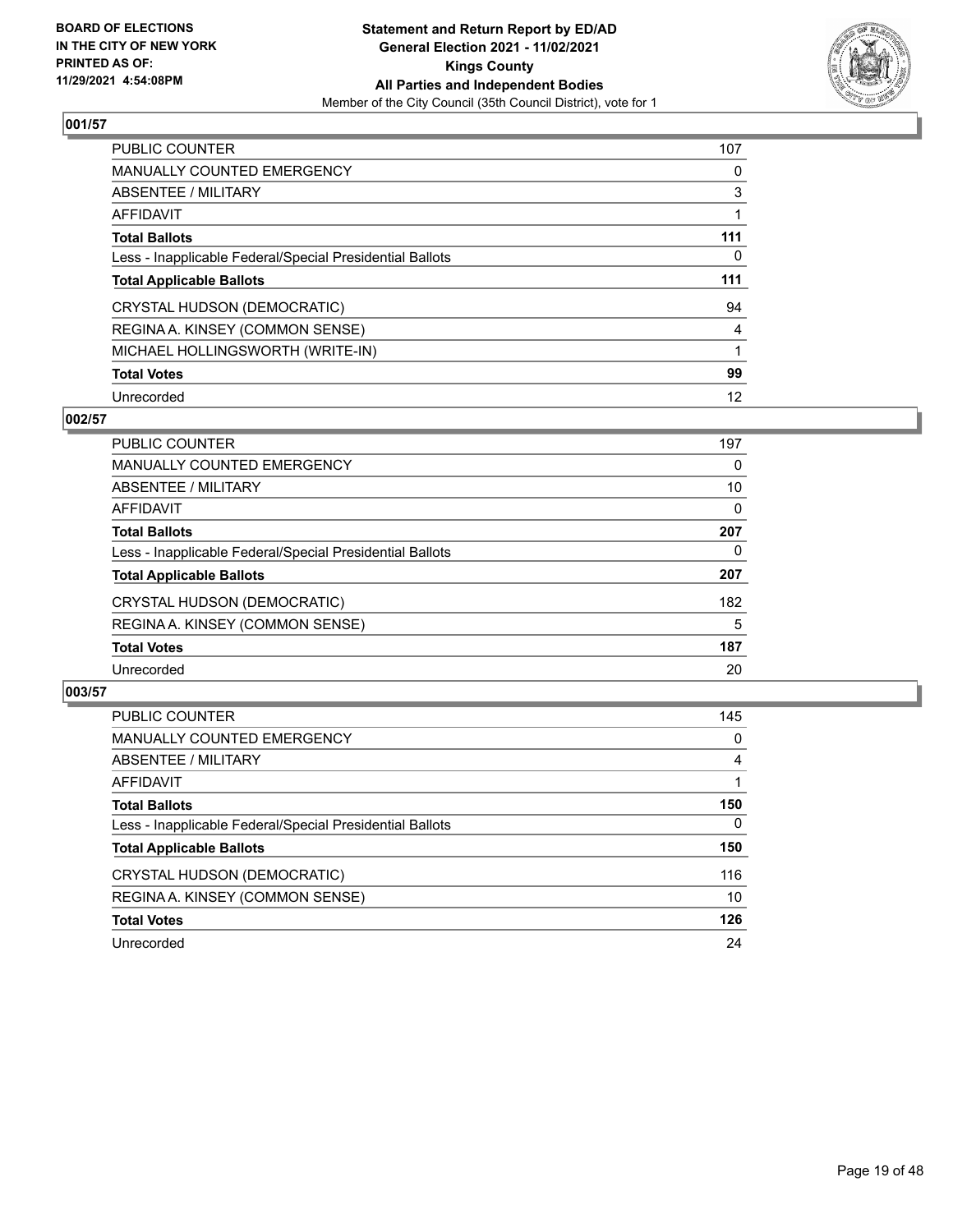

| PUBLIC COUNTER                                           | 143          |
|----------------------------------------------------------|--------------|
| MANUALLY COUNTED EMERGENCY                               | $\mathbf{0}$ |
| ABSENTEE / MILITARY                                      | 6            |
| <b>AFFIDAVIT</b>                                         | $\mathbf{0}$ |
| <b>Total Ballots</b>                                     | 149          |
| Less - Inapplicable Federal/Special Presidential Ballots | $\mathbf{0}$ |
| <b>Total Applicable Ballots</b>                          | 149          |
| CRYSTAL HUDSON (DEMOCRATIC)                              | 124          |
| REGINA A. KINSEY (COMMON SENSE)                          | 7            |
| <b>Total Votes</b>                                       | 131          |
| Unrecorded                                               | 18           |

# **007/57**

| <b>PUBLIC COUNTER</b>                                    | 97       |
|----------------------------------------------------------|----------|
| <b>MANUALLY COUNTED EMERGENCY</b>                        | 0        |
| ABSENTEE / MILITARY                                      | 2        |
| AFFIDAVIT                                                | $\Omega$ |
| <b>Total Ballots</b>                                     | 99       |
| Less - Inapplicable Federal/Special Presidential Ballots | $\Omega$ |
| <b>Total Applicable Ballots</b>                          | 99       |
| CRYSTAL HUDSON (DEMOCRATIC)                              | 75       |
| REGINA A. KINSEY (COMMON SENSE)                          | 8        |
| <b>Total Votes</b>                                       | 83       |
| Unrecorded                                               | 16       |

| PUBLIC COUNTER                                           | 117 |
|----------------------------------------------------------|-----|
| <b>MANUALLY COUNTED EMERGENCY</b>                        | 0   |
| ABSENTEE / MILITARY                                      | 10  |
| <b>AFFIDAVIT</b>                                         | 2   |
| <b>Total Ballots</b>                                     | 129 |
| Less - Inapplicable Federal/Special Presidential Ballots | 0   |
| <b>Total Applicable Ballots</b>                          | 129 |
| CRYSTAL HUDSON (DEMOCRATIC)                              | 101 |
| REGINA A. KINSEY (COMMON SENSE)                          | 3   |
| MICHAEL BLOOMBERG (WRITE-IN)                             |     |
|                                                          |     |
| ROBB PENN (WRITE-IN)                                     |     |
| SANDY NURSE (WRITE-IN)                                   |     |
| <b>Total Votes</b>                                       | 107 |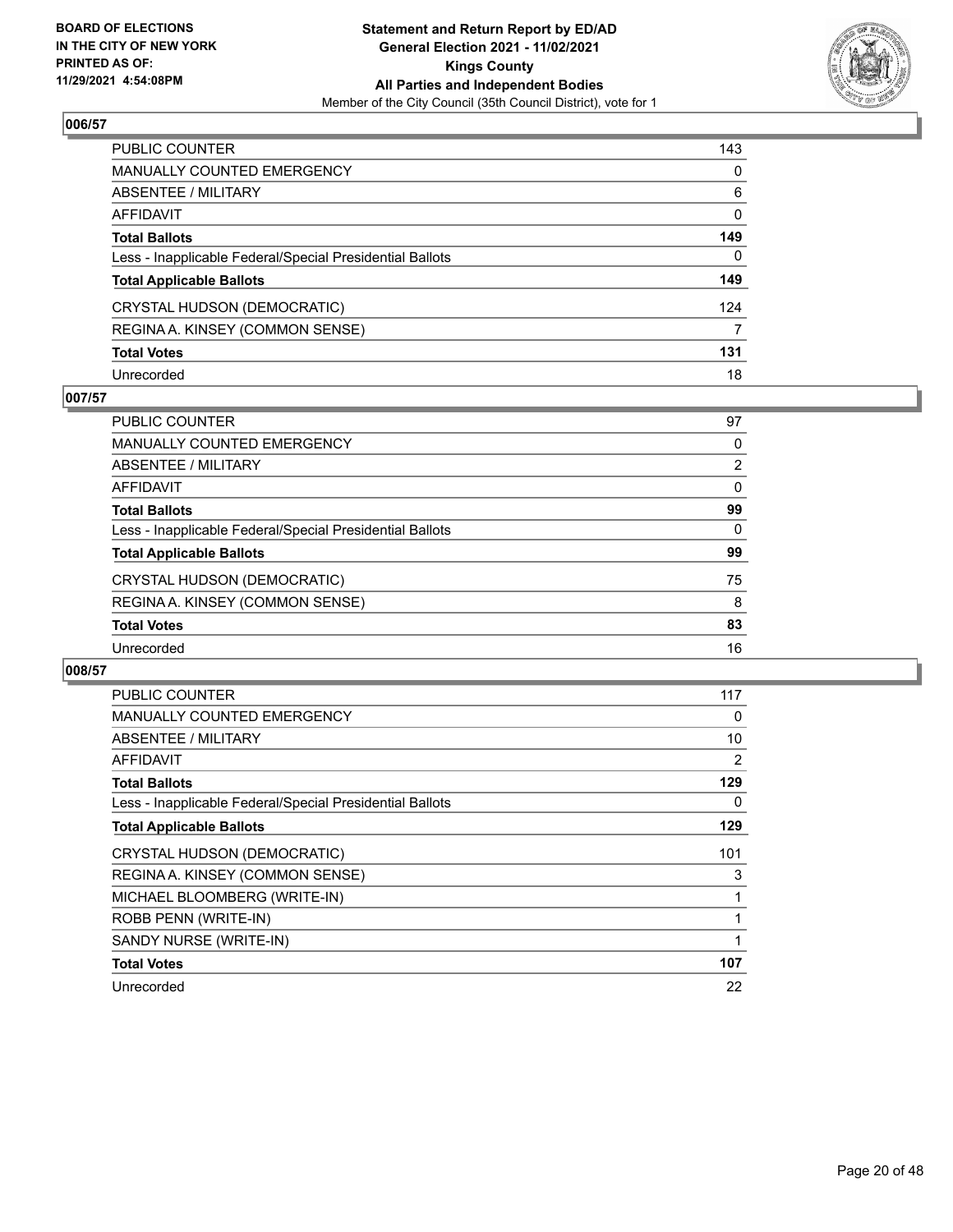

| PUBLIC COUNTER                                           | 228      |
|----------------------------------------------------------|----------|
| MANUALLY COUNTED EMERGENCY                               | 0        |
| ABSENTEE / MILITARY                                      | 11       |
| AFFIDAVIT                                                | 5        |
| Total Ballots                                            | 244      |
| Less - Inapplicable Federal/Special Presidential Ballots | $\Omega$ |
| <b>Total Applicable Ballots</b>                          | 244      |
| CRYSTAL HUDSON (DEMOCRATIC)                              | 211      |
| REGINA A. KINSEY (COMMON SENSE)                          | 13       |
| <b>Total Votes</b>                                       | 224      |
| Unrecorded                                               | 20       |

## **010/57**

| <b>PUBLIC COUNTER</b>                                    | 473            |
|----------------------------------------------------------|----------------|
| <b>MANUALLY COUNTED EMERGENCY</b>                        | 0              |
| ABSENTEE / MILITARY                                      | 30             |
| <b>AFFIDAVIT</b>                                         | 3              |
| <b>Total Ballots</b>                                     | 506            |
| Less - Inapplicable Federal/Special Presidential Ballots | 0              |
| <b>Total Applicable Ballots</b>                          | 506            |
| CRYSTAL HUDSON (DEMOCRATIC)                              | 458            |
| REGINA A. KINSEY (COMMON SENSE)                          | 27             |
| <b>GRACE MENG (WRITE-IN)</b>                             |                |
| MICHAEL HOLLINGSWORTH (WRITE-IN)                         | $\overline{2}$ |
| UNATTRIBUTABLE WRITE-IN (WRITE-IN)                       |                |
| <b>Total Votes</b>                                       | 489            |
| Unrecorded                                               | 17             |

| PUBLIC COUNTER                                           | 266 |
|----------------------------------------------------------|-----|
| MANUALLY COUNTED EMERGENCY                               | 0   |
| <b>ABSENTEE / MILITARY</b>                               | 28  |
| AFFIDAVIT                                                | 0   |
| <b>Total Ballots</b>                                     | 294 |
| Less - Inapplicable Federal/Special Presidential Ballots | 0   |
| <b>Total Applicable Ballots</b>                          | 294 |
| CRYSTAL HUDSON (DEMOCRATIC)                              | 231 |
| REGINA A. KINSEY (COMMON SENSE)                          | 19  |
| <b>Total Votes</b>                                       | 250 |
| Unrecorded                                               | 44  |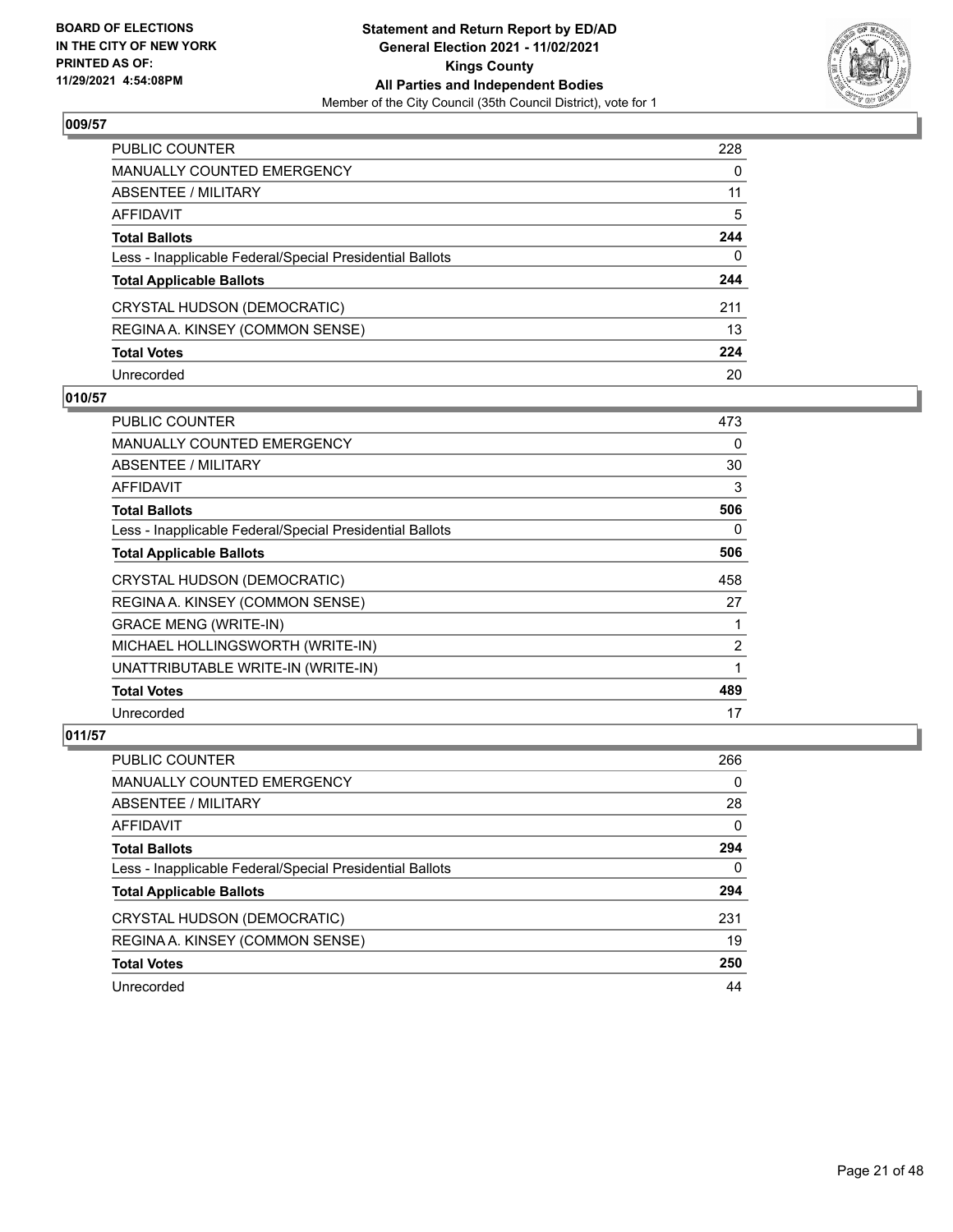

| PUBLIC COUNTER                                           | 156          |
|----------------------------------------------------------|--------------|
| MANUALLY COUNTED EMERGENCY                               | $\mathbf{0}$ |
| ABSENTEE / MILITARY                                      | 5            |
| AFFIDAVIT                                                | 0            |
| Total Ballots                                            | 161          |
| Less - Inapplicable Federal/Special Presidential Ballots | 0            |
| <b>Total Applicable Ballots</b>                          | 161          |
| CRYSTAL HUDSON (DEMOCRATIC)                              | 131          |
| REGINA A. KINSEY (COMMON SENSE)                          | 10           |
| <b>Total Votes</b>                                       | 141          |
| Unrecorded                                               | 20           |

# **013/57**

| PUBLIC COUNTER                                           | 136      |
|----------------------------------------------------------|----------|
| MANUALLY COUNTED EMERGENCY                               | 0        |
| <b>ABSENTEE / MILITARY</b>                               | 4        |
| AFFIDAVIT                                                | $\Omega$ |
| <b>Total Ballots</b>                                     | 140      |
| Less - Inapplicable Federal/Special Presidential Ballots | $\Omega$ |
| <b>Total Applicable Ballots</b>                          | 140      |
| CRYSTAL HUDSON (DEMOCRATIC)                              | 105      |
| REGINA A. KINSEY (COMMON SENSE)                          | 11       |
| <b>Total Votes</b>                                       | 116      |
| Unrecorded                                               | 24       |

| <b>PUBLIC COUNTER</b>                                    | 208 |
|----------------------------------------------------------|-----|
| <b>MANUALLY COUNTED EMERGENCY</b>                        | 0   |
| ABSENTEE / MILITARY                                      | 13  |
| AFFIDAVIT                                                |     |
| <b>Total Ballots</b>                                     | 222 |
| Less - Inapplicable Federal/Special Presidential Ballots | 0   |
| <b>Total Applicable Ballots</b>                          | 222 |
| CRYSTAL HUDSON (DEMOCRATIC)                              | 202 |
| REGINA A. KINSEY (COMMON SENSE)                          | 10  |
| MICHAEL HOLLINGSWORTH (WRITE-IN)                         |     |
| <b>Total Votes</b>                                       | 213 |
| Unrecorded                                               | 9   |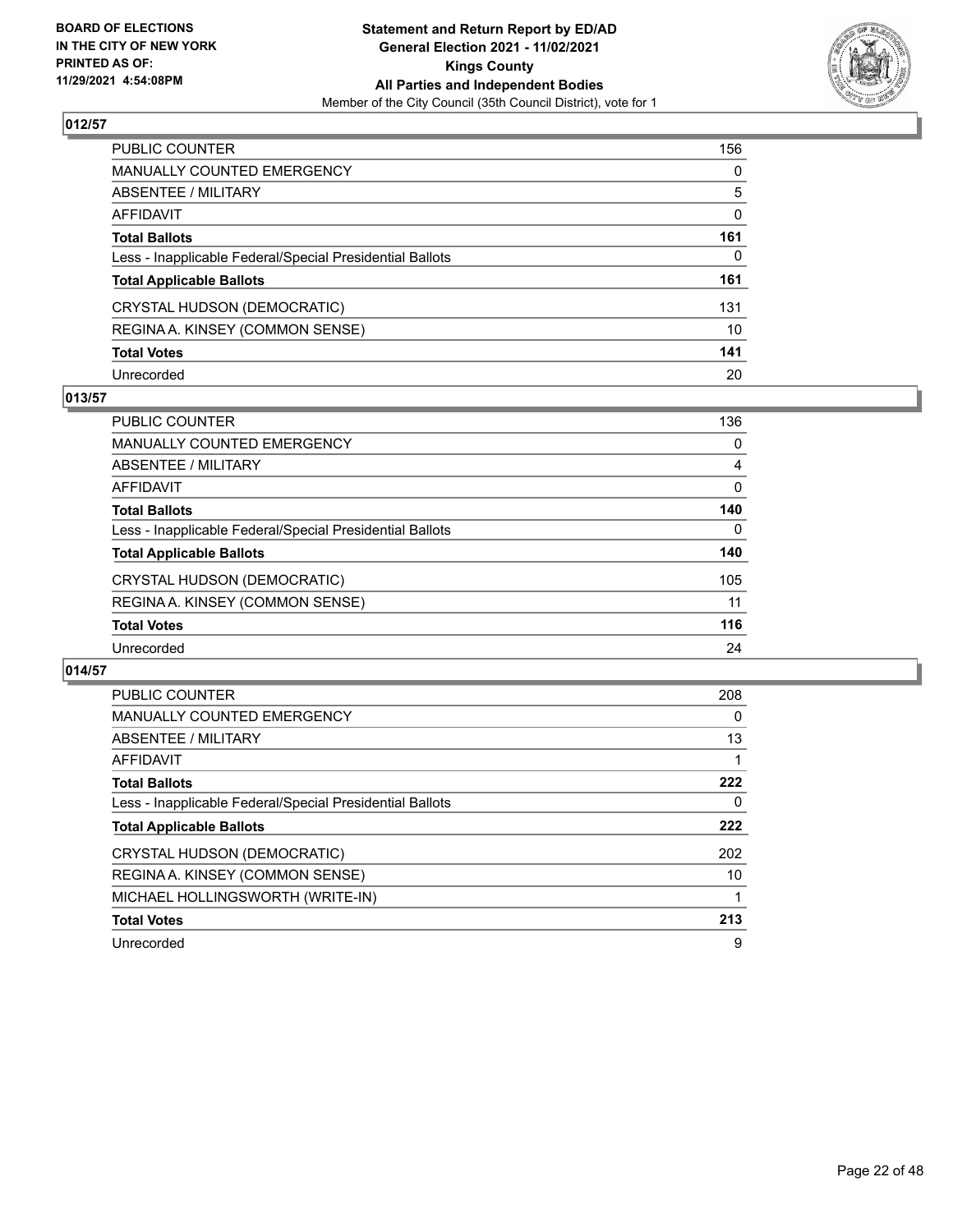

| PUBLIC COUNTER                                           | 236          |
|----------------------------------------------------------|--------------|
| <b>MANUALLY COUNTED EMERGENCY</b>                        | 0            |
| <b>ABSENTEE / MILITARY</b>                               | 6            |
| AFFIDAVIT                                                | 3            |
| <b>Total Ballots</b>                                     | 245          |
| Less - Inapplicable Federal/Special Presidential Ballots | $\mathbf{0}$ |
| <b>Total Applicable Ballots</b>                          | 245          |
| CRYSTAL HUDSON (DEMOCRATIC)                              | 230          |
| REGINA A. KINSEY (COMMON SENSE)                          | 9            |
| <b>Total Votes</b>                                       | 239          |
| Unrecorded                                               | 6            |

# **016/57**

| PUBLIC COUNTER                                           | 408 |
|----------------------------------------------------------|-----|
| <b>MANUALLY COUNTED EMERGENCY</b>                        | 0   |
| ABSENTEE / MILITARY                                      | 14  |
| AFFIDAVIT                                                | 2   |
| <b>Total Ballots</b>                                     | 424 |
| Less - Inapplicable Federal/Special Presidential Ballots | 0   |
| <b>Total Applicable Ballots</b>                          | 424 |
| CRYSTAL HUDSON (DEMOCRATIC)                              | 396 |
| REGINA A. KINSEY (COMMON SENSE)                          | 16  |
| MICHAEL HOLLINGSWORTH (WRITE-IN)                         |     |
| <b>Total Votes</b>                                       | 413 |
| Unrecorded                                               | 11  |

| <b>PUBLIC COUNTER</b>                                    | 477      |
|----------------------------------------------------------|----------|
| <b>MANUALLY COUNTED EMERGENCY</b>                        | $\Omega$ |
| ABSENTEE / MILITARY                                      | 28       |
| AFFIDAVIT                                                |          |
| <b>Total Ballots</b>                                     | 506      |
| Less - Inapplicable Federal/Special Presidential Ballots | $\Omega$ |
| <b>Total Applicable Ballots</b>                          | 506      |
| CRYSTAL HUDSON (DEMOCRATIC)                              | 445      |
| REGINA A. KINSEY (COMMON SENSE)                          | 28       |
| <b>Total Votes</b>                                       | 473      |
| Unrecorded                                               | 33       |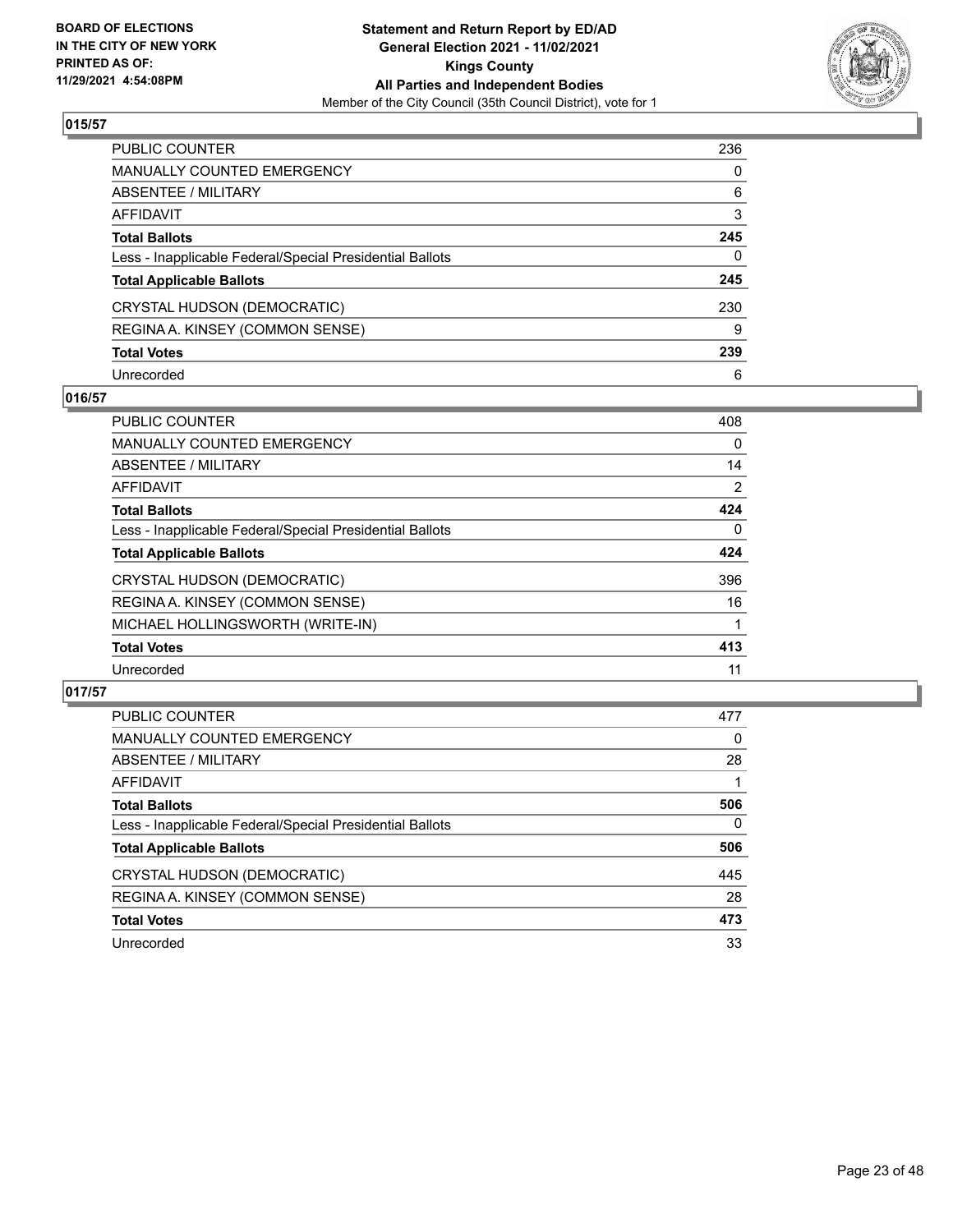

| PUBLIC COUNTER                                           | 385      |
|----------------------------------------------------------|----------|
| <b>MANUALLY COUNTED EMERGENCY</b>                        | $\Omega$ |
| ABSENTEE / MILITARY                                      | 34       |
| AFFIDAVIT                                                | 2        |
| <b>Total Ballots</b>                                     | 421      |
| Less - Inapplicable Federal/Special Presidential Ballots | 0        |
| <b>Total Applicable Ballots</b>                          | 421      |
| CRYSTAL HUDSON (DEMOCRATIC)                              | 376      |
| REGINA A. KINSEY (COMMON SENSE)                          | 16       |
| UNATTRIBUTABLE WRITE-IN (WRITE-IN)                       | 2        |
| <b>Total Votes</b>                                       | 394      |
| Unrecorded                                               | 27       |

#### **023/57**

| REGINA A. KINSEY (COMMON SENSE)<br><b>Total Votes</b>    | 16       |
|----------------------------------------------------------|----------|
|                                                          |          |
| CRYSTAL HUDSON (DEMOCRATIC)                              | 15       |
| <b>Total Applicable Ballots</b>                          | 16       |
| Less - Inapplicable Federal/Special Presidential Ballots | $\Omega$ |
| <b>Total Ballots</b>                                     | 16       |
| AFFIDAVIT                                                |          |
| ABSENTEE / MILITARY                                      | $\Omega$ |
| MANUALLY COUNTED EMERGENCY                               | $\Omega$ |
| <b>PUBLIC COUNTER</b>                                    | 15       |

| <b>PUBLIC COUNTER</b>                                    | 321 |
|----------------------------------------------------------|-----|
| <b>MANUALLY COUNTED EMERGENCY</b>                        | 0   |
| ABSENTEE / MILITARY                                      | 14  |
| AFFIDAVIT                                                | 5   |
| <b>Total Ballots</b>                                     | 340 |
| Less - Inapplicable Federal/Special Presidential Ballots | 0   |
| <b>Total Applicable Ballots</b>                          | 340 |
| CRYSTAL HUDSON (DEMOCRATIC)                              | 302 |
| REGINA A. KINSEY (COMMON SENSE)                          | 17  |
| UNATTRIBUTABLE WRITE-IN (WRITE-IN)                       | 2   |
| <b>Total Votes</b>                                       | 321 |
| Unrecorded                                               | 19  |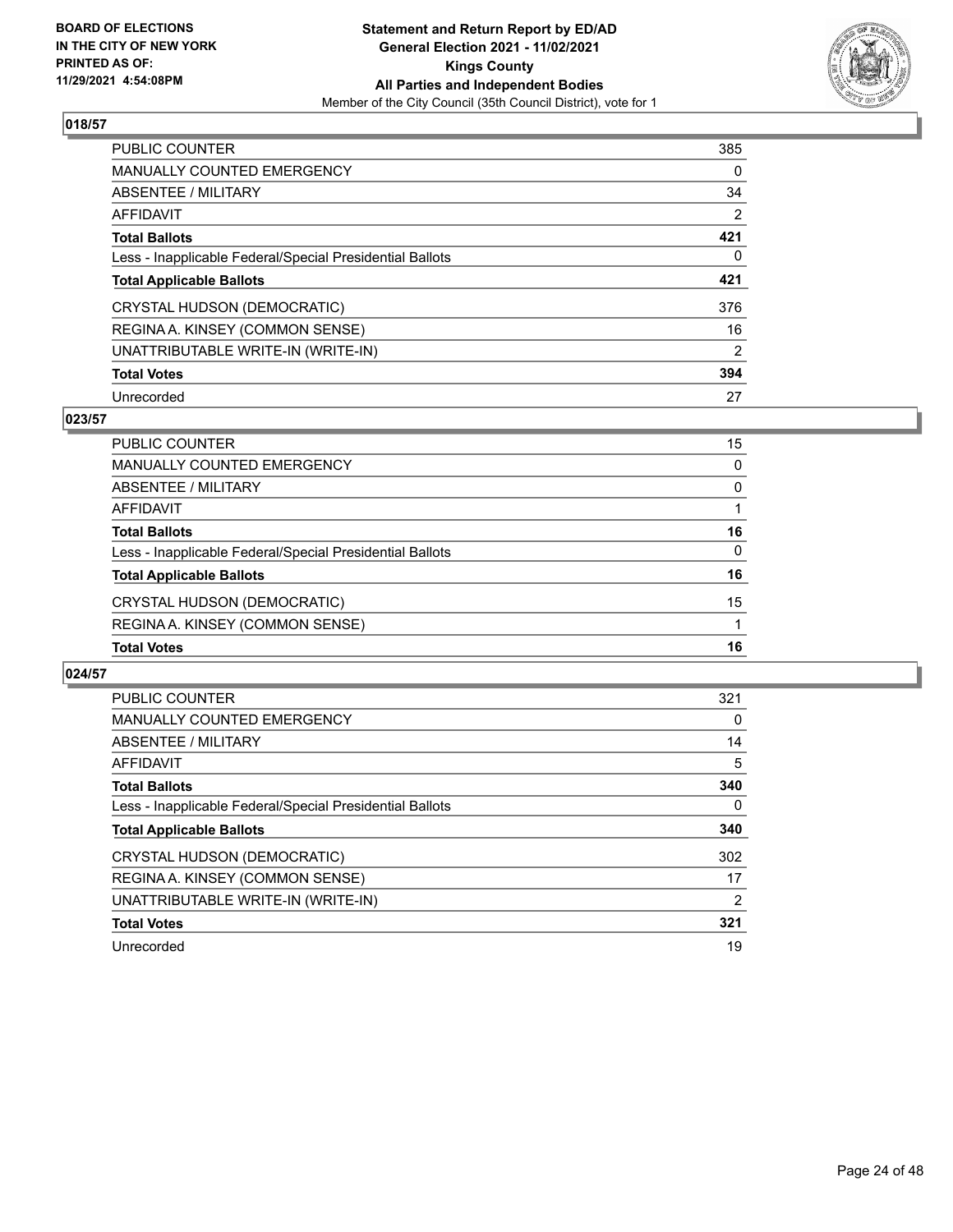

| PUBLIC COUNTER                                           | 440      |
|----------------------------------------------------------|----------|
| <b>MANUALLY COUNTED EMERGENCY</b>                        | $\Omega$ |
| ABSENTEE / MILITARY                                      | 14       |
| AFFIDAVIT                                                | 6        |
| <b>Total Ballots</b>                                     | 460      |
| Less - Inapplicable Federal/Special Presidential Ballots | 0        |
| <b>Total Applicable Ballots</b>                          | 460      |
| CRYSTAL HUDSON (DEMOCRATIC)                              | 421      |
| REGINA A. KINSEY (COMMON SENSE)                          | 19       |
| MICHAEL HILLINGSWORTH (WRITE-IN)                         |          |
| <b>Total Votes</b>                                       | 441      |
| Unrecorded                                               | 19       |

## **026/57**

| <b>PUBLIC COUNTER</b>                                    | 332      |
|----------------------------------------------------------|----------|
| <b>MANUALLY COUNTED EMERGENCY</b>                        | $\Omega$ |
| ABSENTEE / MILITARY                                      | 24       |
| AFFIDAVIT                                                |          |
| <b>Total Ballots</b>                                     | 357      |
| Less - Inapplicable Federal/Special Presidential Ballots | 0        |
| <b>Total Applicable Ballots</b>                          | 357      |
| CRYSTAL HUDSON (DEMOCRATIC)                              | 326      |
| REGINA A. KINSEY (COMMON SENSE)                          | 12       |
| ARISTOTLE KOUSTOUBARCIS (WRITE-IN)                       |          |
| MICHAEL HOLLINGSWORTH (WRITE-IN)                         | 2        |
| <b>Total Votes</b>                                       | 341      |
| Unrecorded                                               | 16       |

| PUBLIC COUNTER                                           | 267 |
|----------------------------------------------------------|-----|
| MANUALLY COUNTED EMERGENCY                               | 0   |
| ABSENTEE / MILITARY                                      | 9   |
| AFFIDAVIT                                                | 3   |
| <b>Total Ballots</b>                                     | 279 |
| Less - Inapplicable Federal/Special Presidential Ballots | 0   |
| <b>Total Applicable Ballots</b>                          | 279 |
| CRYSTAL HUDSON (DEMOCRATIC)                              | 252 |
| REGINA A. KINSEY (COMMON SENSE)                          | 10  |
| <b>Total Votes</b>                                       | 262 |
| Unrecorded                                               | 17  |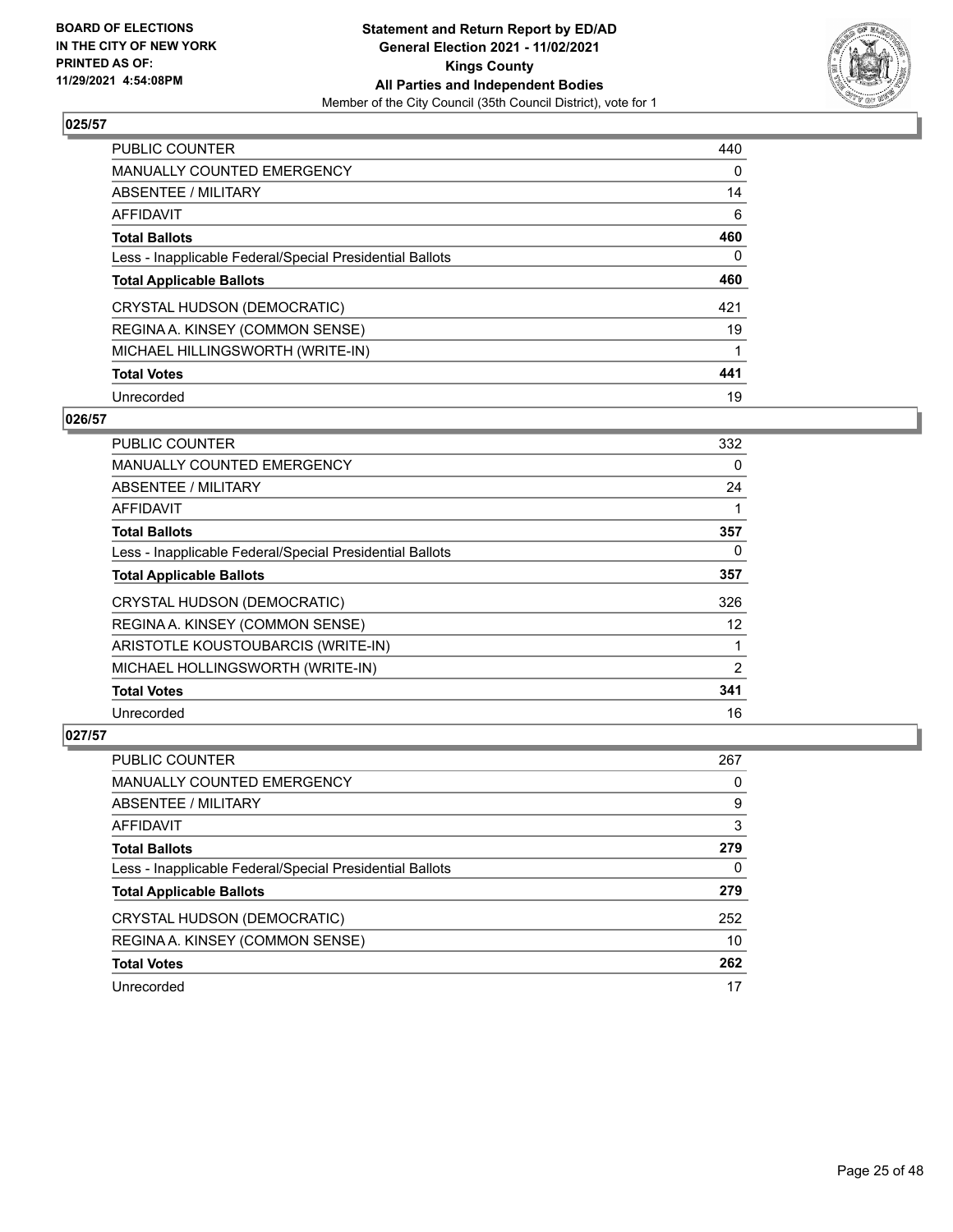

| <b>PUBLIC COUNTER</b>                                    | 273 |
|----------------------------------------------------------|-----|
| <b>MANUALLY COUNTED EMERGENCY</b>                        | 0   |
| ABSENTEE / MILITARY                                      | 8   |
| <b>AFFIDAVIT</b>                                         | 5   |
| <b>Total Ballots</b>                                     | 286 |
| Less - Inapplicable Federal/Special Presidential Ballots | 0   |
| <b>Total Applicable Ballots</b>                          | 286 |
| CRYSTAL HUDSON (DEMOCRATIC)                              | 263 |
| REGINA A. KINSEY (COMMON SENSE)                          | 6   |
| LUCY KOTRAN (WRITE-IN)                                   |     |
| MICHAEL HOLLINGSWORTH (WRITE-IN)                         |     |
| <b>Total Votes</b>                                       | 271 |
| Unrecorded                                               | 15  |

# **029/57**

| <b>PUBLIC COUNTER</b>                                    | 347 |
|----------------------------------------------------------|-----|
| MANUALLY COUNTED EMERGENCY                               | 0   |
| ABSENTEE / MILITARY                                      | 15  |
| AFFIDAVIT                                                | 2   |
| <b>Total Ballots</b>                                     | 364 |
| Less - Inapplicable Federal/Special Presidential Ballots | 0   |
| <b>Total Applicable Ballots</b>                          | 364 |
| CRYSTAL HUDSON (DEMOCRATIC)                              | 339 |
| REGINA A. KINSEY (COMMON SENSE)                          | 12  |
| MICHAEL HOLLINGSWORTH (WRITE-IN)                         | 2   |
| RENEE COLLYMORE (WRITE-IN)                               | 3   |
| <b>Total Votes</b>                                       | 356 |
| Unrecorded                                               | 8   |

| <b>PUBLIC COUNTER</b>                                    | 270 |
|----------------------------------------------------------|-----|
| <b>MANUALLY COUNTED EMERGENCY</b>                        | 0   |
| ABSENTEE / MILITARY                                      | 30  |
| AFFIDAVIT                                                | 4   |
| <b>Total Ballots</b>                                     | 304 |
| Less - Inapplicable Federal/Special Presidential Ballots | 0   |
| <b>Total Applicable Ballots</b>                          | 304 |
| CRYSTAL HUDSON (DEMOCRATIC)                              | 269 |
| REGINA A. KINSEY (COMMON SENSE)                          | 10  |
| UNATTRIBUTABLE WRITE-IN (WRITE-IN)                       |     |
| <b>Total Votes</b>                                       | 280 |
| Unrecorded                                               | 24  |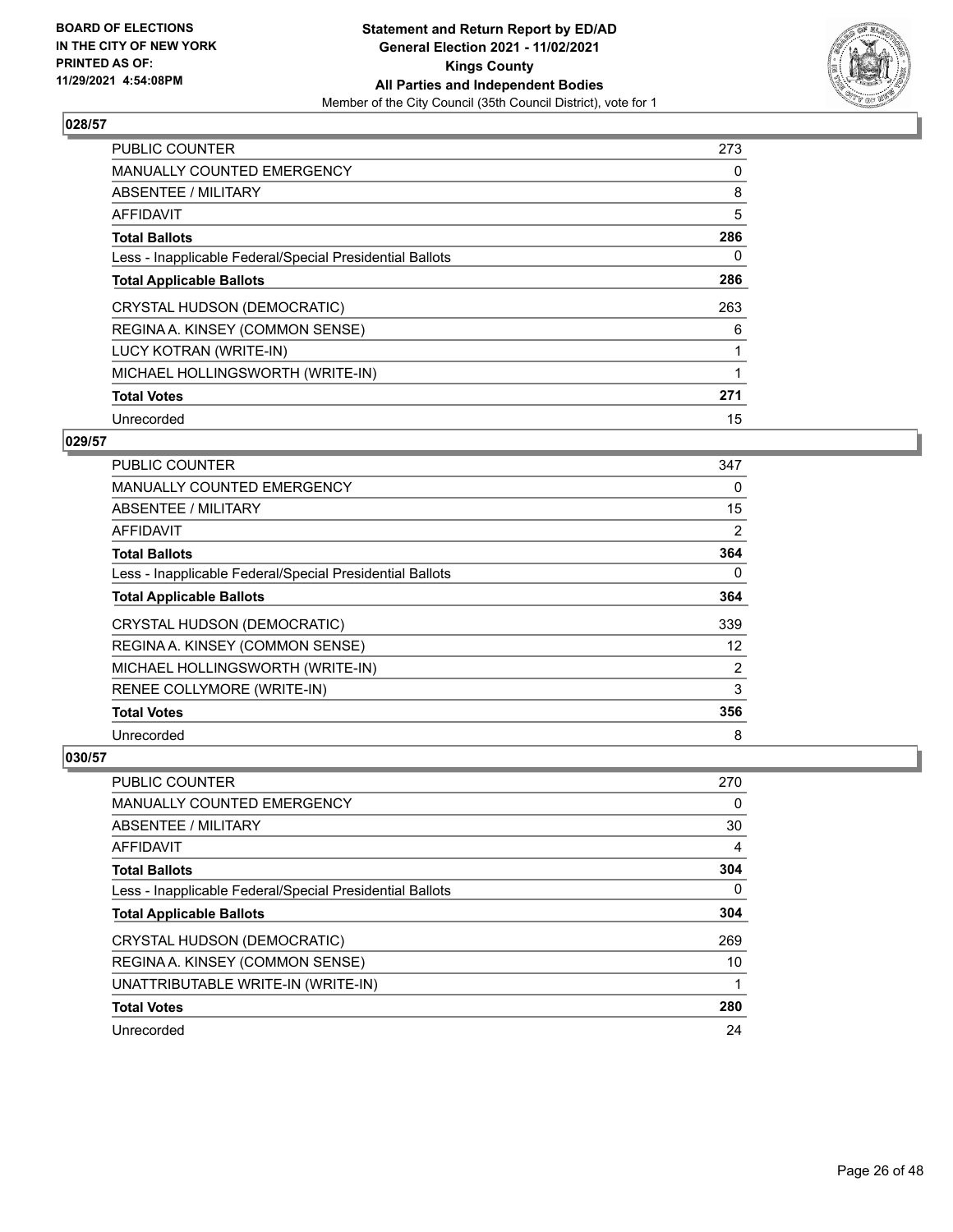

| <b>PUBLIC COUNTER</b>                                    | 484      |
|----------------------------------------------------------|----------|
| <b>MANUALLY COUNTED EMERGENCY</b>                        | $\Omega$ |
| ABSENTEE / MILITARY                                      | 29       |
| AFFIDAVIT                                                |          |
| <b>Total Ballots</b>                                     | 514      |
| Less - Inapplicable Federal/Special Presidential Ballots | $\Omega$ |
| <b>Total Applicable Ballots</b>                          | 514      |
| CRYSTAL HUDSON (DEMOCRATIC)                              | 461      |
| REGINA A. KINSEY (COMMON SENSE)                          | 21       |
| SPIKE LEE (WRITE-IN)                                     |          |
| <b>Total Votes</b>                                       | 483      |
| Unrecorded                                               | 31       |

#### **032/57**

| <b>PUBLIC COUNTER</b>                                    | 118 |
|----------------------------------------------------------|-----|
| <b>MANUALLY COUNTED EMERGENCY</b>                        | 0   |
| ABSENTEE / MILITARY                                      | 3   |
| AFFIDAVIT                                                | 0   |
| <b>Total Ballots</b>                                     | 121 |
| Less - Inapplicable Federal/Special Presidential Ballots | 0   |
| <b>Total Applicable Ballots</b>                          | 121 |
| CRYSTAL HUDSON (DEMOCRATIC)                              | 102 |
| REGINA A. KINSEY (COMMON SENSE)                          | 6   |
| <b>Total Votes</b>                                       | 108 |
| Unrecorded                                               | 13  |

| <b>PUBLIC COUNTER</b>                                    | 70             |
|----------------------------------------------------------|----------------|
| <b>MANUALLY COUNTED EMERGENCY</b>                        | 0              |
| ABSENTEE / MILITARY                                      | $\overline{2}$ |
| AFFIDAVIT                                                | $\Omega$       |
| <b>Total Ballots</b>                                     | 72             |
| Less - Inapplicable Federal/Special Presidential Ballots | $\Omega$       |
| <b>Total Applicable Ballots</b>                          | 72             |
| CRYSTAL HUDSON (DEMOCRATIC)                              | 59             |
| REGINA A. KINSEY (COMMON SENSE)                          | 4              |
| <b>Total Votes</b>                                       | 63             |
| Unrecorded                                               | 9              |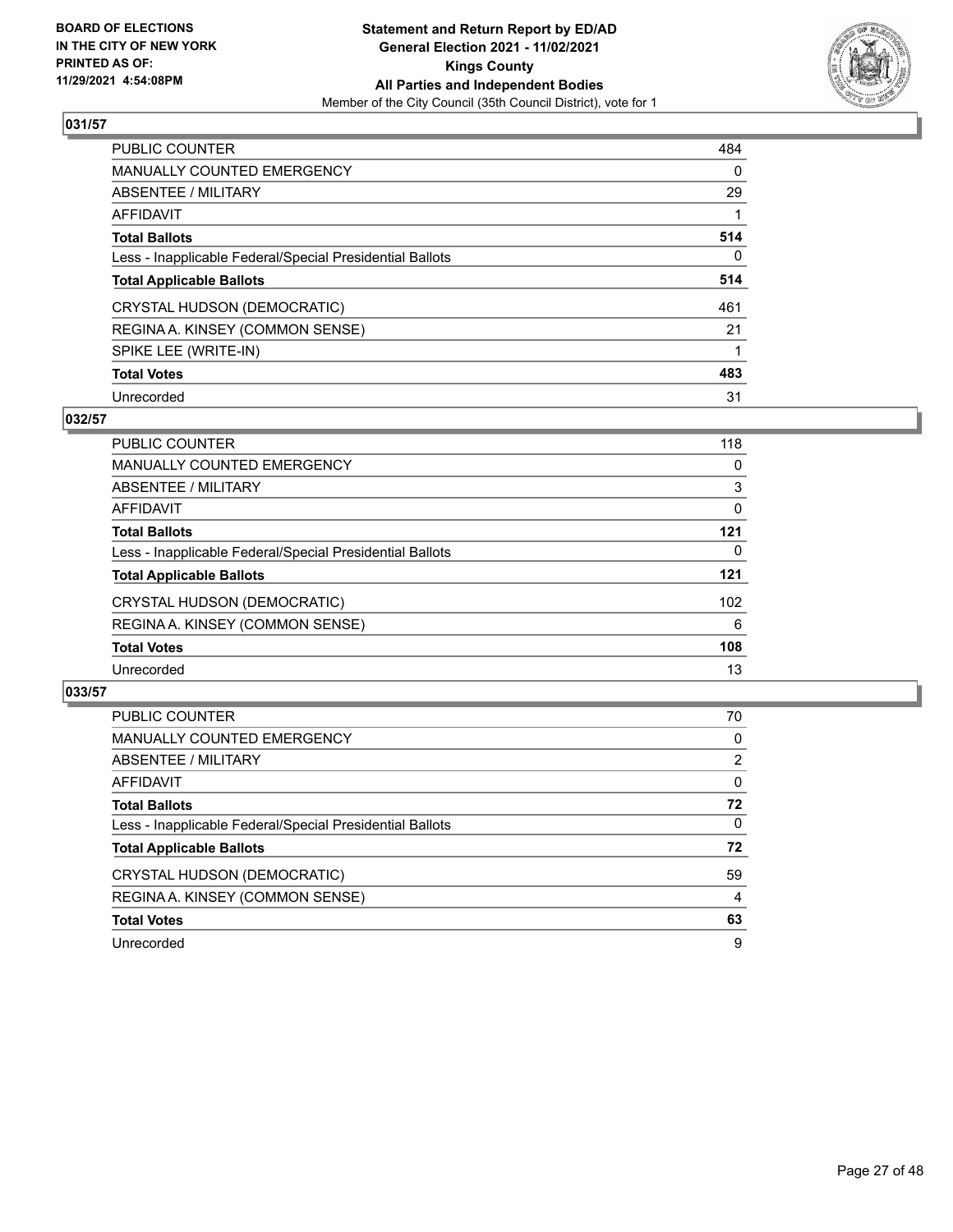

| <b>PUBLIC COUNTER</b>                                    | 429            |
|----------------------------------------------------------|----------------|
| <b>MANUALLY COUNTED EMERGENCY</b>                        | $\Omega$       |
| ABSENTEE / MILITARY                                      | 18             |
| AFFIDAVIT                                                | $\overline{2}$ |
| <b>Total Ballots</b>                                     | 449            |
| Less - Inapplicable Federal/Special Presidential Ballots | 0              |
| <b>Total Applicable Ballots</b>                          | 449            |
| CRYSTAL HUDSON (DEMOCRATIC)                              | 408            |
| REGINA A. KINSEY (COMMON SENSE)                          | 22             |
| MICHAEL HOLLINGSWORTH (WRITE-IN)                         | 2              |
| <b>Total Votes</b>                                       | 432            |
| Unrecorded                                               | 17             |

## **035/57**

| PUBLIC COUNTER                                           | 298 |
|----------------------------------------------------------|-----|
| <b>MANUALLY COUNTED EMERGENCY</b>                        | 0   |
| ABSENTEE / MILITARY                                      | 25  |
| AFFIDAVIT                                                |     |
| <b>Total Ballots</b>                                     | 324 |
| Less - Inapplicable Federal/Special Presidential Ballots | 0   |
| <b>Total Applicable Ballots</b>                          | 324 |
| CRYSTAL HUDSON (DEMOCRATIC)                              | 294 |
| REGINA A. KINSEY (COMMON SENSE)                          | 7   |
| FRANK MOSCATELLI (WRITE-IN)                              |     |
| MICHAEL HOLLINGSWORTH (WRITE-IN)                         |     |
| <b>Total Votes</b>                                       | 303 |
| Unrecorded                                               | 21  |

| <b>PUBLIC COUNTER</b>                                    | 343 |
|----------------------------------------------------------|-----|
| MANUALLY COUNTED EMERGENCY                               | 0   |
| ABSENTEE / MILITARY                                      | 19  |
| AFFIDAVIT                                                | 2   |
| <b>Total Ballots</b>                                     | 364 |
| Less - Inapplicable Federal/Special Presidential Ballots | 0   |
| <b>Total Applicable Ballots</b>                          | 364 |
| CRYSTAL HUDSON (DEMOCRATIC)                              | 333 |
| REGINA A. KINSEY (COMMON SENSE)                          | 13  |
| MICHAEL HOLLINGSWORTH (WRITE-IN)                         | 2   |
| UNATTRIBUTABLE WRITE-IN (WRITE-IN)                       | 1   |
| <b>Total Votes</b>                                       | 349 |
| Unrecorded                                               | 15  |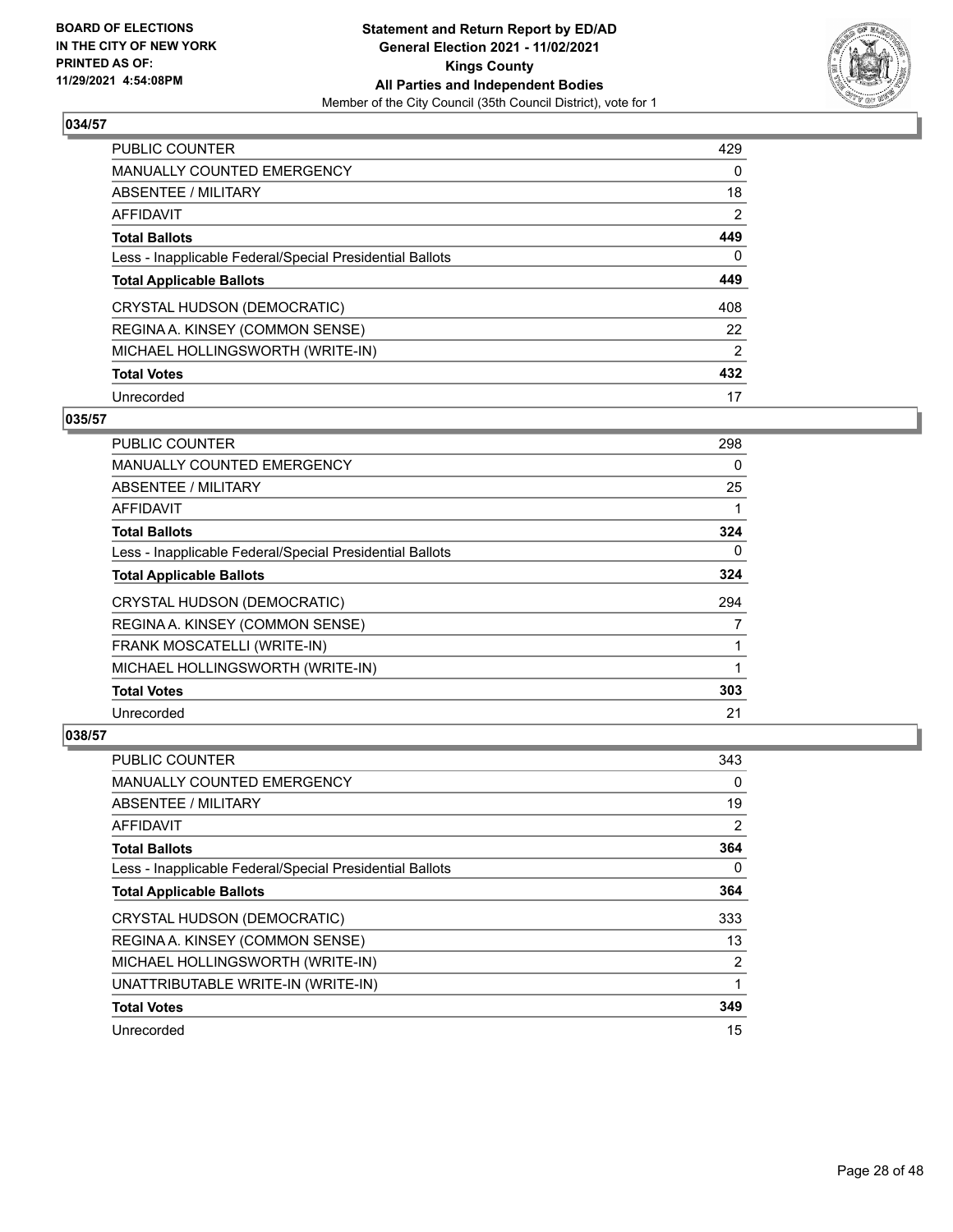

| PUBLIC COUNTER                                           | 328          |
|----------------------------------------------------------|--------------|
| <b>MANUALLY COUNTED EMERGENCY</b>                        | $\mathbf{0}$ |
| ABSENTEE / MILITARY                                      | 26           |
| AFFIDAVIT                                                | 7            |
| <b>Total Ballots</b>                                     | 361          |
| Less - Inapplicable Federal/Special Presidential Ballots | $\Omega$     |
| <b>Total Applicable Ballots</b>                          | 361          |
| CRYSTAL HUDSON (DEMOCRATIC)                              | 342          |
| REGINA A. KINSEY (COMMON SENSE)                          | 9            |
| <b>Total Votes</b>                                       | 351          |
| Unrecorded                                               | 10           |

## **040/57**

| <b>PUBLIC COUNTER</b>                                    | 307      |
|----------------------------------------------------------|----------|
| <b>MANUALLY COUNTED EMERGENCY</b>                        | 0        |
| ABSENTEE / MILITARY                                      | 12       |
| AFFIDAVIT                                                | $\Omega$ |
| <b>Total Ballots</b>                                     | 319      |
| Less - Inapplicable Federal/Special Presidential Ballots | $\Omega$ |
| <b>Total Applicable Ballots</b>                          | 319      |
| CRYSTAL HUDSON (DEMOCRATIC)                              | 301      |
| REGINA A. KINSEY (COMMON SENSE)                          | 8        |
| <b>Total Votes</b>                                       | 309      |
| Unrecorded                                               | 10       |

| PUBLIC COUNTER                                           | 335 |
|----------------------------------------------------------|-----|
| <b>MANUALLY COUNTED EMERGENCY</b>                        | 0   |
| ABSENTEE / MILITARY                                      | 20  |
| <b>AFFIDAVIT</b>                                         | 6   |
| <b>Total Ballots</b>                                     | 361 |
| Less - Inapplicable Federal/Special Presidential Ballots | 0   |
| <b>Total Applicable Ballots</b>                          | 361 |
| CRYSTAL HUDSON (DEMOCRATIC)                              | 323 |
| REGINA A. KINSEY (COMMON SENSE)                          | 20  |
| <b>CURTIS HARRIS (WRITE-IN)</b>                          |     |
| <b>Total Votes</b>                                       | 344 |
| Unrecorded                                               | 17  |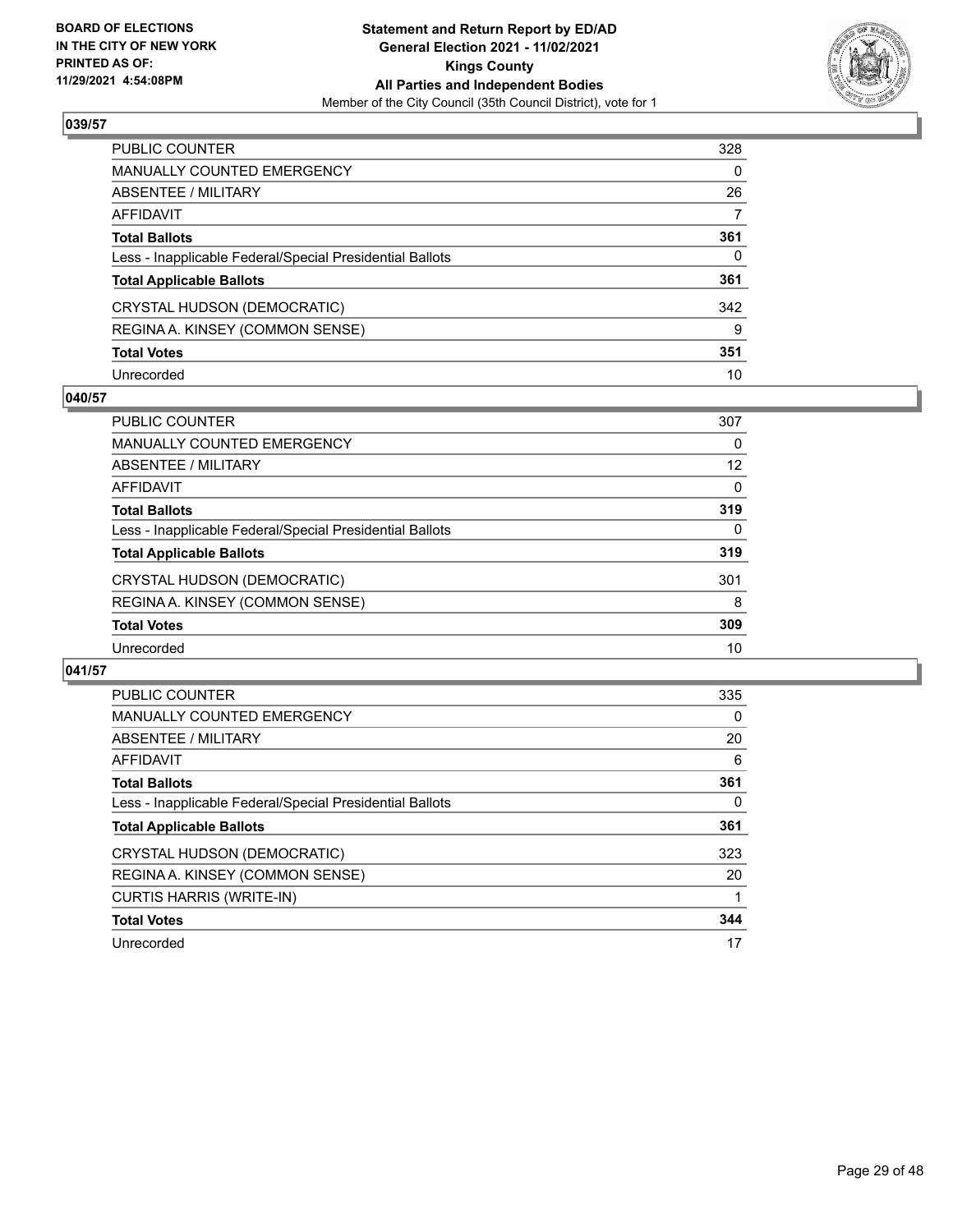

| PUBLIC COUNTER                                           | 269 |
|----------------------------------------------------------|-----|
| MANUALLY COUNTED EMERGENCY                               | 0   |
| ABSENTEE / MILITARY                                      | 21  |
| AFFIDAVIT                                                |     |
| Total Ballots                                            | 291 |
| Less - Inapplicable Federal/Special Presidential Ballots | 0   |
| <b>Total Applicable Ballots</b>                          | 291 |
| CRYSTAL HUDSON (DEMOCRATIC)                              | 261 |
| REGINA A. KINSEY (COMMON SENSE)                          | 22  |
| <b>Total Votes</b>                                       | 283 |
| Unrecorded                                               | 8   |

## **043/57**

| <b>PUBLIC COUNTER</b>                                    | 354 |
|----------------------------------------------------------|-----|
| <b>MANUALLY COUNTED EMERGENCY</b>                        | 0   |
| ABSENTEE / MILITARY                                      | 36  |
| AFFIDAVIT                                                | 4   |
| <b>Total Ballots</b>                                     | 394 |
| Less - Inapplicable Federal/Special Presidential Ballots | 0   |
| <b>Total Applicable Ballots</b>                          | 394 |
| CRYSTAL HUDSON (DEMOCRATIC)                              | 354 |
| REGINA A. KINSEY (COMMON SENSE)                          | 20  |
| JONATHAN RABAR (WRITE-IN)                                |     |
| JOSHUA BACHER (WRITE-IN)                                 |     |
| JOSHUA BACKER (WRITE-IN)                                 |     |
| MICHAEL HOLLINGSWORTH (WRITE-IN)                         | 3   |
| <b>Total Votes</b>                                       | 380 |
| Unrecorded                                               | 14  |

| <b>PUBLIC COUNTER</b>                                    | 324 |
|----------------------------------------------------------|-----|
| MANUALLY COUNTED EMERGENCY                               | 0   |
| ABSENTEE / MILITARY                                      | 29  |
| AFFIDAVIT                                                |     |
| <b>Total Ballots</b>                                     | 354 |
| Less - Inapplicable Federal/Special Presidential Ballots | 0   |
| <b>Total Applicable Ballots</b>                          | 354 |
| CRYSTAL HUDSON (DEMOCRATIC)                              | 308 |
| REGINA A. KINSEY (COMMON SENSE)                          | 33  |
| <b>Total Votes</b>                                       | 341 |
| Unrecorded                                               | 13  |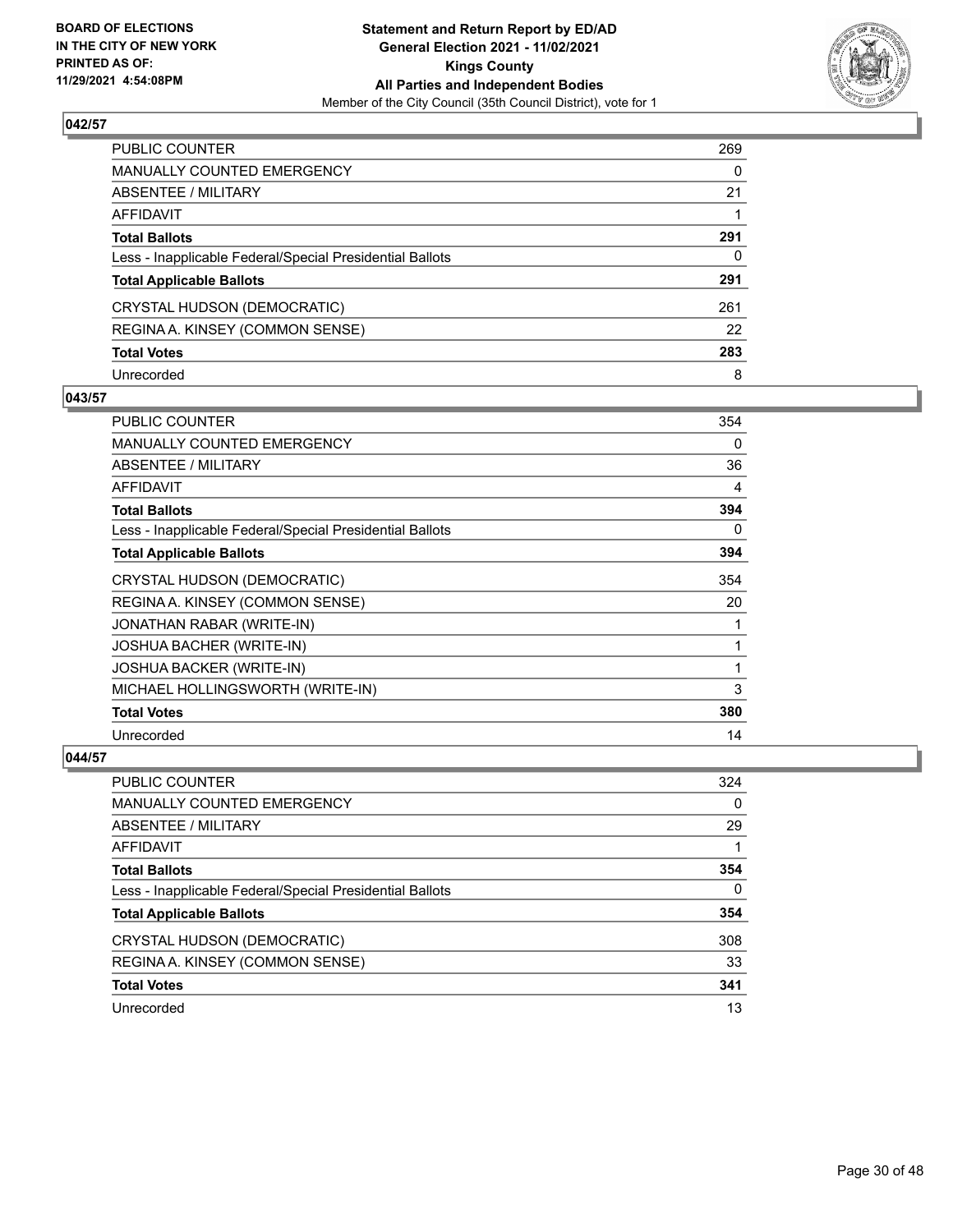

| PUBLIC COUNTER                                           | 295      |
|----------------------------------------------------------|----------|
| MANUALLY COUNTED EMERGENCY                               | 0        |
| ABSENTEE / MILITARY                                      | 11       |
| AFFIDAVIT                                                |          |
| Total Ballots                                            | 307      |
| Less - Inapplicable Federal/Special Presidential Ballots | $\Omega$ |
| <b>Total Applicable Ballots</b>                          | 307      |
| CRYSTAL HUDSON (DEMOCRATIC)                              | 275      |
| REGINA A. KINSEY (COMMON SENSE)                          | 11       |
| <b>Total Votes</b>                                       | 286      |
| Unrecorded                                               | 21       |

## **046/57**

| <b>PUBLIC COUNTER</b>                                    | 224 |
|----------------------------------------------------------|-----|
| <b>MANUALLY COUNTED EMERGENCY</b>                        | 0   |
| ABSENTEE / MILITARY                                      | 8   |
| AFFIDAVIT                                                | 2   |
| <b>Total Ballots</b>                                     | 234 |
| Less - Inapplicable Federal/Special Presidential Ballots | 0   |
| <b>Total Applicable Ballots</b>                          | 234 |
| CRYSTAL HUDSON (DEMOCRATIC)                              | 205 |
| REGINA A. KINSEY (COMMON SENSE)                          | 11  |
| <b>Total Votes</b>                                       | 216 |
| Unrecorded                                               | 18  |

| PUBLIC COUNTER                                           | 213            |
|----------------------------------------------------------|----------------|
| <b>MANUALLY COUNTED EMERGENCY</b>                        | 0              |
| ABSENTEE / MILITARY                                      | 17             |
| AFFIDAVIT                                                | 10             |
| <b>Total Ballots</b>                                     | 240            |
| Less - Inapplicable Federal/Special Presidential Ballots | 0              |
| <b>Total Applicable Ballots</b>                          | 240            |
| CRYSTAL HUDSON (DEMOCRATIC)                              | 227            |
| REGINA A. KINSEY (COMMON SENSE)                          | 8              |
| MICHAEL HOLLINGSWORTH (WRITE-IN)                         | $\overline{2}$ |
| <b>Total Votes</b>                                       | 237            |
| Unrecorded                                               | 3              |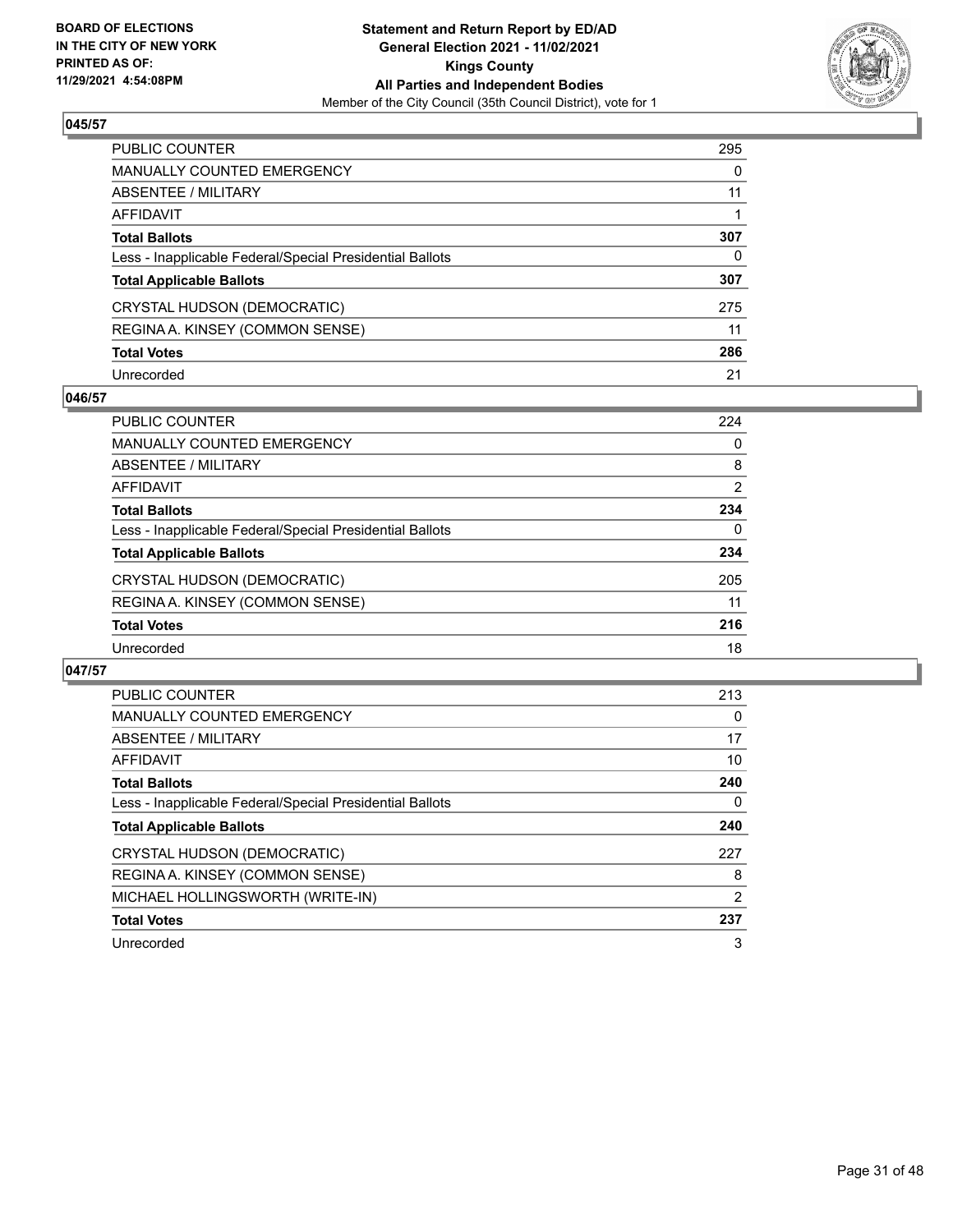

| <b>PUBLIC COUNTER</b>                                    | 302         |
|----------------------------------------------------------|-------------|
| MANUALLY COUNTED EMERGENCY                               | $\Omega$    |
| ABSENTEE / MILITARY                                      | 15          |
| AFFIDAVIT                                                | 0           |
| <b>Total Ballots</b>                                     | 317         |
| Less - Inapplicable Federal/Special Presidential Ballots | $\Omega$    |
| <b>Total Applicable Ballots</b>                          | 317         |
| CRYSTAL HUDSON (DEMOCRATIC)                              | 293         |
| REGINA A. KINSEY (COMMON SENSE)                          | 13          |
| BRIAN FOX (WRITE-IN)                                     | $\mathbf 1$ |
| UNCOUNTED WRITE-IN PER STATUTE (WRITE-IN)                |             |
| <b>Total Votes</b>                                       | 308         |
| Unrecorded                                               | 9           |

## **049/57**

| <b>PUBLIC COUNTER</b>                                    | 319 |
|----------------------------------------------------------|-----|
| <b>MANUALLY COUNTED EMERGENCY</b>                        | 0   |
| ABSENTEE / MILITARY                                      | 8   |
| AFFIDAVIT                                                |     |
| <b>Total Ballots</b>                                     | 328 |
| Less - Inapplicable Federal/Special Presidential Ballots | 0   |
| <b>Total Applicable Ballots</b>                          | 328 |
| CRYSTAL HUDSON (DEMOCRATIC)                              | 295 |
| REGINA A. KINSEY (COMMON SENSE)                          | 16  |
| UNATTRIBUTABLE WRITE-IN (WRITE-IN)                       |     |
| <b>Total Votes</b>                                       | 312 |
| Unrecorded                                               | 16  |

| PUBLIC COUNTER                                           | 244 |
|----------------------------------------------------------|-----|
| <b>MANUALLY COUNTED EMERGENCY</b>                        | 0   |
| ABSENTEE / MILITARY                                      | 13  |
| AFFIDAVIT                                                | 4   |
| <b>Total Ballots</b>                                     | 261 |
| Less - Inapplicable Federal/Special Presidential Ballots | 0   |
| <b>Total Applicable Ballots</b>                          | 261 |
| CRYSTAL HUDSON (DEMOCRATIC)                              | 240 |
| REGINA A. KINSEY (COMMON SENSE)                          |     |
| WALTER MOSLEY (WRITE-IN)                                 |     |
| <b>Total Votes</b>                                       | 248 |
| Unrecorded                                               | 13  |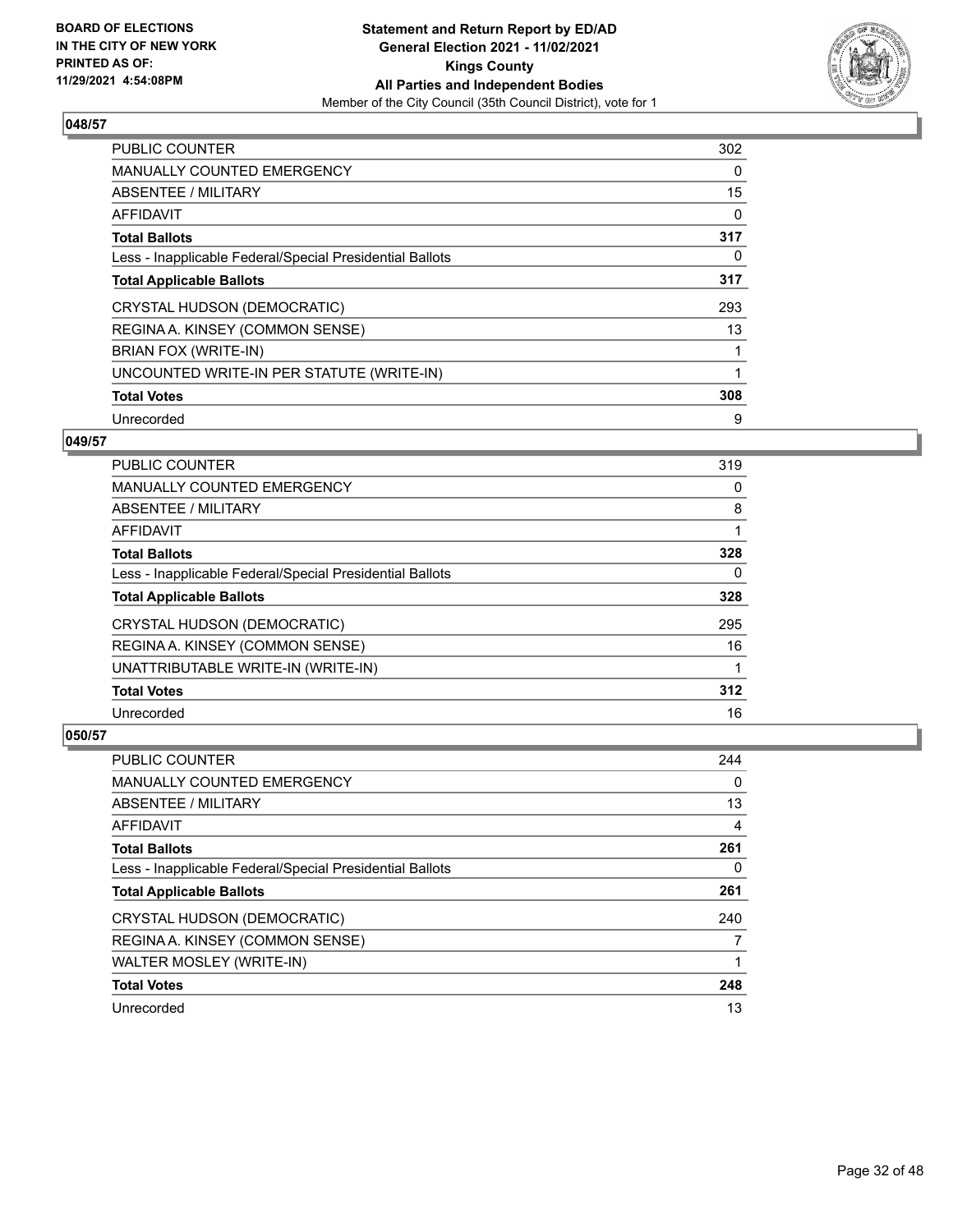

| <b>PUBLIC COUNTER</b>                                    | 323 |
|----------------------------------------------------------|-----|
| <b>MANUALLY COUNTED EMERGENCY</b>                        | 0   |
| ABSENTEE / MILITARY                                      | 9   |
| AFFIDAVIT                                                | 4   |
| <b>Total Ballots</b>                                     | 336 |
| Less - Inapplicable Federal/Special Presidential Ballots | 0   |
| <b>Total Applicable Ballots</b>                          | 336 |
| CRYSTAL HUDSON (DEMOCRATIC)                              | 310 |
| REGINA A. KINSEY (COMMON SENSE)                          | 10  |
| MICHAEL HOLLINGSWORTH (WRITE-IN)                         | 2   |
| <b>Total Votes</b>                                       | 322 |
| Unrecorded                                               | 14  |

## **059/57**

| <b>PUBLIC COUNTER</b>                                    | 198 |
|----------------------------------------------------------|-----|
| <b>MANUALLY COUNTED EMERGENCY</b>                        | 0   |
| ABSENTEE / MILITARY                                      | 7   |
| <b>AFFIDAVIT</b>                                         |     |
| <b>Total Ballots</b>                                     | 206 |
| Less - Inapplicable Federal/Special Presidential Ballots | 0   |
| <b>Total Applicable Ballots</b>                          | 206 |
| CRYSTAL HUDSON (DEMOCRATIC)                              | 193 |
| REGINA A. KINSEY (COMMON SENSE)                          | 6   |
| MICHAEL HOLLINGSWORTH (WRITE-IN)                         |     |
| <b>Total Votes</b>                                       | 200 |
| Unrecorded                                               | 6   |

| <b>PUBLIC COUNTER</b>                                    | 248            |
|----------------------------------------------------------|----------------|
| <b>MANUALLY COUNTED EMERGENCY</b>                        | $\Omega$       |
| ABSENTEE / MILITARY                                      | 15             |
| AFFIDAVIT                                                | $\overline{2}$ |
| <b>Total Ballots</b>                                     | 265            |
| Less - Inapplicable Federal/Special Presidential Ballots | 0              |
| <b>Total Applicable Ballots</b>                          | 265            |
| CRYSTAL HUDSON (DEMOCRATIC)                              | 233            |
| REGINA A. KINSEY (COMMON SENSE)                          | 18             |
| MICHALE HOLLINGSWORTH (WRITE-IN)                         |                |
| <b>Total Votes</b>                                       | 252            |
| Unrecorded                                               | 13             |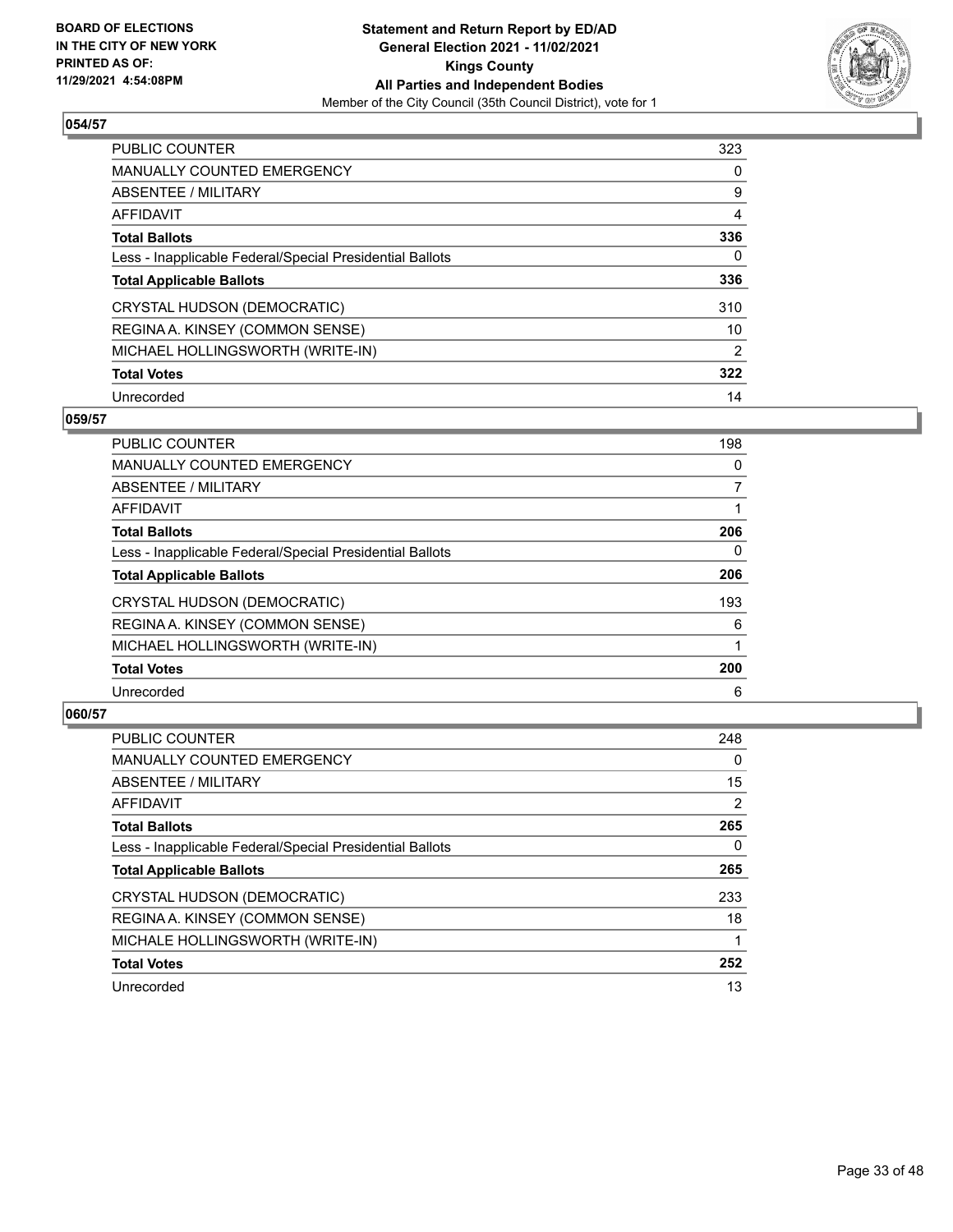

| PUBLIC COUNTER                                           | 430 |
|----------------------------------------------------------|-----|
| <b>MANUALLY COUNTED EMERGENCY</b>                        | 0   |
| ABSENTEE / MILITARY                                      | 38  |
| AFFIDAVIT                                                | 7   |
| <b>Total Ballots</b>                                     | 475 |
| Less - Inapplicable Federal/Special Presidential Ballots | 0   |
| <b>Total Applicable Ballots</b>                          | 475 |
| CRYSTAL HUDSON (DEMOCRATIC)                              | 434 |
| REGINA A. KINSEY (COMMON SENSE)                          | 20  |
| MICHEAL HOLLINGSWORTH (WRITE-IN)                         | 2   |
| UNATTRIBUTABLE WRITE-IN (WRITE-IN)                       |     |
| <b>Total Votes</b>                                       | 457 |
| Unrecorded                                               | 18  |

# **062/57**

| <b>PUBLIC COUNTER</b>                                    | 159      |
|----------------------------------------------------------|----------|
| <b>MANUALLY COUNTED EMERGENCY</b>                        | $\Omega$ |
| ABSENTEE / MILITARY                                      | 11       |
| <b>AFFIDAVIT</b>                                         | 4        |
| <b>Total Ballots</b>                                     | 174      |
| Less - Inapplicable Federal/Special Presidential Ballots | 0        |
| <b>Total Applicable Ballots</b>                          | 174      |
| CRYSTAL HUDSON (DEMOCRATIC)                              | 157      |
| REGINA A. KINSEY (COMMON SENSE)                          | 9        |
| <b>Total Votes</b>                                       | 166      |
| Unrecorded                                               | 8        |

| <b>PUBLIC COUNTER</b>                                    | 273      |
|----------------------------------------------------------|----------|
| <b>MANUALLY COUNTED EMERGENCY</b>                        | 0        |
| ABSENTEE / MILITARY                                      | 9        |
| AFFIDAVIT                                                | 3        |
| <b>Total Ballots</b>                                     | 285      |
| Less - Inapplicable Federal/Special Presidential Ballots | $\Omega$ |
| <b>Total Applicable Ballots</b>                          | 285      |
| CRYSTAL HUDSON (DEMOCRATIC)                              | 260      |
| REGINA A. KINSEY (COMMON SENSE)                          | 12       |
| <b>Total Votes</b>                                       | 272      |
| Unrecorded                                               | 13       |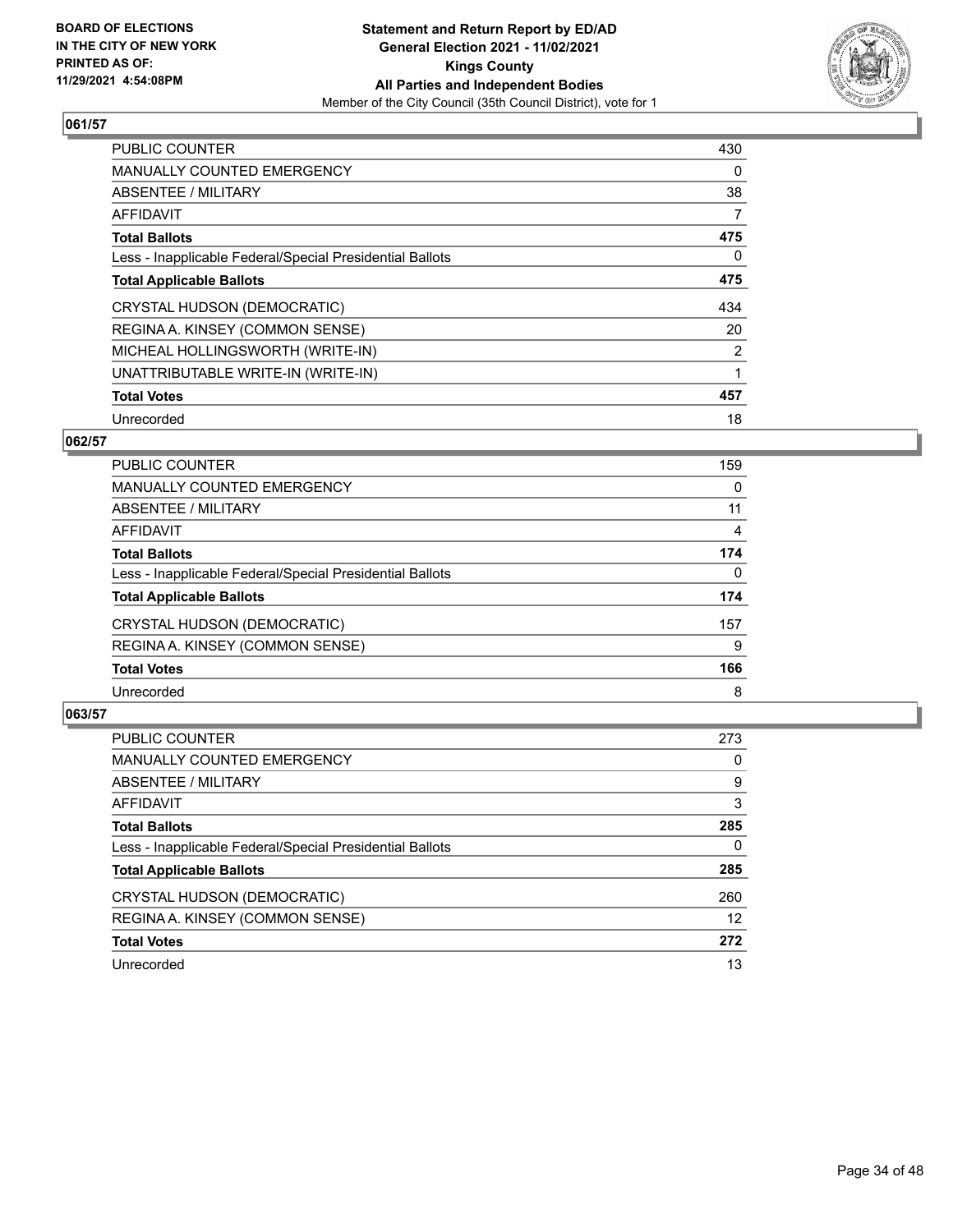

| <b>PUBLIC COUNTER</b>                                    | 376      |
|----------------------------------------------------------|----------|
| <b>MANUALLY COUNTED EMERGENCY</b>                        | $\Omega$ |
| ABSENTEE / MILITARY                                      | 16       |
| AFFIDAVIT                                                | 4        |
| <b>Total Ballots</b>                                     | 396      |
| Less - Inapplicable Federal/Special Presidential Ballots | 0        |
| <b>Total Applicable Ballots</b>                          | 396      |
| CRYSTAL HUDSON (DEMOCRATIC)                              | 366      |
| REGINA A. KINSEY (COMMON SENSE)                          | 17       |
| MICHAEL HOLLINGSWORTH (WRITE-IN)                         | 2        |
| <b>Total Votes</b>                                       | 385      |
| Unrecorded                                               | 11       |

## **065/57**

| <b>PUBLIC COUNTER</b>                                    | 244 |
|----------------------------------------------------------|-----|
| <b>MANUALLY COUNTED EMERGENCY</b>                        | 0   |
| ABSENTEE / MILITARY                                      | 9   |
| AFFIDAVIT                                                | 0   |
| <b>Total Ballots</b>                                     | 253 |
| Less - Inapplicable Federal/Special Presidential Ballots | 0   |
| <b>Total Applicable Ballots</b>                          | 253 |
| CRYSTAL HUDSON (DEMOCRATIC)                              | 233 |
| REGINA A. KINSEY (COMMON SENSE)                          | 9   |
| ABRAHAM VELEZ (WRITE-IN)                                 |     |
| MICHAEL HOLLINGSWORTH (WRITE-IN)                         | 3   |
| <b>Total Votes</b>                                       | 246 |
| Unrecorded                                               |     |

| PUBLIC COUNTER                                           | 242      |
|----------------------------------------------------------|----------|
| MANUALLY COUNTED EMERGENCY                               | $\Omega$ |
| <b>ABSENTEE / MILITARY</b>                               | 15       |
| AFFIDAVIT                                                | 6        |
| <b>Total Ballots</b>                                     | 263      |
| Less - Inapplicable Federal/Special Presidential Ballots | 0        |
| <b>Total Applicable Ballots</b>                          | 263      |
| CRYSTAL HUDSON (DEMOCRATIC)                              | 239      |
| REGINA A. KINSEY (COMMON SENSE)                          | 10       |
| <b>Total Votes</b>                                       | 249      |
| Unrecorded                                               | 14       |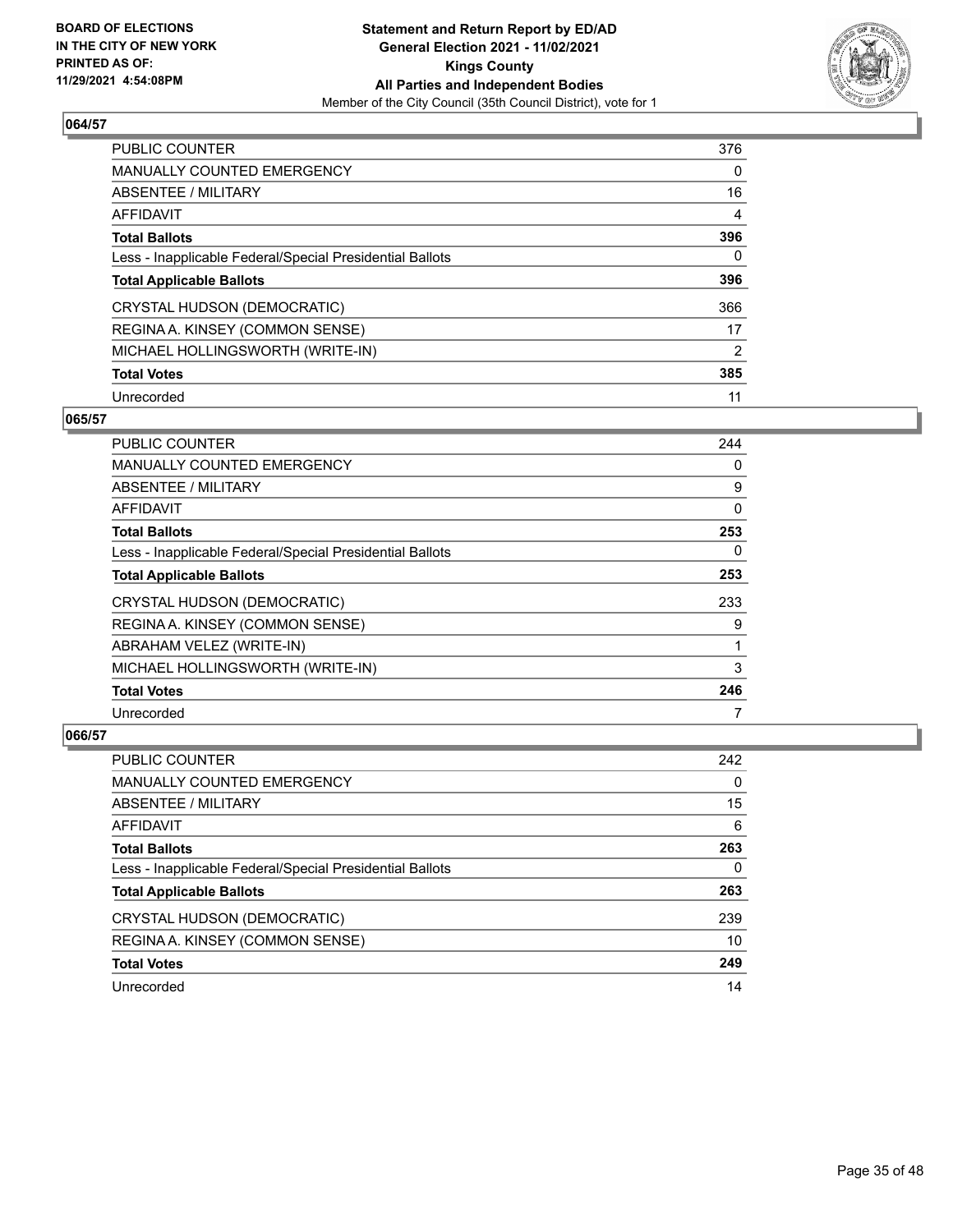

| PUBLIC COUNTER                                           | 252            |
|----------------------------------------------------------|----------------|
| <b>MANUALLY COUNTED EMERGENCY</b>                        | $\Omega$       |
| ABSENTEE / MILITARY                                      | 9              |
| AFFIDAVIT                                                | $\overline{2}$ |
| <b>Total Ballots</b>                                     | 263            |
| Less - Inapplicable Federal/Special Presidential Ballots | 0              |
| <b>Total Applicable Ballots</b>                          | 263            |
| CRYSTAL HUDSON (DEMOCRATIC)                              | 241            |
| REGINA A. KINSEY (COMMON SENSE)                          | 8              |
| MELINDA BERNARDINE (WRITE-IN)                            |                |
| <b>Total Votes</b>                                       | 250            |
| Unrecorded                                               | 13             |

## **068/57**

| <b>PUBLIC COUNTER</b>                                    | 281 |
|----------------------------------------------------------|-----|
| <b>MANUALLY COUNTED EMERGENCY</b>                        | 0   |
| ABSENTEE / MILITARY                                      | 7   |
| <b>AFFIDAVIT</b>                                         | 5   |
| <b>Total Ballots</b>                                     | 293 |
| Less - Inapplicable Federal/Special Presidential Ballots | 0   |
| <b>Total Applicable Ballots</b>                          | 293 |
| CRYSTAL HUDSON (DEMOCRATIC)                              | 263 |
| REGINA A. KINSEY (COMMON SENSE)                          | 8   |
| CHARLIE BULIK (WRITE-IN)                                 | 1   |
| <b>CURTIS HARRIS (WRITE-IN)</b>                          | 2   |
| MICHAEL HOLLINGSWORTH (WRITE-IN)                         | 1   |
| MICHAEL HOLLINGWORTH (WRITE-IN)                          | 1   |
| UNATTRIBUTABLE WRITE-IN (WRITE-IN)                       | 1   |
| <b>Total Votes</b>                                       | 277 |
| Unrecorded                                               | 16  |

| <b>PUBLIC COUNTER</b>                                    | 348 |
|----------------------------------------------------------|-----|
|                                                          |     |
| <b>MANUALLY COUNTED EMERGENCY</b>                        | 0   |
| ABSENTEE / MILITARY                                      | 10  |
| <b>AFFIDAVIT</b>                                         | 6   |
| <b>Total Ballots</b>                                     | 364 |
| Less - Inapplicable Federal/Special Presidential Ballots | 0   |
| <b>Total Applicable Ballots</b>                          | 364 |
| CRYSTAL HUDSON (DEMOCRATIC)                              | 326 |
| REGINA A. KINSEY (COMMON SENSE)                          | 12  |
| <b>JABARI BRISPORT (WRITE-IN)</b>                        |     |
| UNATTRIBUTABLE WRITE-IN (WRITE-IN)                       |     |
| <b>Total Votes</b>                                       | 340 |
| Unrecorded                                               | 24  |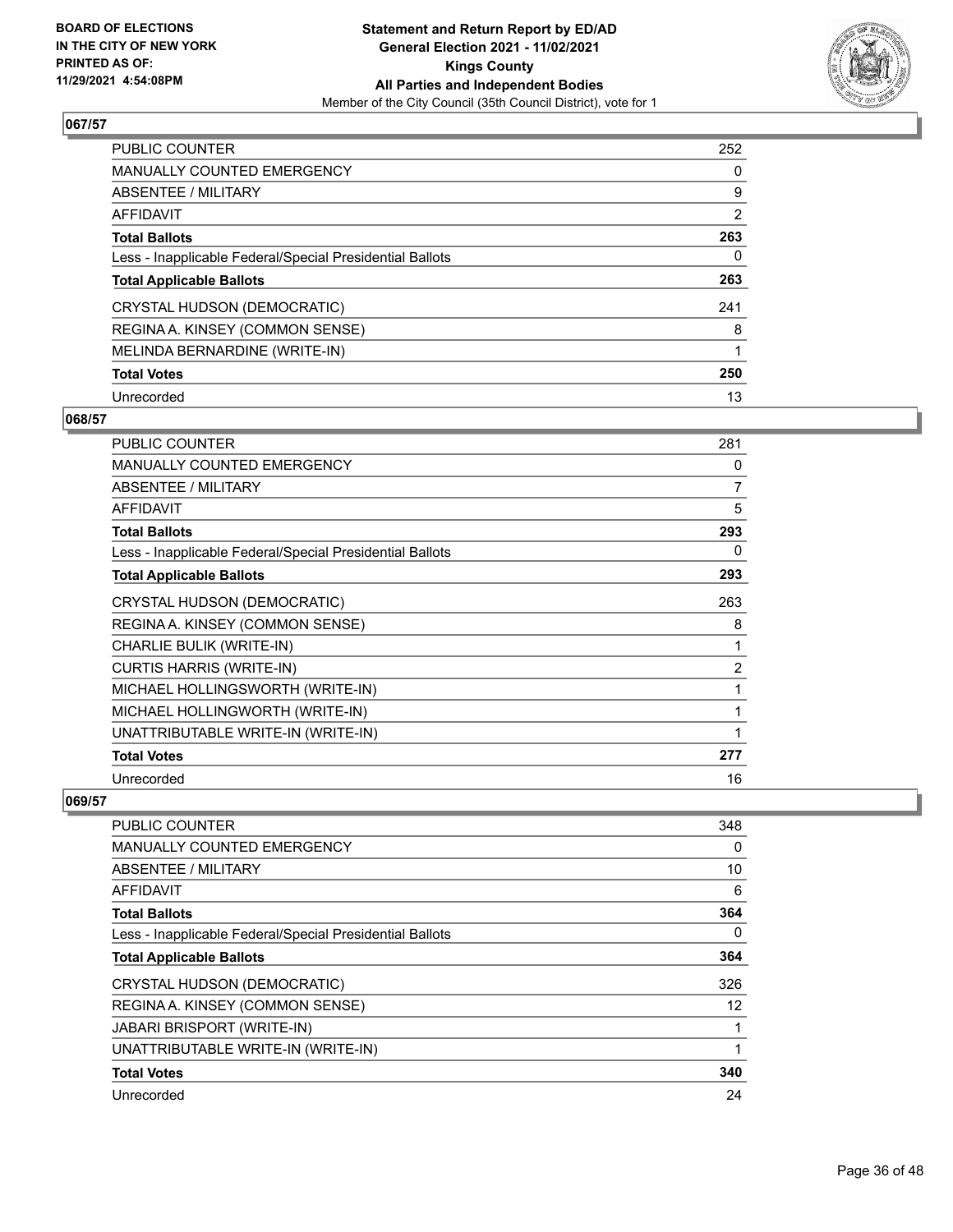

| PUBLIC COUNTER                                           | 386            |
|----------------------------------------------------------|----------------|
| <b>MANUALLY COUNTED EMERGENCY</b>                        | $\Omega$       |
| <b>ABSENTEE / MILITARY</b>                               | 16             |
| AFFIDAVIT                                                | $\overline{2}$ |
| <b>Total Ballots</b>                                     | 404            |
| Less - Inapplicable Federal/Special Presidential Ballots | $\Omega$       |
| <b>Total Applicable Ballots</b>                          | 404            |
| CRYSTAL HUDSON (DEMOCRATIC)                              | 373            |
| REGINA A. KINSEY (COMMON SENSE)                          | 14             |
| JAMES COLE (WRITE-IN)                                    |                |
| <b>Total Votes</b>                                       | 388            |
| Unrecorded                                               | 16             |

## **071/57**

| <b>PUBLIC COUNTER</b>                                    | 234 |
|----------------------------------------------------------|-----|
| MANUALLY COUNTED EMERGENCY                               | 0   |
| ABSENTEE / MILITARY                                      | 13  |
| <b>AFFIDAVIT</b>                                         | 2   |
| <b>Total Ballots</b>                                     | 249 |
| Less - Inapplicable Federal/Special Presidential Ballots | 0   |
| <b>Total Applicable Ballots</b>                          | 249 |
| CRYSTAL HUDSON (DEMOCRATIC)                              | 226 |
| REGINA A. KINSEY (COMMON SENSE)                          | 12  |
| <b>CURTIS HARRIS (WRITE-IN)</b>                          | 1   |
| MICHAEL HOLLINGSWORTH (WRITE-IN)                         | 1   |
| UNATTRIBUTABLE WRITE-IN (WRITE-IN)                       | 1   |
| <b>Total Votes</b>                                       | 241 |
| Unrecorded                                               | 8   |

| <b>PUBLIC COUNTER</b>                                    | 317            |
|----------------------------------------------------------|----------------|
| <b>MANUALLY COUNTED EMERGENCY</b>                        | 0              |
| ABSENTEE / MILITARY                                      | 38             |
| AFFIDAVIT                                                | 2              |
| <b>Total Ballots</b>                                     | 357            |
| Less - Inapplicable Federal/Special Presidential Ballots | 0              |
| <b>Total Applicable Ballots</b>                          | 357            |
|                                                          |                |
| CRYSTAL HUDSON (DEMOCRATIC)                              | 334            |
| REGINA A. KINSEY (COMMON SENSE)                          | 13             |
| MICHAEL HOLLINGWORTH (WRITE-IN)                          | $\overline{2}$ |
| <b>Total Votes</b>                                       | 349            |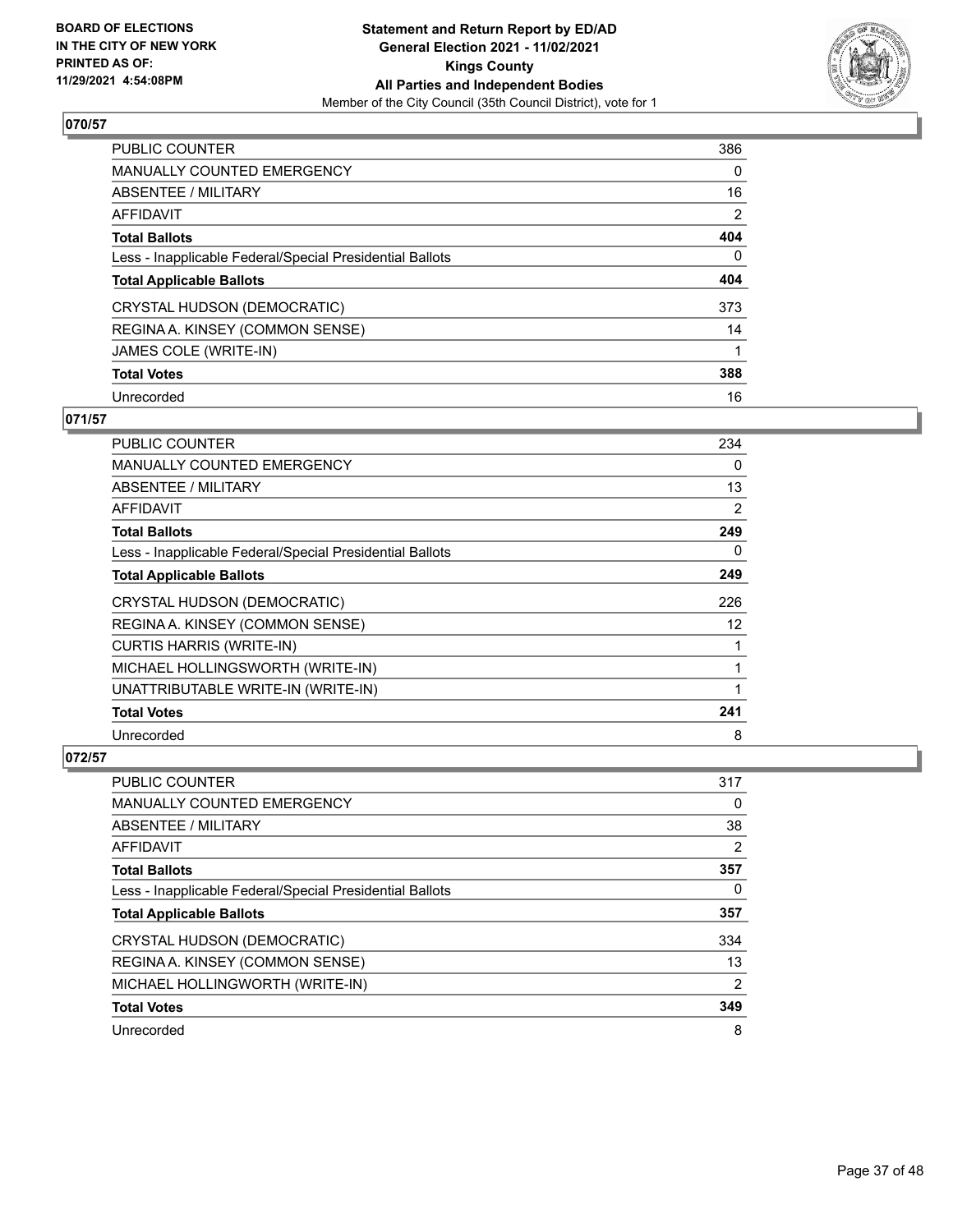

| <b>PUBLIC COUNTER</b>                                    | 248      |
|----------------------------------------------------------|----------|
| <b>MANUALLY COUNTED EMERGENCY</b>                        | $\Omega$ |
| ABSENTEE / MILITARY                                      | 12       |
| AFFIDAVIT                                                |          |
| <b>Total Ballots</b>                                     | 261      |
| Less - Inapplicable Federal/Special Presidential Ballots | 0        |
| <b>Total Applicable Ballots</b>                          | 261      |
| CRYSTAL HUDSON (DEMOCRATIC)                              | 239      |
| REGINA A. KINSEY (COMMON SENSE)                          | 10       |
| MICHAEL HOLLINGWORTH (WRITE-IN)                          | 2        |
| <b>Total Votes</b>                                       | 251      |
| Unrecorded                                               | 10       |

#### **074/57**

| PUBLIC COUNTER                                           | 321            |
|----------------------------------------------------------|----------------|
| <b>MANUALLY COUNTED EMERGENCY</b>                        | 0              |
| ABSENTEE / MILITARY                                      | 9              |
| <b>AFFIDAVIT</b>                                         | $\overline{2}$ |
| <b>Total Ballots</b>                                     | 332            |
| Less - Inapplicable Federal/Special Presidential Ballots | 0              |
| <b>Total Applicable Ballots</b>                          | 332            |
| CRYSTAL HUDSON (DEMOCRATIC)                              | 308            |
| REGINA A. KINSEY (COMMON SENSE)                          | 8              |
| MICHAEL HOLLINGSWORTH (WRITE-IN)                         |                |
| <b>Total Votes</b>                                       | 317            |
| Unrecorded                                               | 15             |

| <b>PUBLIC COUNTER</b>                                    | 361      |
|----------------------------------------------------------|----------|
| <b>MANUALLY COUNTED EMERGENCY</b>                        | $\Omega$ |
| ABSENTEE / MILITARY                                      | 26       |
| AFFIDAVIT                                                | 3        |
| <b>Total Ballots</b>                                     | 390      |
| Less - Inapplicable Federal/Special Presidential Ballots | 0        |
| <b>Total Applicable Ballots</b>                          | 390      |
| CRYSTAL HUDSON (DEMOCRATIC)                              | 348      |
| REGINA A. KINSEY (COMMON SENSE)                          | 17       |
| <b>Total Votes</b>                                       | 365      |
| Unrecorded                                               | 25       |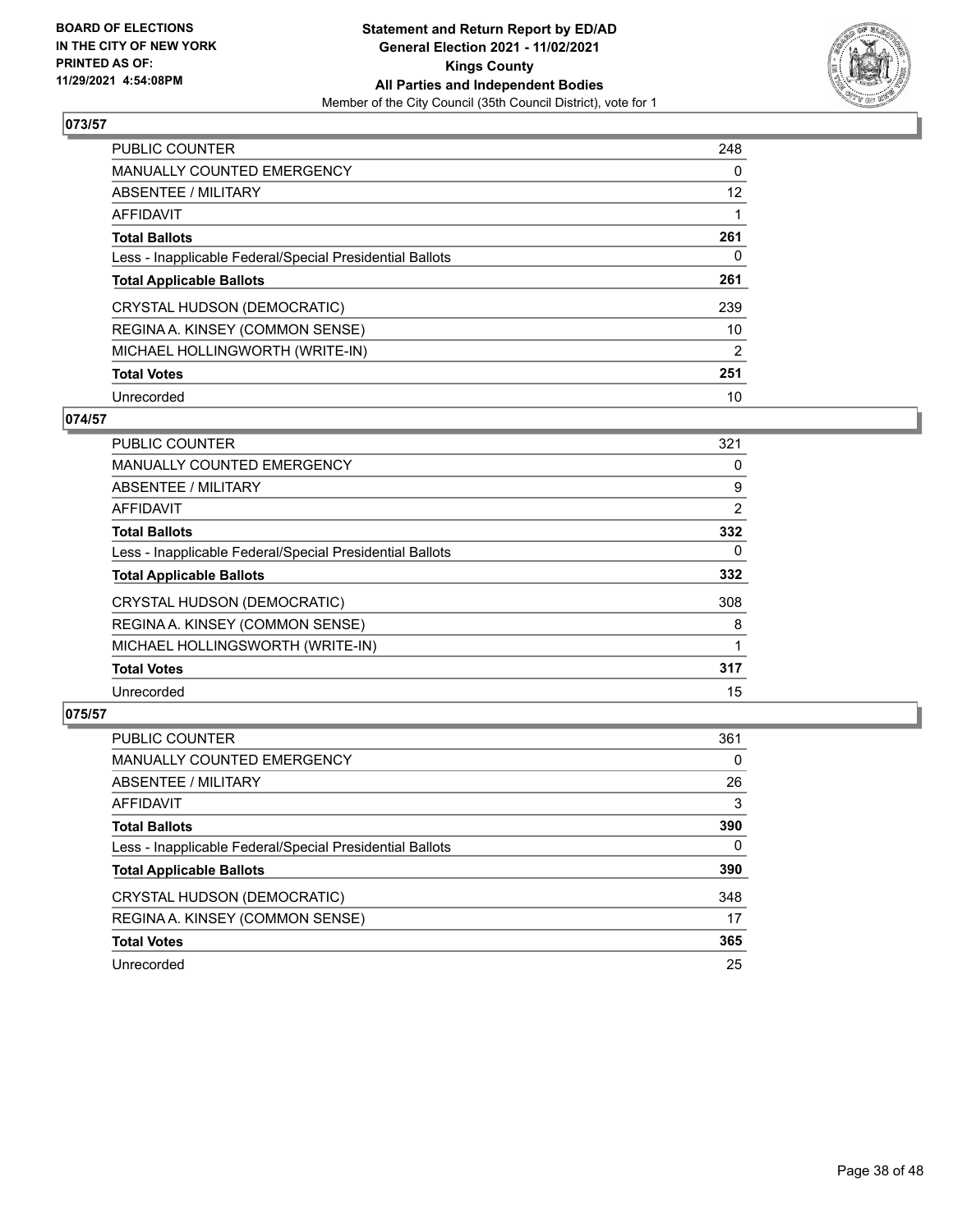

| <b>PUBLIC COUNTER</b>                                    | 372 |
|----------------------------------------------------------|-----|
| <b>MANUALLY COUNTED EMERGENCY</b>                        | 0   |
| ABSENTEE / MILITARY                                      | 17  |
| AFFIDAVIT                                                | 3   |
| <b>Total Ballots</b>                                     | 392 |
| Less - Inapplicable Federal/Special Presidential Ballots | 0   |
| <b>Total Applicable Ballots</b>                          | 392 |
| CRYSTAL HUDSON (DEMOCRATIC)                              | 361 |
| REGINA A. KINSEY (COMMON SENSE)                          | 13  |
| SCOTT HEINS (WRITE-IN)                                   |     |
| <b>Total Votes</b>                                       | 375 |
| Unrecorded                                               | 17  |

## **077/57**

| <b>PUBLIC COUNTER</b>                                    | 162      |
|----------------------------------------------------------|----------|
| <b>MANUALLY COUNTED EMERGENCY</b>                        | $\Omega$ |
| ABSENTEE / MILITARY                                      | 12       |
| AFFIDAVIT                                                | 2        |
| <b>Total Ballots</b>                                     | 176      |
| Less - Inapplicable Federal/Special Presidential Ballots | $\Omega$ |
| <b>Total Applicable Ballots</b>                          | 176      |
| CRYSTAL HUDSON (DEMOCRATIC)                              | 160      |
| REGINA A. KINSEY (COMMON SENSE)                          | 9        |
| <b>Total Votes</b>                                       | 169      |
| Unrecorded                                               |          |

| <b>PUBLIC COUNTER</b>                                    | 345 |
|----------------------------------------------------------|-----|
| <b>MANUALLY COUNTED EMERGENCY</b>                        | 0   |
| ABSENTEE / MILITARY                                      | 22  |
| <b>AFFIDAVIT</b>                                         | 6   |
| <b>Total Ballots</b>                                     | 373 |
| Less - Inapplicable Federal/Special Presidential Ballots | 0   |
| <b>Total Applicable Ballots</b>                          | 373 |
| CRYSTAL HUDSON (DEMOCRATIC)                              | 329 |
| REGINA A. KINSEY (COMMON SENSE)                          | 18  |
| MICHAEL HOLLINGSWORTH (WRITE-IN)                         |     |
| MICHAEL HOLLINGWORTH (WRITE-IN)                          |     |
| <b>Total Votes</b>                                       | 349 |
| Unrecorded                                               | 24  |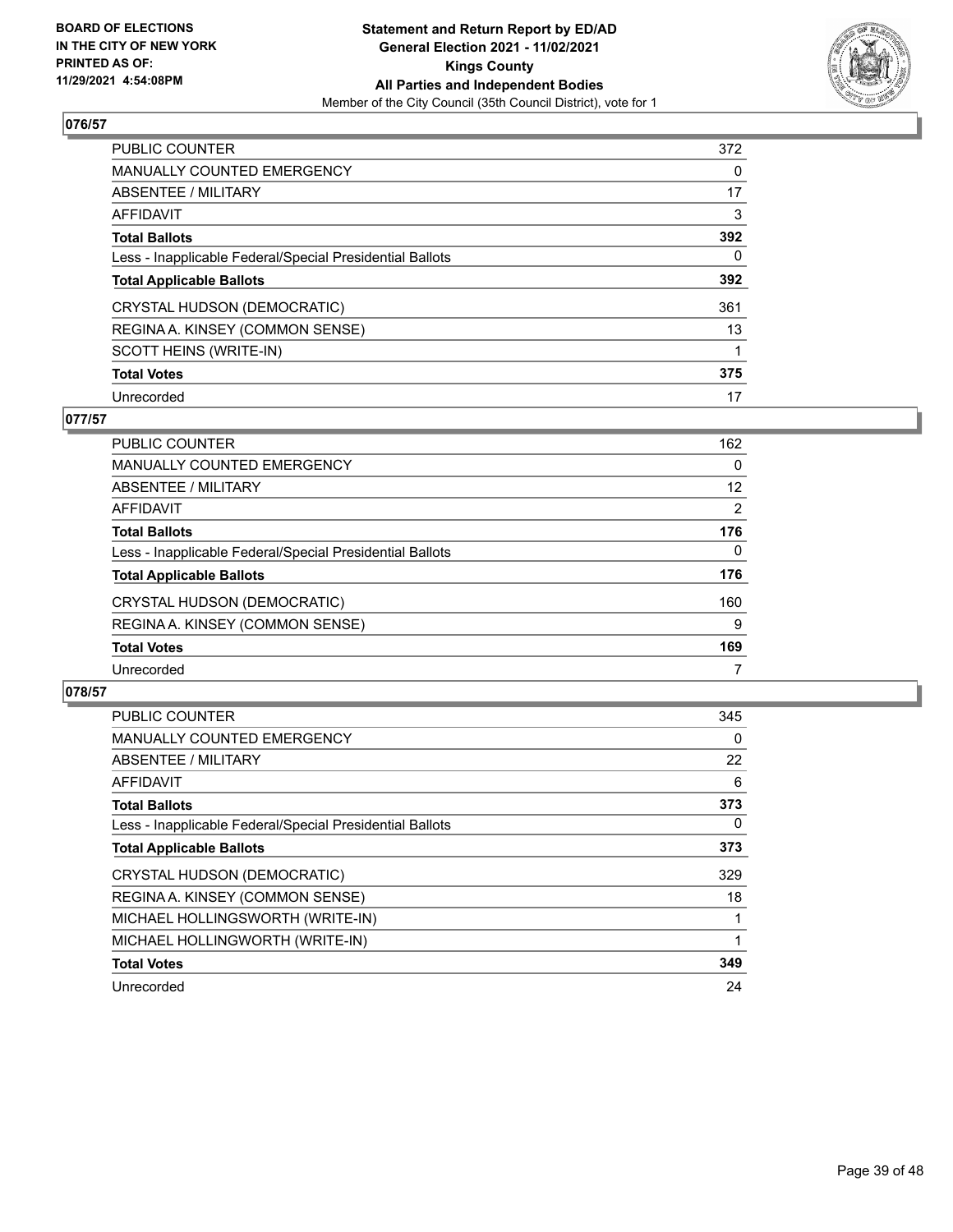

| <b>PUBLIC COUNTER</b>                                    | 238      |
|----------------------------------------------------------|----------|
| <b>MANUALLY COUNTED EMERGENCY</b>                        | $\Omega$ |
| ABSENTEE / MILITARY                                      |          |
| AFFIDAVIT                                                | 2        |
| <b>Total Ballots</b>                                     | 247      |
| Less - Inapplicable Federal/Special Presidential Ballots | 0        |
| <b>Total Applicable Ballots</b>                          | 247      |
| CRYSTAL HUDSON (DEMOCRATIC)                              | 226      |
| REGINA A. KINSEY (COMMON SENSE)                          | 10       |
| MAYA WILEY (WRITE-IN)                                    |          |
| <b>Total Votes</b>                                       | 237      |
| Unrecorded                                               | 10       |

#### **080/57**

| <b>PUBLIC COUNTER</b>                                    | 353      |
|----------------------------------------------------------|----------|
| MANUALLY COUNTED EMERGENCY                               | 0        |
| ABSENTEE / MILITARY                                      | 11       |
| <b>AFFIDAVIT</b>                                         | 2        |
| <b>Total Ballots</b>                                     | 366      |
| Less - Inapplicable Federal/Special Presidential Ballots | $\Omega$ |
| <b>Total Applicable Ballots</b>                          | 366      |
| CRYSTAL HUDSON (DEMOCRATIC)                              | 331      |
| REGINA A. KINSEY (COMMON SENSE)                          | 14       |
| <b>Total Votes</b>                                       | 345      |
| Unrecorded                                               | 21       |

| <b>PUBLIC COUNTER</b>                                    | 254      |
|----------------------------------------------------------|----------|
| <b>MANUALLY COUNTED EMERGENCY</b>                        | $\Omega$ |
| ABSENTEE / MILITARY                                      | 14       |
| AFFIDAVIT                                                | $\Omega$ |
| <b>Total Ballots</b>                                     | 268      |
| Less - Inapplicable Federal/Special Presidential Ballots | 0        |
| <b>Total Applicable Ballots</b>                          | 268      |
| CRYSTAL HUDSON (DEMOCRATIC)                              | 245      |
| REGINA A. KINSEY (COMMON SENSE)                          | 10       |
| <b>Total Votes</b>                                       | 255      |
| Unrecorded                                               | 13       |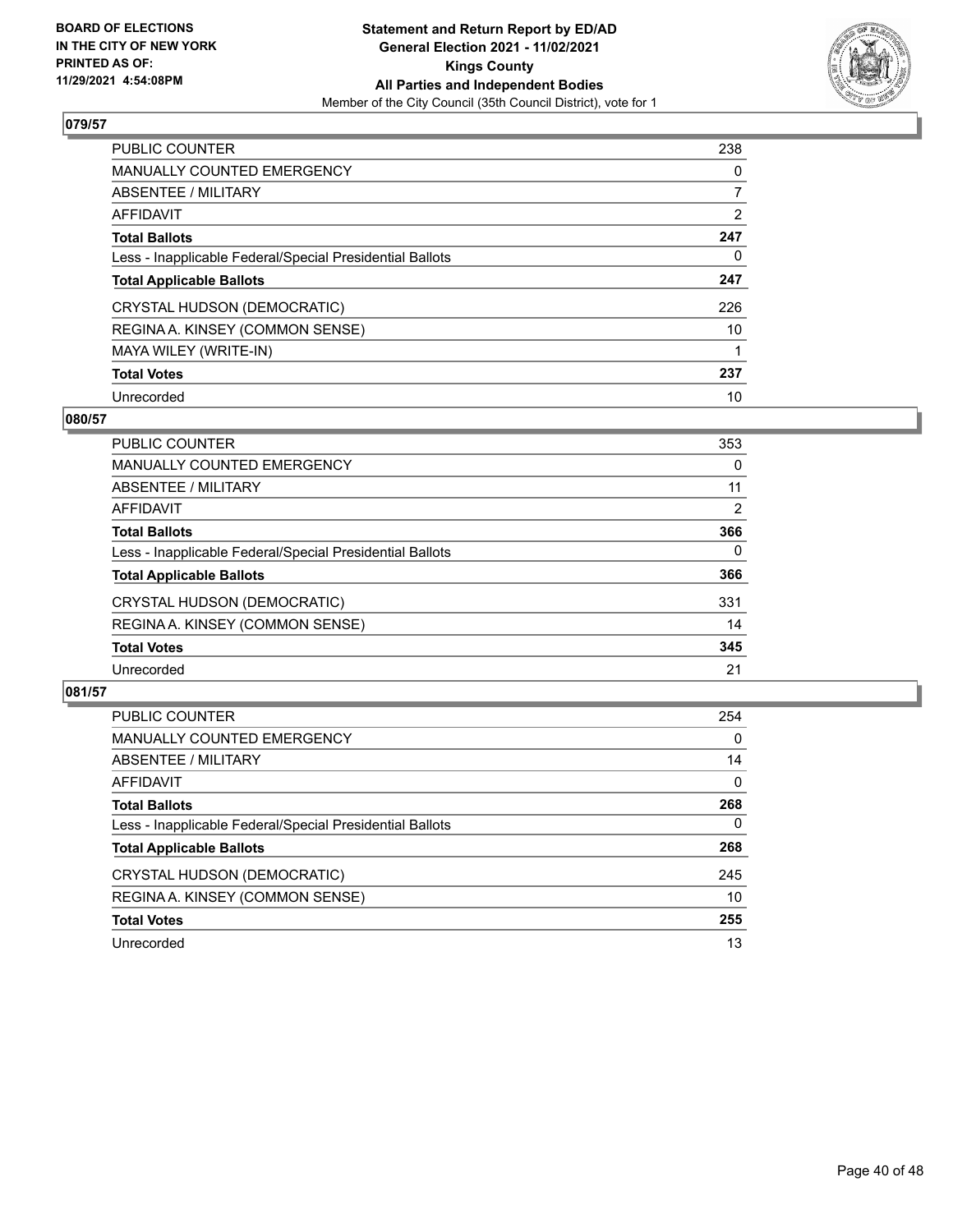

| PUBLIC COUNTER                                           | 167          |
|----------------------------------------------------------|--------------|
| <b>MANUALLY COUNTED EMERGENCY</b>                        | 0            |
| ABSENTEE / MILITARY                                      | 14           |
| AFFIDAVIT                                                | 7            |
| <b>Total Ballots</b>                                     | 188          |
| Less - Inapplicable Federal/Special Presidential Ballots | $\mathbf{0}$ |
| <b>Total Applicable Ballots</b>                          | 188          |
| CRYSTAL HUDSON (DEMOCRATIC)                              | 168          |
| REGINA A. KINSEY (COMMON SENSE)                          | 5            |
| <b>Total Votes</b>                                       | 173          |
| Unrecorded                                               | 15           |

## **083/57**

| <b>PUBLIC COUNTER</b>                                    | 207 |
|----------------------------------------------------------|-----|
| <b>MANUALLY COUNTED EMERGENCY</b>                        | 0   |
| ABSENTEE / MILITARY                                      | 9   |
| AFFIDAVIT                                                | 3   |
| <b>Total Ballots</b>                                     | 219 |
| Less - Inapplicable Federal/Special Presidential Ballots | 0   |
| <b>Total Applicable Ballots</b>                          | 219 |
| CRYSTAL HUDSON (DEMOCRATIC)                              | 191 |
| REGINA A. KINSEY (COMMON SENSE)                          | 10  |
| MICHAEL HOLLINGSWORTH (WRITE-IN)                         |     |
| <b>Total Votes</b>                                       | 202 |
| Unrecorded                                               | 17  |

| <b>PUBLIC COUNTER</b>                                    | 255      |
|----------------------------------------------------------|----------|
| <b>MANUALLY COUNTED EMERGENCY</b>                        | $\Omega$ |
| ABSENTEE / MILITARY                                      | 12       |
| AFFIDAVIT                                                | 3        |
| <b>Total Ballots</b>                                     | 270      |
| Less - Inapplicable Federal/Special Presidential Ballots | $\Omega$ |
| <b>Total Applicable Ballots</b>                          | 270      |
| CRYSTAL HUDSON (DEMOCRATIC)                              | 240      |
| REGINA A. KINSEY (COMMON SENSE)                          | 11       |
| <b>Total Votes</b>                                       | 251      |
| Unrecorded                                               | 19       |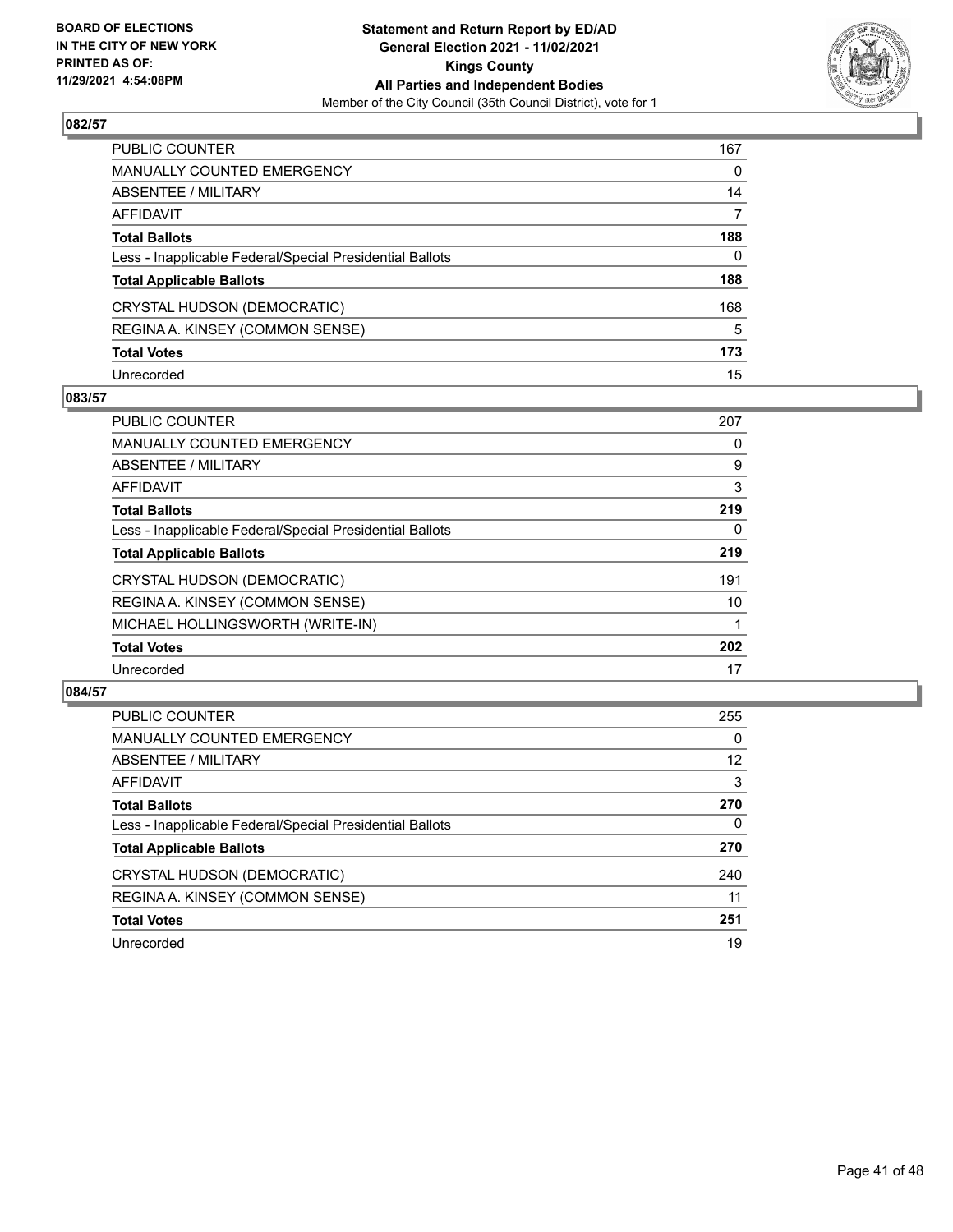

| PUBLIC COUNTER                                           | 249          |
|----------------------------------------------------------|--------------|
| <b>MANUALLY COUNTED EMERGENCY</b>                        | $\mathbf{0}$ |
| ABSENTEE / MILITARY                                      | 16           |
| AFFIDAVIT                                                | $\mathbf{0}$ |
| <b>Total Ballots</b>                                     | 265          |
| Less - Inapplicable Federal/Special Presidential Ballots | $\mathbf{0}$ |
| <b>Total Applicable Ballots</b>                          | 265          |
| CRYSTAL HUDSON (DEMOCRATIC)                              | 242          |
| REGINA A. KINSEY (COMMON SENSE)                          | 8            |
| <b>Total Votes</b>                                       | 250          |
| Unrecorded                                               | 15           |

## **086/57**

| PUBLIC COUNTER                                           | 162 |
|----------------------------------------------------------|-----|
| <b>MANUALLY COUNTED EMERGENCY</b>                        | 0   |
| <b>ABSENTEE / MILITARY</b>                               | 9   |
| <b>AFFIDAVIT</b>                                         |     |
| <b>Total Ballots</b>                                     | 172 |
| Less - Inapplicable Federal/Special Presidential Ballots | 0   |
| <b>Total Applicable Ballots</b>                          | 172 |
| CRYSTAL HUDSON (DEMOCRATIC)                              | 155 |
| REGINA A. KINSEY (COMMON SENSE)                          | 7   |
| MICHAEL HOLLINGSWORTH (WRITE-IN)                         |     |
| UNATTRIBUTABLE WRITE-IN (WRITE-IN)                       |     |
| <b>Total Votes</b>                                       | 164 |
| Unrecorded                                               | 8   |

| <b>PUBLIC COUNTER</b>                                    | 320      |
|----------------------------------------------------------|----------|
| <b>MANUALLY COUNTED EMERGENCY</b>                        | 0        |
| ABSENTEE / MILITARY                                      | 11       |
| AFFIDAVIT                                                | $\Omega$ |
| <b>Total Ballots</b>                                     | 331      |
| Less - Inapplicable Federal/Special Presidential Ballots | 0        |
| <b>Total Applicable Ballots</b>                          | 331      |
| CRYSTAL HUDSON (DEMOCRATIC)                              | 303      |
| REGINA A. KINSEY (COMMON SENSE)                          | 13       |
| <b>Total Votes</b>                                       | 316      |
| Unrecorded                                               | 15       |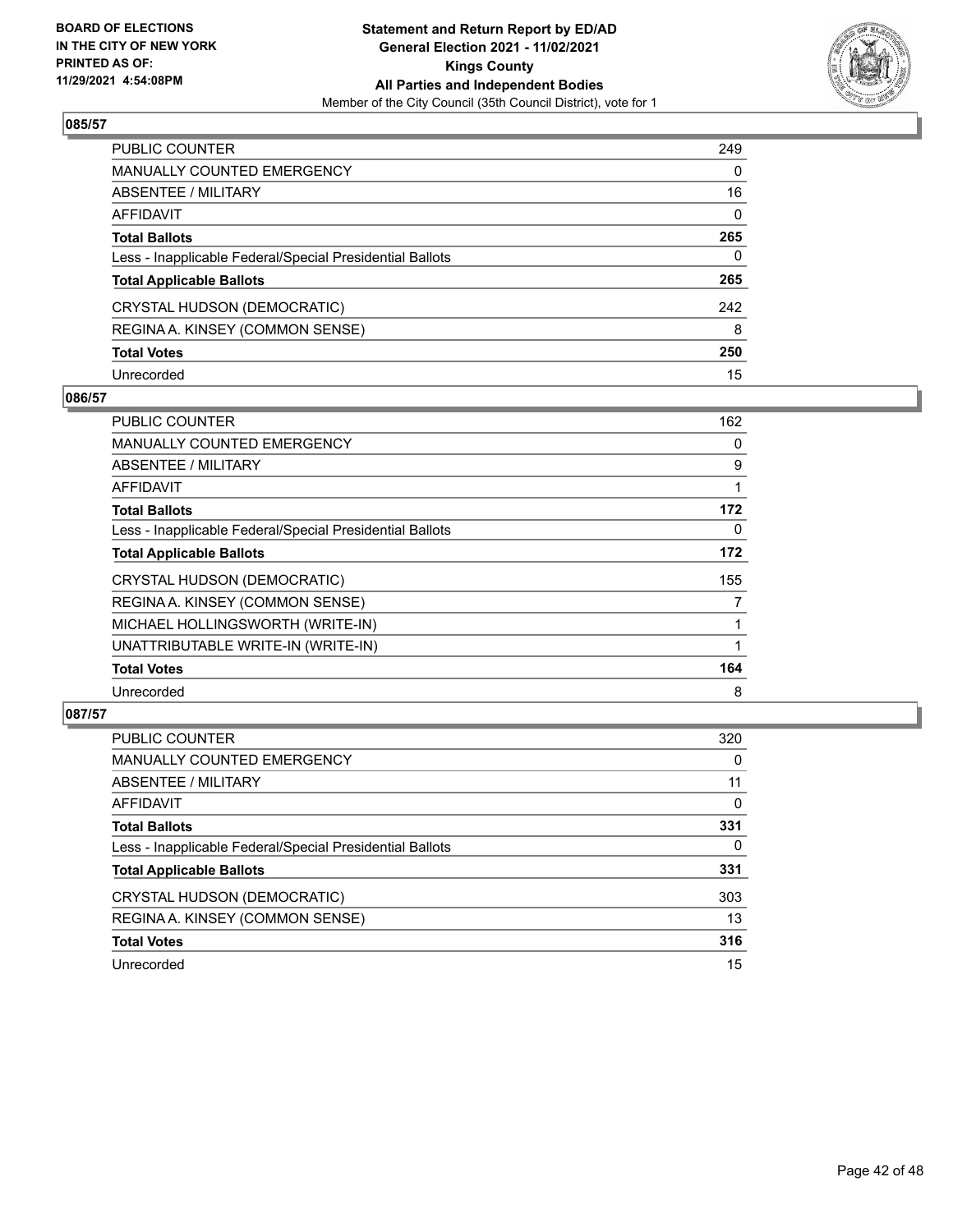

| PUBLIC COUNTER                                           | 153            |
|----------------------------------------------------------|----------------|
| <b>MANUALLY COUNTED EMERGENCY</b>                        | $\Omega$       |
| ABSENTEE / MILITARY                                      |                |
| AFFIDAVIT                                                | $\overline{2}$ |
| <b>Total Ballots</b>                                     | 162            |
| Less - Inapplicable Federal/Special Presidential Ballots | 0              |
| <b>Total Applicable Ballots</b>                          | 162            |
| CRYSTAL HUDSON (DEMOCRATIC)                              | 143            |
| REGINA A. KINSEY (COMMON SENSE)                          | 6              |
| MICHAEL HOLLINGWORTH (WRITE-IN)                          |                |
| <b>Total Votes</b>                                       | 150            |
| Unrecorded                                               | 12             |

#### **089/57**

| <b>PUBLIC COUNTER</b>                                    | 207 |
|----------------------------------------------------------|-----|
| <b>MANUALLY COUNTED EMERGENCY</b>                        | 0   |
| ABSENTEE / MILITARY                                      | 19  |
| AFFIDAVIT                                                | 4   |
| <b>Total Ballots</b>                                     | 230 |
| Less - Inapplicable Federal/Special Presidential Ballots | 0   |
| <b>Total Applicable Ballots</b>                          | 230 |
| CRYSTAL HUDSON (DEMOCRATIC)                              | 208 |
| REGINA A. KINSEY (COMMON SENSE)                          | 7   |
| <b>CURTIS HARRIS (WRITE-IN)</b>                          | 1   |
| MICHAEL HOLLINGSWORTH (WRITE-IN)                         | 1   |
| MICHEAL HOLLINGSWORTH (WRITE-IN)                         | 1   |
| UNATTRIBUTABLE WRITE-IN (WRITE-IN)                       | 1   |
| <b>Total Votes</b>                                       | 219 |
| Unrecorded                                               | 11  |

| <b>PUBLIC COUNTER</b>                                    | 432      |
|----------------------------------------------------------|----------|
| <b>MANUALLY COUNTED EMERGENCY</b>                        | $\Omega$ |
| <b>ABSENTEE / MILITARY</b>                               | 27       |
| AFFIDAVIT                                                |          |
| <b>Total Ballots</b>                                     | 460      |
| Less - Inapplicable Federal/Special Presidential Ballots | 0        |
| <b>Total Applicable Ballots</b>                          | 460      |
| CRYSTAL HUDSON (DEMOCRATIC)                              | 385      |
| REGINA A. KINSEY (COMMON SENSE)                          | 28       |
| ROBERT BROWNE (WRITE-IN)                                 |          |
| <b>Total Votes</b>                                       | 414      |
| Unrecorded                                               | 46       |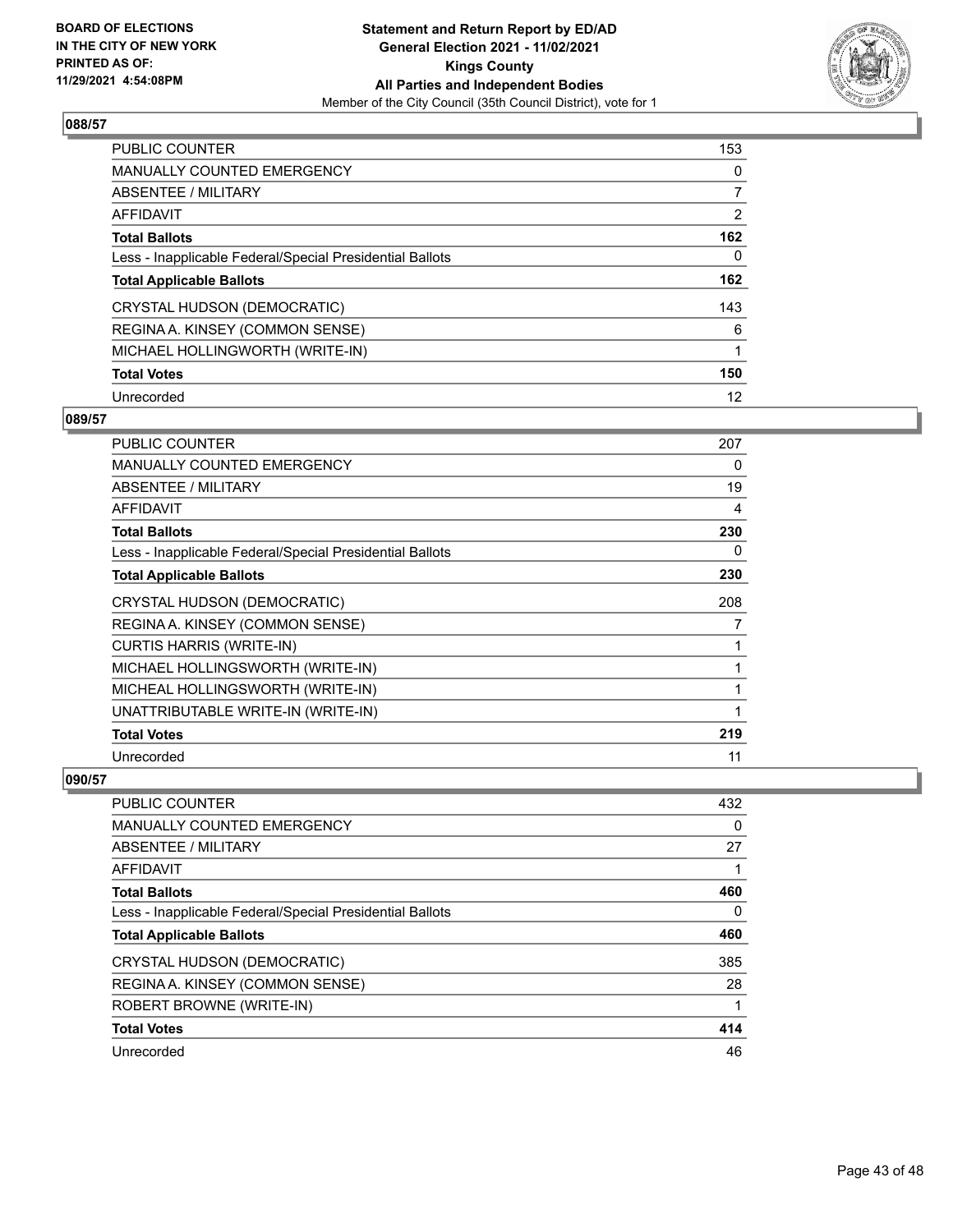

| PUBLIC COUNTER                                           | 225          |
|----------------------------------------------------------|--------------|
| <b>MANUALLY COUNTED EMERGENCY</b>                        | $\mathbf{0}$ |
| ABSENTEE / MILITARY                                      | 8            |
| <b>AFFIDAVIT</b>                                         | $\mathbf{0}$ |
| <b>Total Ballots</b>                                     | 233          |
| Less - Inapplicable Federal/Special Presidential Ballots | 0            |
| <b>Total Applicable Ballots</b>                          | 233          |
| CRYSTAL HUDSON (DEMOCRATIC)                              | 201          |
| REGINA A. KINSEY (COMMON SENSE)                          | 13           |
| <b>Total Votes</b>                                       | 214          |
| Unrecorded                                               | 19           |

# **092/57**

| <b>PUBLIC COUNTER</b>                                    | 289      |
|----------------------------------------------------------|----------|
| <b>MANUALLY COUNTED EMERGENCY</b>                        | 0        |
| ABSENTEE / MILITARY                                      | 16       |
| AFFIDAVIT                                                |          |
| <b>Total Ballots</b>                                     | 306      |
| Less - Inapplicable Federal/Special Presidential Ballots | $\Omega$ |
| <b>Total Applicable Ballots</b>                          | 306      |
| CRYSTAL HUDSON (DEMOCRATIC)                              | 276      |
| REGINA A. KINSEY (COMMON SENSE)                          | 15       |
| <b>Total Votes</b>                                       | 291      |
| Unrecorded                                               | 15       |

| <b>PUBLIC COUNTER</b>                                    | 227 |
|----------------------------------------------------------|-----|
| MANUALLY COUNTED EMERGENCY                               | 0   |
| ABSENTEE / MILITARY                                      | 11  |
| <b>AFFIDAVIT</b>                                         | 2   |
| <b>Total Ballots</b>                                     | 240 |
| Less - Inapplicable Federal/Special Presidential Ballots | 0   |
| <b>Total Applicable Ballots</b>                          | 240 |
| CRYSTAL HUDSON (DEMOCRATIC)                              | 214 |
| REGINA A. KINSEY (COMMON SENSE)                          | 11  |
| MICHAEL HOLLINGSWORTH (WRITE-IN)                         | 2   |
| UNATTRIBUTABLE WRITE-IN (WRITE-IN)                       | 1   |
| <b>Total Votes</b>                                       | 228 |
| Unrecorded                                               | 12  |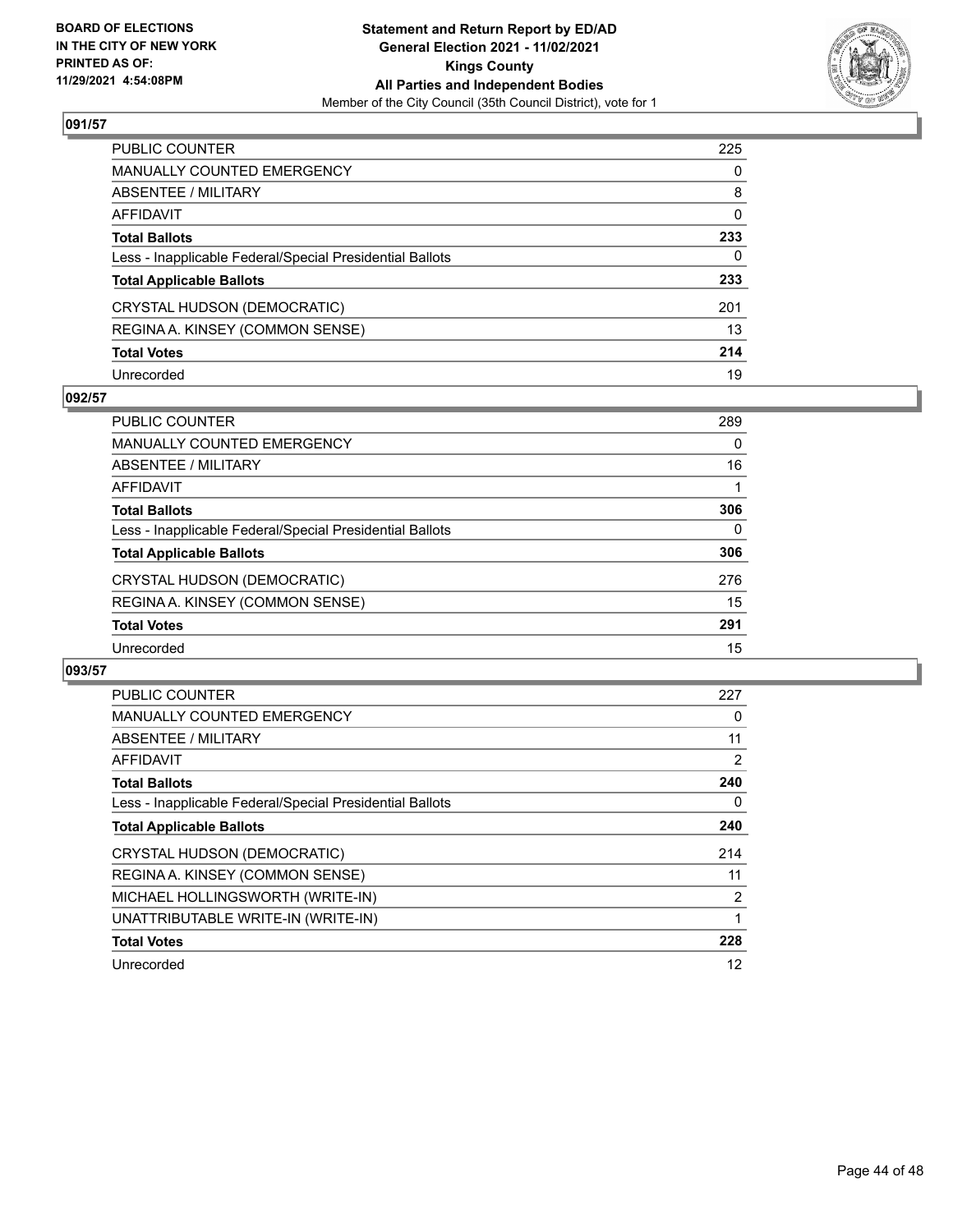

| PUBLIC COUNTER                                           | 189          |
|----------------------------------------------------------|--------------|
| <b>MANUALLY COUNTED EMERGENCY</b>                        | $\mathbf{0}$ |
| ABSENTEE / MILITARY                                      | 8            |
| AFFIDAVIT                                                | 2            |
| <b>Total Ballots</b>                                     | 199          |
| Less - Inapplicable Federal/Special Presidential Ballots | $\mathbf{0}$ |
| <b>Total Applicable Ballots</b>                          | 199          |
| CRYSTAL HUDSON (DEMOCRATIC)                              | 180          |
| REGINA A. KINSEY (COMMON SENSE)                          | 5            |
| <b>Total Votes</b>                                       | 185          |
| Unrecorded                                               | 14           |

## **096/57**

| <b>PUBLIC COUNTER</b>                                    | 180 |
|----------------------------------------------------------|-----|
| <b>MANUALLY COUNTED EMERGENCY</b>                        | 0   |
| ABSENTEE / MILITARY                                      | 11  |
| AFFIDAVIT                                                | 5   |
| <b>Total Ballots</b>                                     | 196 |
| Less - Inapplicable Federal/Special Presidential Ballots | 0   |
| <b>Total Applicable Ballots</b>                          | 196 |
| CRYSTAL HUDSON (DEMOCRATIC)                              | 175 |
| REGINA A. KINSEY (COMMON SENSE)                          | 5   |
| UNATTRIBUTABLE WRITE-IN (WRITE-IN)                       |     |
| <b>Total Votes</b>                                       | 181 |
| Unrecorded                                               | 15  |

| <b>PUBLIC COUNTER</b>                                    | 102 <sub>1</sub> |
|----------------------------------------------------------|------------------|
| <b>MANUALLY COUNTED EMERGENCY</b>                        | $\Omega$         |
| ABSENTEE / MILITARY                                      | 3                |
| AFFIDAVIT                                                | $\Omega$         |
| <b>Total Ballots</b>                                     | 105              |
| Less - Inapplicable Federal/Special Presidential Ballots | $\Omega$         |
| <b>Total Applicable Ballots</b>                          | 105              |
| CRYSTAL HUDSON (DEMOCRATIC)                              | 78               |
| REGINA A. KINSEY (COMMON SENSE)                          | 8                |
| <b>Total Votes</b>                                       | 86               |
| Unrecorded                                               | 19               |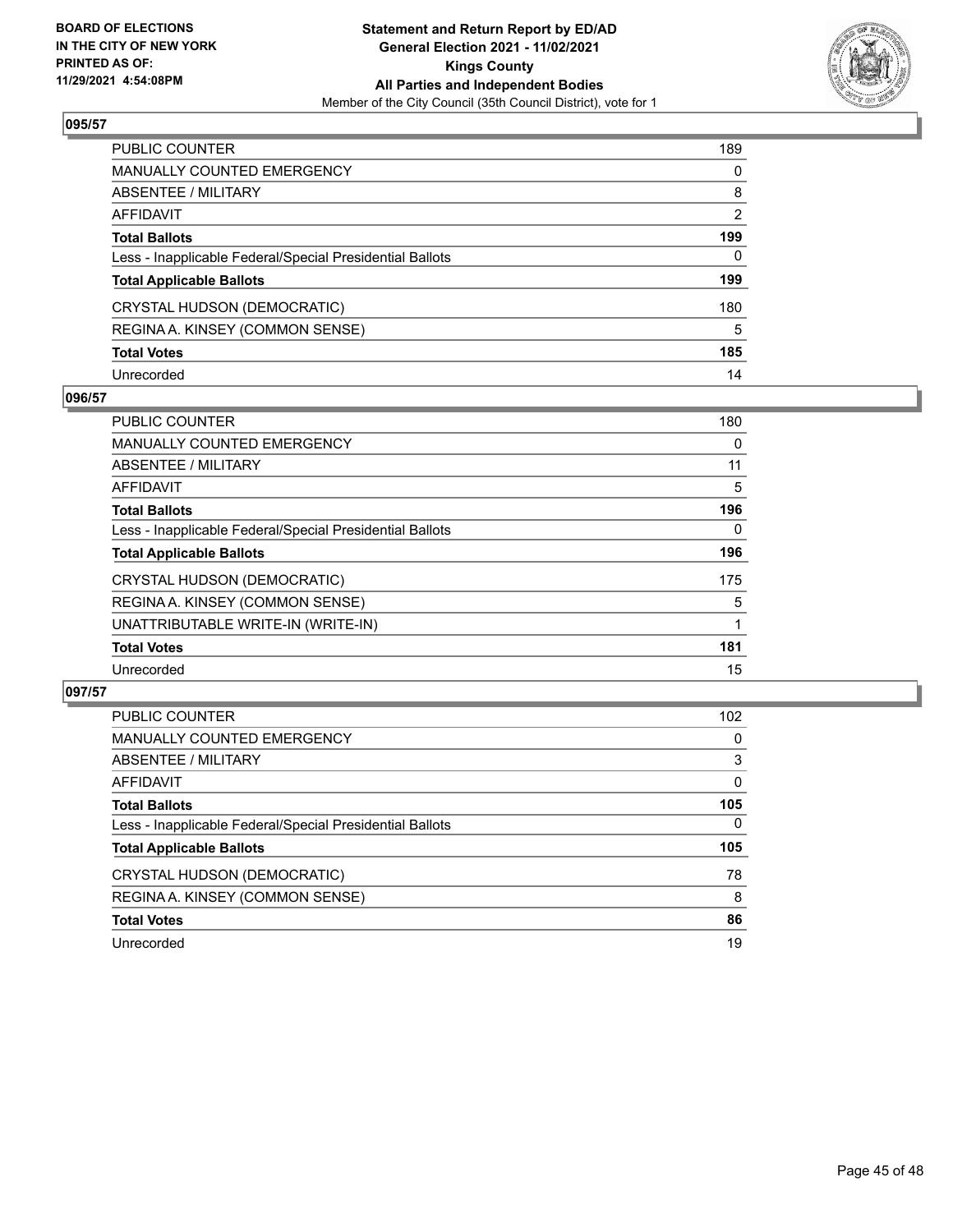

| PUBLIC COUNTER                                           | 119          |
|----------------------------------------------------------|--------------|
| MANUALLY COUNTED EMERGENCY                               | 0            |
| ABSENTEE / MILITARY                                      | 8            |
| AFFIDAVIT                                                | $\mathbf{0}$ |
| Total Ballots                                            | 127          |
| Less - Inapplicable Federal/Special Presidential Ballots | $\mathbf{0}$ |
| <b>Total Applicable Ballots</b>                          | 127          |
| CRYSTAL HUDSON (DEMOCRATIC)                              | 99           |
| REGINA A. KINSEY (COMMON SENSE)                          | 7            |
| <b>Total Votes</b>                                       | 106          |
| Unrecorded                                               | 21           |

## **103/57**

| <b>PUBLIC COUNTER</b>                                    | 271 |
|----------------------------------------------------------|-----|
| <b>MANUALLY COUNTED EMERGENCY</b>                        | 0   |
| ABSENTEE / MILITARY                                      | 12  |
| <b>AFFIDAVIT</b>                                         | 10  |
| <b>Total Ballots</b>                                     | 293 |
| Less - Inapplicable Federal/Special Presidential Ballots | 0   |
| <b>Total Applicable Ballots</b>                          | 293 |
| CRYSTAL HUDSON (DEMOCRATIC)                              | 276 |
| REGINA A. KINSEY (COMMON SENSE)                          | 5   |
| UNATTRIBUTABLE WRITE-IN (WRITE-IN)                       |     |
| <b>Total Votes</b>                                       | 282 |
| Unrecorded                                               | 11  |

| <b>PUBLIC COUNTER</b>                                    | 352            |
|----------------------------------------------------------|----------------|
| <b>MANUALLY COUNTED EMERGENCY</b>                        | 0              |
| ABSENTEE / MILITARY                                      | 14             |
| AFFIDAVIT                                                | 2              |
| <b>Total Ballots</b>                                     | 368            |
| Less - Inapplicable Federal/Special Presidential Ballots | 0              |
| <b>Total Applicable Ballots</b>                          | 368            |
| CRYSTAL HUDSON (DEMOCRATIC)                              | 346            |
| REGINA A. KINSEY (COMMON SENSE)                          | 8              |
| MICHAEL HOLLINASWORTH (WRITE-IN)                         |                |
| MICHAEL HOLLINGSWORTH (WRITE-IN)                         | $\overline{2}$ |
| UNATTRIBUTABLE WRITE-IN (WRITE-IN)                       |                |
| <b>Total Votes</b>                                       | 358            |
| Unrecorded                                               | 10             |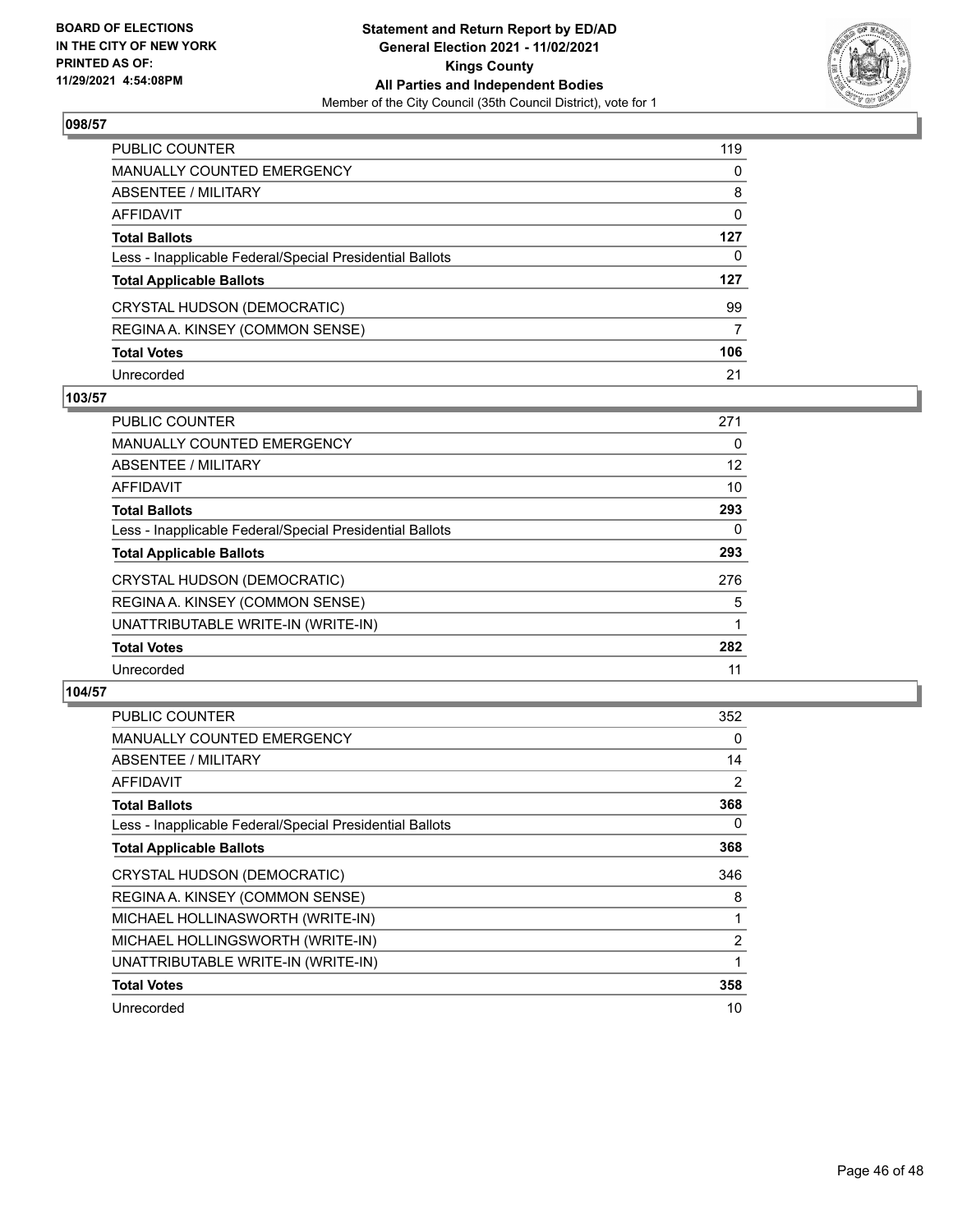

| <b>PUBLIC COUNTER</b>                                    | 238 |
|----------------------------------------------------------|-----|
| <b>MANUALLY COUNTED EMERGENCY</b>                        | 0   |
| ABSENTEE / MILITARY                                      | 19  |
| <b>AFFIDAVIT</b>                                         | 5   |
| <b>Total Ballots</b>                                     | 262 |
| Less - Inapplicable Federal/Special Presidential Ballots | 0   |
| <b>Total Applicable Ballots</b>                          | 262 |
| CRYSTAL HUDSON (DEMOCRATIC)                              | 226 |
| REGINA A. KINSEY (COMMON SENSE)                          | 17  |
| MICHAEL HOLLINGWORTH (WRITE-IN)                          | 1   |
| TALYA COOPER (WRITE-IN)                                  |     |
| <b>Total Votes</b>                                       | 245 |
| Unrecorded                                               | 17  |

| <b>PUBLIC COUNTER</b>                                    |   |
|----------------------------------------------------------|---|
|                                                          | 0 |
| MANUALLY COUNTED EMERGENCY                               | 0 |
| ABSENTEE / MILITARY                                      | 0 |
| AFFIDAVIT                                                | 0 |
| <b>Total Ballots</b>                                     | 0 |
| Less - Inapplicable Federal/Special Presidential Ballots | 0 |
| <b>Total Applicable Ballots</b>                          | 0 |
| CRYSTAL HUDSON (DEMOCRATIC)                              | 0 |
| REGINA A. KINSEY (COMMON SENSE)                          | 0 |
| <b>Total Votes</b>                                       | 0 |